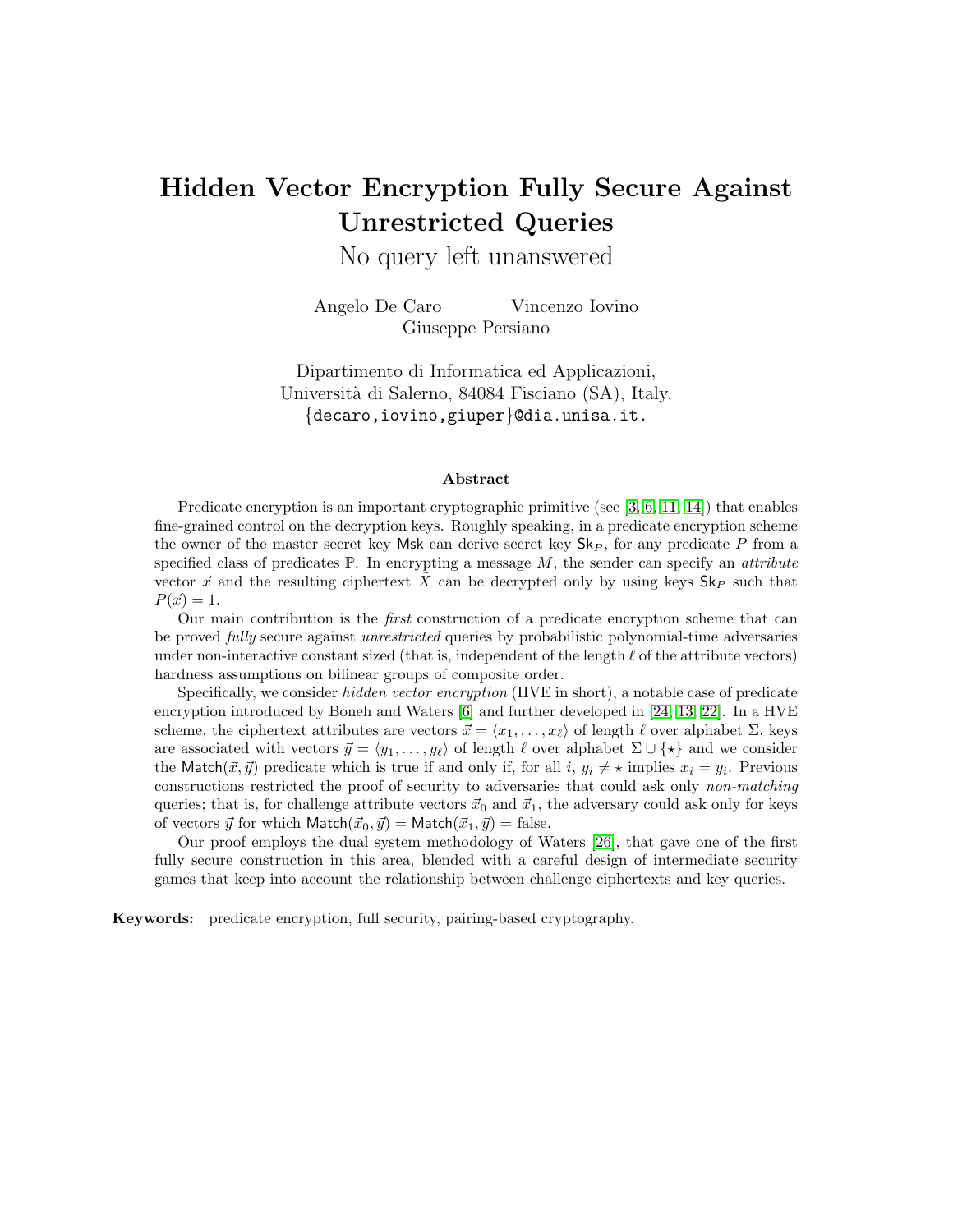### 1 Introduction and related work

Predicate encryption is an important cryptographic primitive (see  $[3, 6, 11, 14]$  $[3, 6, 11, 14]$  $[3, 6, 11, 14]$  $[3, 6, 11, 14]$ ) that enables finegrained control on the decryption keys. Roughly speaking, in a predicate encryption scheme for a class  $\mathbb P$  of  $\ell$ -ary predicates, the owner of the master secret key Msk can derive secret key Sk<sub>P</sub> for any predicate  $P \in \mathbb{P}$ . In encrypting a message M, the sender can specify an *attribute* vector  $\vec{x}$  of length l and the resulting ciphertext X can be decrypted only by using keys  $\mathsf{Sk}_P$  such that  $P(\vec{x}) = 1$ . Thus a predicate encryption scheme enables the owner of the master secret key to delegate the decryption of different types of ciphertexts to different entities by releasing the appropriate key.

Our main contribution is the first construction of a predicate encryption scheme that can be proved fully secure against unrestricted queries from probabilistic polynomial-time adversaries under non-interactive constant sized (that is independent of  $\ell$ ) hardness assumptions on bilinear groups of composite order.

More specifically, we consider *hidden vector encryption* (HVE in short), a notable case of predicate encryption introduced by [\[6\]](#page-14-1). In a HVE scheme, the ciphertext attributes are vectors  $\vec{x} = \langle x_1, \ldots, x_\ell \rangle$  of length  $\ell$  over alphabet  $\Sigma$  and predicates are described by vectors  $\vec{y} = \langle y_1, \ldots, y_\ell \rangle$ of length  $\ell$  over alphabet  $\Sigma \cup \{*\}$ . The class P of predicates for HVE consists of all predicates Match $_{\vec{v}}$ defined as follows: Match $_{\vec{y}}(\vec{x})$  is true if and only if, for all  $i, y_i \neq \star$  implies  $x_i = y_i$ . In the rest of the paper we will adopt the writing Match $(\vec{x}, \vec{y})$  instead of Match $\vec{y}(\vec{x})$ .

We model our security notion by means of a game between a challenger  $\mathcal C$  and a PPT adversary A that sees the public key (thus we depart from the *selective* model of security), is allowed to ask for keys of vectors  $\vec{y}$  of his choice and gives two *challenge vectors*  $\vec{x}_0$  and  $\vec{x}_1$ . A then receives a challenge ciphertext (an encryption of a randomly chosen challenge vectors) and has to guess which of the two challenge vectors has been encrypted. The adversary  $A$  is allowed to ask queries even after seeing the challenge ciphertext. Unlike previous work, we only require the adversary  $\mathcal A$  to ask for keys of vectors  $\vec{y}$  that do not discriminate the two challenge vectors; that is, for which  $\text{Match}(\vec{x}_0, \vec{y}) = \text{Match}(\vec{x}_1, \vec{y}).$  It can be readily seen that this condition is necessary. Previous constructions restricted the proof of security to adversaries that could ask only *non-matching* queries; that is, ask for keys of vectors  $\vec{y}$  such that Match $(\vec{x}_0, \vec{y}) = \text{Match}(\vec{x}_1, \vec{y}) = 0$ . Thus our construction is the first to be proved fully secure against unrestricted PPT adversaries A.

Besides being one of the first predicates for which constructions have been given, HVE can be used as building block for several other predicates. Specifically in [\[6\]](#page-14-1), it is shown that HVE implies predicate encryption schemes for conjunctions, comparison, range queries and subset queries. For completeness, in Appendix [H,](#page-28-0) we describe also constructions of secure predicate encryption for Boolean predicates that can be expressed as  $k$ -CNF and  $k$ -DNF (for any constant k).

We also stress that the two computational assumptions on which we base our proof of security are very natural. Specifically, our two assumptions posit the difficulty of a subgroup decision problem and of a problem that can be seen as the generalization of Decision Diffie-Hellman to groups of composite order.

Related Work. The first implementation of HVE is due to [\[6\]](#page-14-1) that proved the security of their construction under assumptions on bilinear groups of composite order in the selective model. In this security model (introduced by [\[7\]](#page-14-3) in the context of IBE), the adversary must commit to its challenge vectors before seeing the public key of the HVE scheme. In a recent series of papers Waters [\[26\]](#page-16-1) and Lewko and Waters [\[18\]](#page-15-3) introduced the concept of a dual system encryption scheme that was used to construct efficient and fully secure Identity Based Encryption (IBE) and Hierarchical IBE from simple assumptions. Previous fully secure construction of these primitives either used a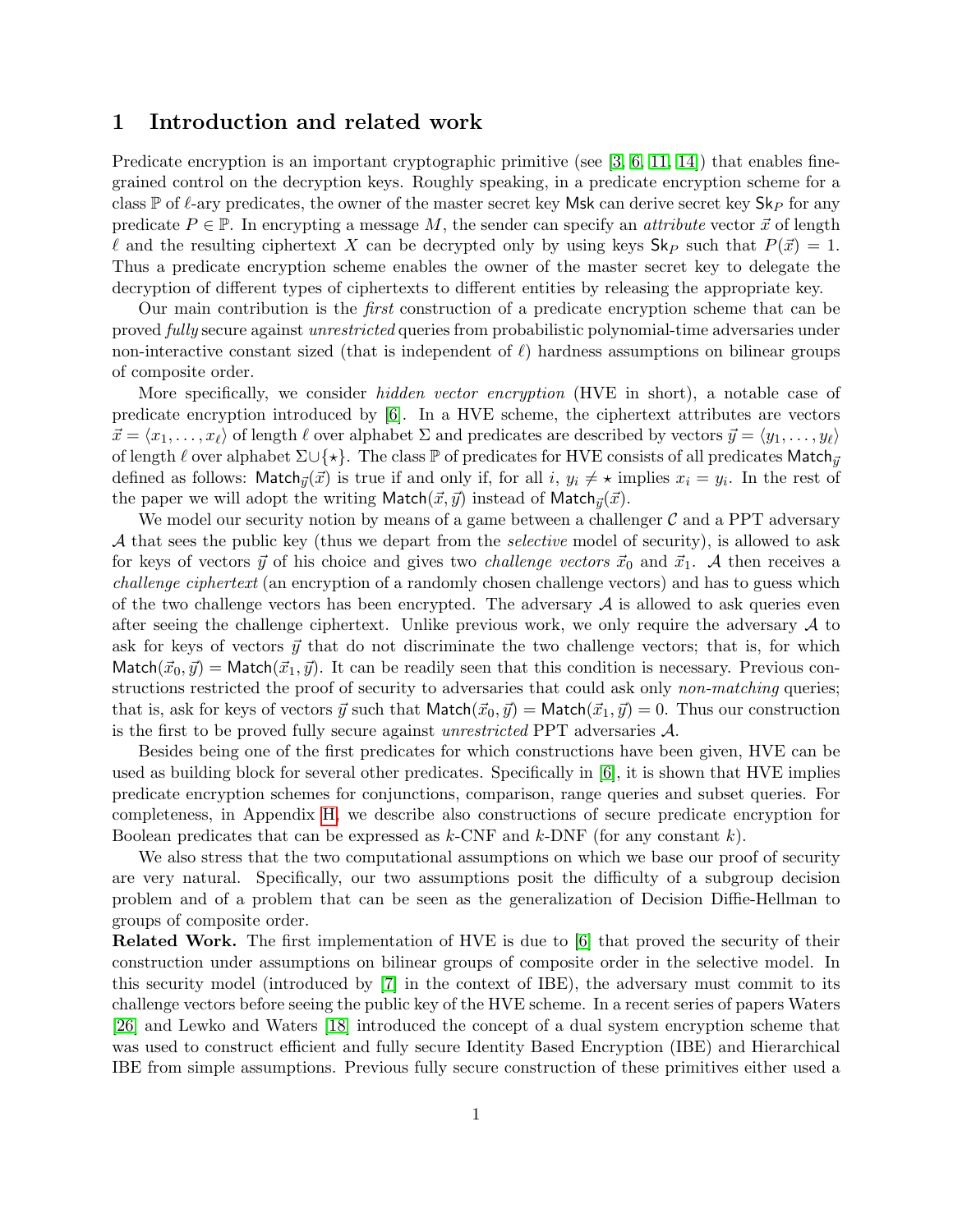partitioning strategy (see [\[2\]](#page-14-4), [\[25\]](#page-16-2)) or used complexity assumptions of non-constant size (see [\[9\]](#page-14-5), [\[10\]](#page-14-6)). Partitioning strategy and the approaches of [\[9\]](#page-14-5) and [\[10\]](#page-14-6) do not seem to be helpful in proving full security of more complex primitives like HVE.

For HVE, fully secure constructions of HVE can can be derived, via the reduction given in [\[14\]](#page-15-0), from the fully secure constructions for inner-product encryption given by [\[17,](#page-15-4) [19\]](#page-15-5). The resulting constructions are proved secure against adversaries that are allowed to ask only non-matching key queries; that is, key queries for vectors  $\vec{y}$  such that Match $(\vec{x}_0, \vec{y}) = \text{Match}(\vec{x}_1, \vec{y}) = 0$ . We call queries for vectors  $\vec{y}$  such that Match $(\vec{x}_0, \vec{y}) = \text{Match}(\vec{x}_1, \vec{y}) = 1$  matching. Our construction poses no restriction on the queries that adversaries can ask. The limitation of having security against non-matching adversaries was already pointed out in [\[14\]](#page-15-0) and [\[23\]](#page-15-6) described a scheme secure against non-matching adversaries that was not secure against unrestricted adversaries. Our security notion is game-based. Recently, Boneh et al. [\[5\]](#page-14-7) and O'Neill [\[20\]](#page-15-7) investigated simulation-based security notions for IBE and predicate encryption.

**Proof technique.** Our result is based on the dual system encryption methodology introduced by Waters [\[26\]](#page-16-1) and gives extra evidence of the power of this proof technique. However, to overcome the difficulty of having to deal also with matching queries, we have to carefully look at the space of matching queries and at how they relate to the challenge vectors. This enables us to craft a new security game in which the challenge ciphertext is constructed in a way that guarantees that keys obtained by the adversary give the expected result when tested against the challenge ciphertext and, at the same time, the challenge ciphertext is independent from the challenge vector used to construct it. Then we show, by means of a sequence of intermediate security games, that the real security game is computationally indistinguishable from this new game. It is not immediate to obtain a similar relation between matching queries and challenge vectors for other predicates (e.g., inner product) that would make our approach viable.

### 2 Hidden Vector Encryption

In this section we give formal definitions for Hidden Vector Encryption (HVE) and its security properties. For sake of simplicity, we present predicate-only definitions and constructions for HVE instead of full-fledged ones. In Appendix [G](#page-26-0) we will briefly discuss how to extend our scheme to the full-fledged version. For the same reason, we give our definitions and constructions for binary alphabets. In Appendix [C](#page-19-0) we discuss how to extend our work to general alphabets.

Following standard terminology, we call a function  $\nu(\lambda)$  negligible if for all constants  $c > 0$  and sufficiently large  $\lambda$ ,  $\nu(\lambda) < 1/\lambda^c$  and denote by [n] the set of integers  $\{1,\ldots,n\}$ . Moreover the writing " $a \leftarrow A$ ", for a finite set A, denotes that a is randomly and uniformly selected from A.

#### 2.1 Hidden Vector Encryption

Let  $\vec{x}$  be a binary vector of length  $\ell$  and  $\vec{y}$  a vector of the same length over  $\{0, 1, \star\}$ . We remind that predicate Match $(\vec{x}, \vec{y})$  is defined to be true if and only if the two vectors agree in all positions i where  $y_i \neq \star$ . A Hidden Vector Encryption scheme is a tuple of four efficient probabilistic algorithms (Setup, Encrypt, KeyGen, Test) with the following semantics.

Setup( $1^{\lambda}, 1^{\ell}$ ): takes as input a security parameter  $\lambda$  and a length parameter  $\ell$  (given in unary), and outputs the public parameters Pk and the master secret key Msk.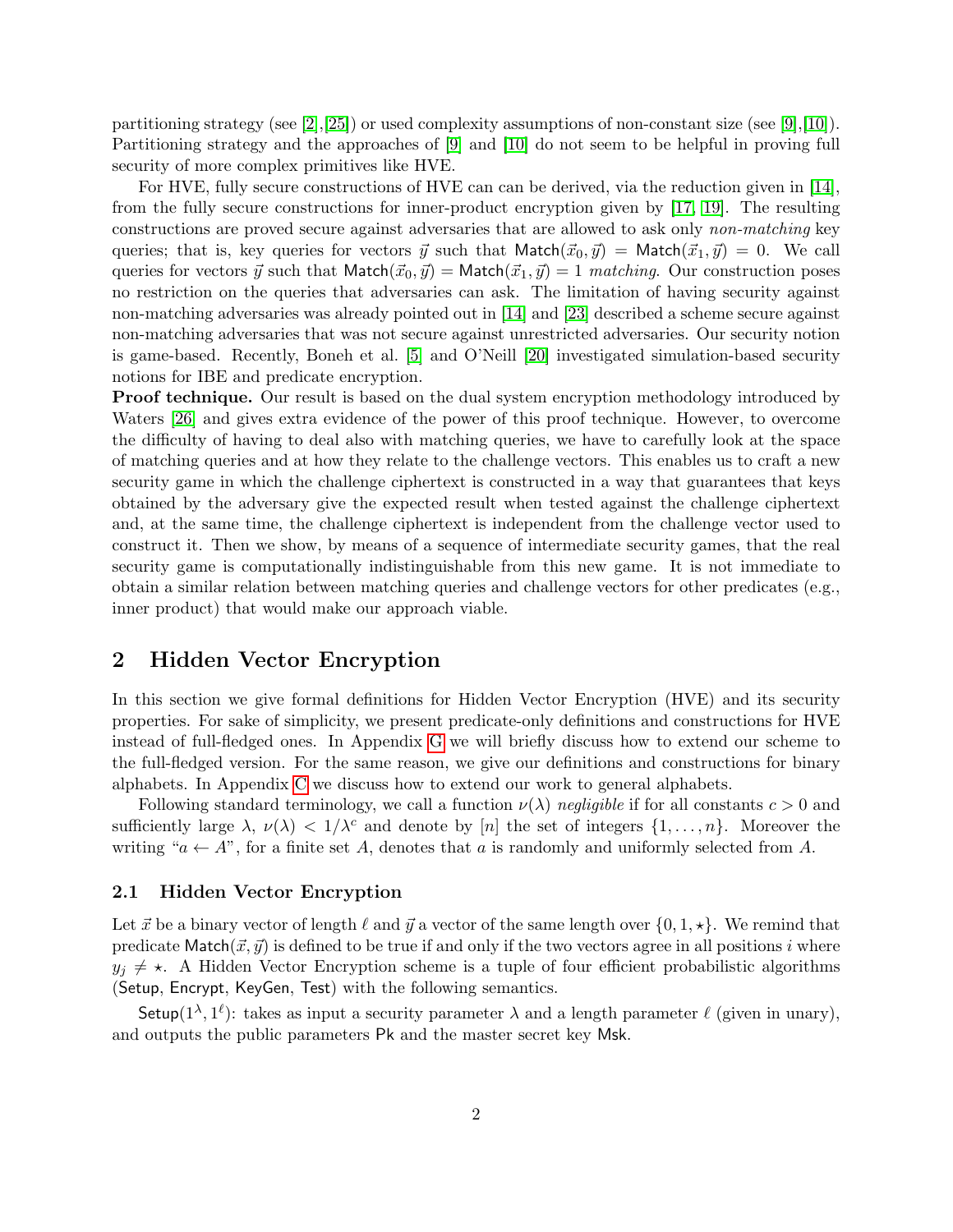KeyGen(Msk,  $\vec{y}$ ): takes as input the master secret key Msk and a vector  $\vec{y} \in \{0, 1, \star\}^{\ell}$ , and outputs a secret key  $\mathsf{Sk}_{\vec{y}}$ .

Encrypt(Pk,  $\vec{x}$ ): takes as input the public parameters Pk and a vector  $\vec{x} \in \{0,1\}^{\ell}$  and outputs a ciphertext Ct.

Test(Pk, Ct,  $\text{Sk}_{\vec{y}}$ ): takes as input the public parameters Pk, a ciphertext Ct encrypting  $\vec{x}$  and a secret key  $\mathsf{Sk}_{\vec{y}}$  and outputs Match $(\vec{x}, \vec{y})$ .

For correctness we require that, for pairs (Pk, Msk) output by  $\mathsf{Setup}(1^{\lambda},1^{\ell})$ , it holds that for all vectors  $\vec{x} \in \{0,1\}^{\ell}$  and  $\vec{y} \in \{0,1,\star\}^{\ell}$ , we have that  $\textsf{Test}(\textsf{Pk}, \textsf{Encrypt}(\textsf{Pk}, \vec{x}), \textsf{KeyGen}(\textsf{Msk}, \vec{y})) =$ Match( $\vec{x}, \vec{y}$ ) except with negligible in  $\lambda$  probability.

### 2.2 Security definitions for HVE

In this section we formalize our security requirement by means of a security game GReal between a probabilistic polynomial time adversary  $A$  and a challenger  $C$ . GReal consists of a Setup phase and of a Query Answering phase. In the Query Answering phase, the adversary can issue a polynomial number of Key Queries and one Challenge Construction query and at the end of this phase A outputs a guess. We stress that key queries can be issued by  $A$  even after he has received the challenge from C. In GReal the adversary is restricted to queries for vectors  $\vec{y}$  such that Match $(\vec{y}, x_0) = \text{Match}(\vec{y}, x_1)$ .

More precisely, we define game GReal in the following way.

**Setup.** C runs the Setup algorithm on input the security parameter  $\lambda$  and the length parameter  $\ell$  (given in unary) to generate public parameters Pk and master secret key Msk. C starts the interaction with  $A$  on input Pk.

**Key Query Answering** $(\vec{y})$ . C returns the key for  $\vec{y}$  computed by executing KeyGen(Msk,  $\vec{y}$ ).

**Challenge Query Answering** $(\vec{x}_0, \vec{x}_1)$ . C picks random  $\eta \in \{0, 1\}$  and returns the challenge ciphertext computed by executing  $\mathsf{Encrypt}(\mathsf{Pk}, \vec{x}_n)$ .

**Winning Condition.** Let  $\eta'$  be A's output. We say that A wins the game if  $\eta = \eta'$  and for all  $\vec{y}$  for which A has issued a Key Query, it holds Match $(\vec{x}_0, \vec{y}) =$  Match $(\vec{x}_1, \vec{y})$ .

We define the advantage  $\text{Adv}_{HVE}^{\mathcal{A}}(\lambda)$  of  $\mathcal{A}$  in GReal to be the probability of winning minus 1/2.

<span id="page-3-0"></span>Definition 1. An Hidden Vector Encryption scheme is secure if for all probabilistic polynomial time adversaries A, we have that  $Adv_{HVE}^{\mathcal{A}}(\lambda)$  is a negligible function of  $\lambda$ .

It is trivial to observe that an adversary that possesses a secret key for a vector  $\vec{y}$  such that Match $({\vec y}, {\vec x}_0) \neq \text{Match}({\vec y}, {\vec x}_1)$  has probability 1 of guessing  $\eta$ .

### <span id="page-3-1"></span>3 Complexity Assumptions

We work with *symmetric* bilinear groups of composite order. Our construction can be adapted to the asymmetric setting in a straightforward way. Composite order bilinear groups were first used in Cryptography by  $[4]$  (see also  $[1]$ ). We suppose the existence of an efficient group generator algorithm G which takes as input the security parameter  $\lambda$  and outputs a description  $\mathcal{I} = (N, \mathbb{G}, \mathbb{G}_T, e)$ of a bilinear setting, where G and  $\mathbb{G}_T$  are cyclic groups of order N, and  $e: \mathbb{G}^2 \to \mathbb{G}_T$  is a map with the following properties:

1. (Bilinearity)  $\forall g, h \in \mathbb{G}$  and  $a, b \in \mathbb{Z}_N$  it holds that  $\mathbf{e}(g^a, h^b) = \mathbf{e}(g, h)^{ab}$ .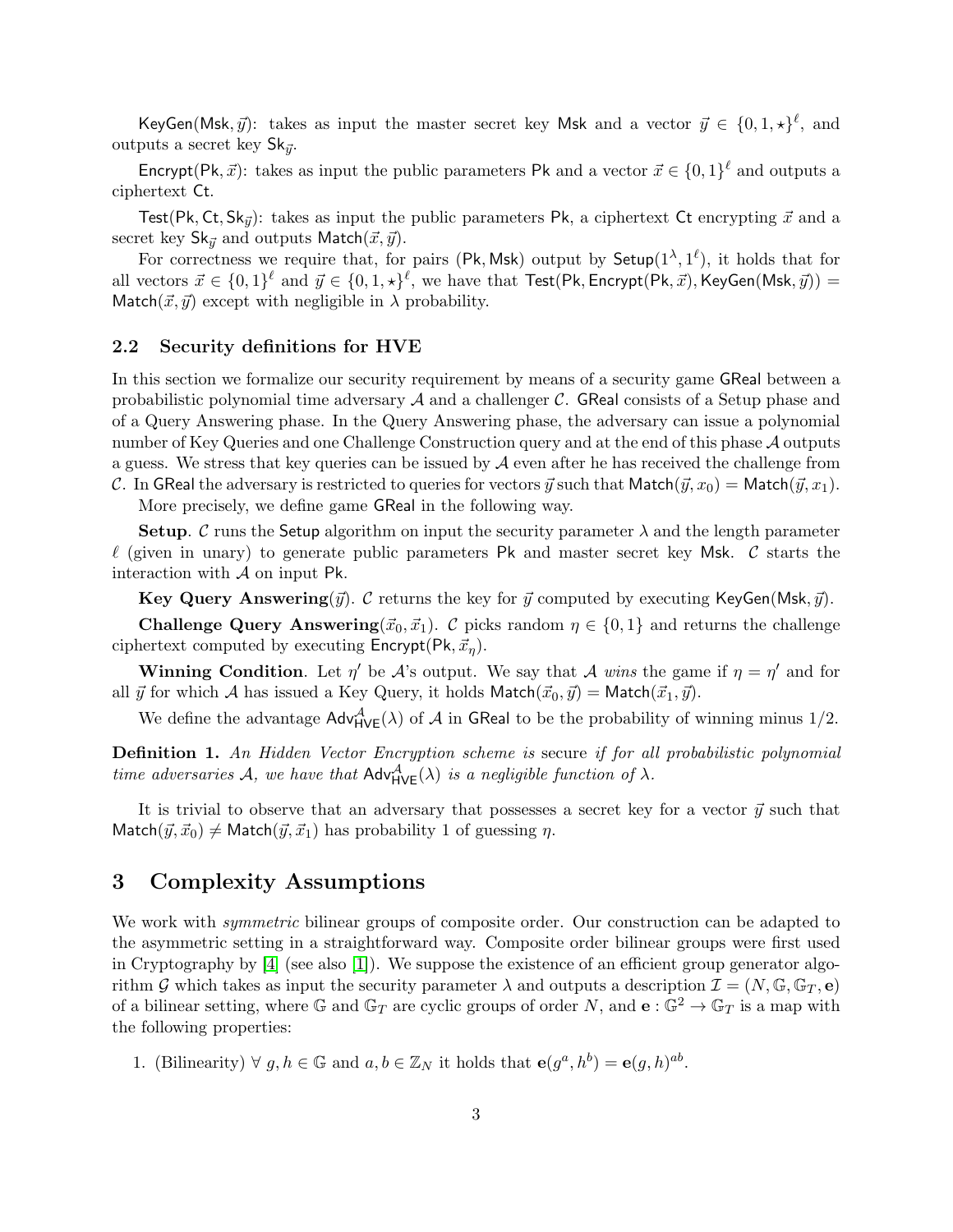2. (Non-degeneracy)  $\exists g \in \mathbb{G}$  such that  $e(g, g)$  has order N in  $\mathbb{G}_T$ .

We assume that the group descriptions of  $\mathbb{G}$  and  $\mathbb{G}_T$  include generators of the respective cyclic subgroups. We require that the group operations in  $\mathbb{G}$  and  $\mathbb{G}_T$  as well as the bilinear map e are computable in deterministic polynomial time in  $\lambda$ . In our construction we will make hardness assumptions for bilinear settings whose order  $N$  is product of four distinct primes each of length  $\Theta(\lambda)$ . For an integer m dividing N, we let  $\mathbb{G}_m$  denote the subgroup of G of order m. From the fact that the group is cyclic, it is easy to verify that if  $g$  and  $h$  are group elements of co-prime orders then  $e(q, h) = 1$ . This is called the *orthogonality* property and is a crucial tool in our constructions.

We are now ready to give our complexity assumptions.

Assumption 1. The first assumption is a subgroup-decision type assumption for bilinear settings. Specifically, Assumption 1 posits the difficulty of deciding whether an element belongs to one of two specified subgroups, even when generators of some of the subgroups of the bilinear group are given. More formally, we have the following definition.

First pick a random bilinear setting  $\mathcal{I} = (N = p_1p_2p_3p_4, \mathbb{G}, \mathbb{G}_T, e) \leftarrow \mathcal{G}(1^{\lambda})$  and then pick  $A_3 \leftarrow \mathbb{G}_{p_3}, A_{13} \leftarrow \mathbb{G}_{p_1p_3}, A_{12} \leftarrow \mathbb{G}_{p_1p_2}, A_4 \leftarrow \in \mathbb{G}_{p_4}, T_1 \leftarrow \mathbb{G}_{p_1p_3}, T_2 \leftarrow \mathbb{G}_{p_2p_3}$ , and set  $D =$  $(\mathcal{I}, A_3, A_4, A_{13}, A_{12})$ . We define the advantage of an algorithm A in breaking Assumption 1 to be

$$
Adv_1^{\mathcal{A}}(\lambda) = |Prob[\mathcal{A}(D, T_1) = 1] - Prob[\mathcal{A}(D, T_2) = 1]|
$$

**Assumption 1.** We say that Assumption 1 holds for generator  $\mathcal G$  if for all probabilistic polynomialtime algorithms  $A$ ,  $Adv_1^{\mathcal{A}}(\lambda)$  is a negligible function of  $\lambda$ .

Assumption 2. Our second assumption can be seen as the Decision Diffie-Hellman Assumption for composite order groups. Specifically, Assumption 2 posits the difficult of deciding if a triple of elements constitute a Diffie-Hellman triplet with respect to one of the factors of the order of the group, even when given, for each prime divisor  $p$  of the group order, a generator of the subgroup of order p. Notice that for bilinear groups of prime order the Diffie-Hellman assumption does not hold. More formally, we have the following definition.

First pick a random bilinear setting  $\mathcal{I} = (N = p_1p_2p_3p_4, \mathbb{G}, \mathbb{G}_T, \mathbf{e}) \leftarrow \mathcal{G}(1^{\lambda})$  and then pick  $A_1 \leftarrow$  $\mathbb{G}_{p_1}, A_2 \leftarrow \mathbb{G}_{p_2}, A_3 \leftarrow \mathbb{G}_{p_3}, A_4, B_4, C_4, D_4 \leftarrow \mathbb{G}_{p_4}, \alpha, \beta \leftarrow \mathbb{Z}_{p_1}, T_2 \leftarrow \mathbb{G}_{p_1p_4}, \text{ and set } T_1 = A_1^{\alpha\beta}$  $\frac{\alpha\beta}{1}\cdot D_4$ and  $D=(\mathcal{I}, A_1, A_2, A_3, A_4, A_1^{\alpha} \cdot B_4, A_1^{\beta} \cdot C_4)$ . We define the advantage of an algorithm  $\mathcal{A}$  in breaking Assumption 2 to be

$$
Adv_2^{\mathcal{A}}(\lambda) = |\text{Prob}[\mathcal{A}(D, T_1) = 1] - \text{Prob}[\mathcal{A}(D, T_2) = 1]|
$$

**Assumption 2.** We say that Assumption 2 holds for generator  $\mathcal G$  if for all probabilistic polynomialtime algorithms  $A$ ,  $Adv_2^{\mathcal{A}}(\lambda)$  is a negligible function of  $\lambda$ .

In Appendix [E,](#page-20-0) we prove that Assumption 1 and 2 hold in the generic group model.

### <span id="page-4-0"></span>4 Constructing HVE

In this section we describe our HVE scheme. To make our description and proofs simpler, we add to all vectors  $\vec{x}$  and  $\vec{y}$  two dummy components and set both of them equal to 0. We can thus assume that all vectors have at least two non-star positions.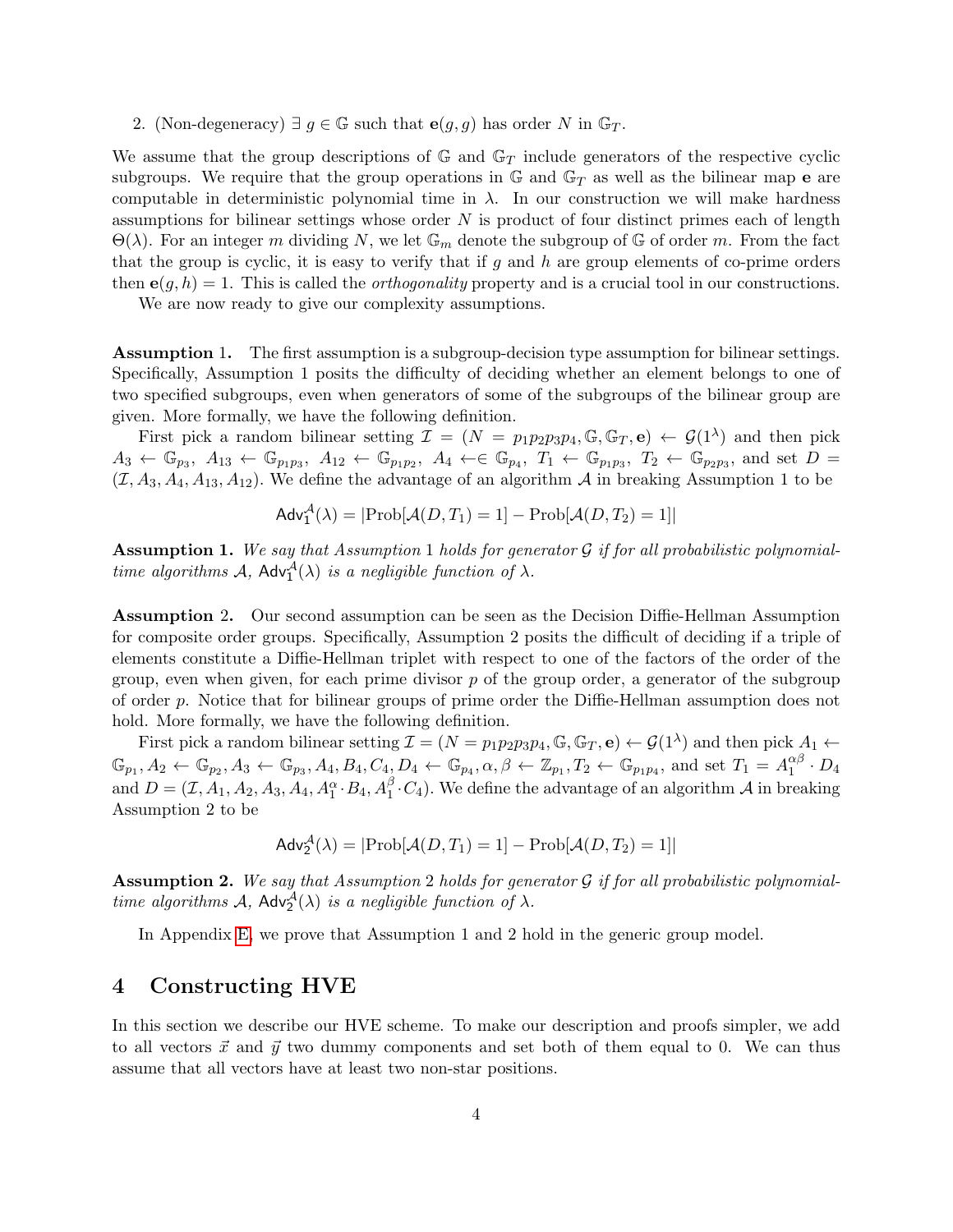Setup( $1^{\lambda}, 1^{\ell}$ ): The setup algorithm chooses a description of a bilinear group  $\mathcal{I} = (N = p_1 p_2 p_3 p_4,$  $\mathbb{G}, \mathbb{G}_T, e$  with known factorization by running a generator algorithm G on input 1<sup> $\lambda$ </sup>. The setup algorithm chooses random  $g_1 \in \mathbb{G}_{p_1}$ ,  $g_2 \in \mathbb{G}_{p_2}$ ,  $g_3 \in \mathbb{G}_{p_3}$ ,  $g_4 \in \mathbb{G}_{p_4}$ , and, for  $i \in [\ell]$  and  $b \in \{0, 1\}$ , random  $t_{i,b} \in Z_N$  and random  $R_{i,b} \in \mathbb{G}_{p_3}$  and sets  $T_{i,b} = g_1^{t_{i,b}}$  $i_1^{i,b} \cdot R_{i,b}.$ 

The public parameters are  $\mathsf{Pk} = [N, g_3, (T_{i,b})_{i \in [\ell], b \in \{0,1\}}]$  and the master secret key is Msk =  $[g_{12}, g_4, (t_{i,b})_{i \in [\ell], b \in \{0,1\}}]$ , where  $g_{12} = g_1 \cdot g_2$ .

KeyGen(Msk,  $\vec{y}$ ): Let  $S_{\vec{y}}$  be the set of indices i such that  $y_i \neq \star$ . The key generation algorithm chooses random  $a_i \in \mathbb{Z}_N$  for  $i \in S_{\vec{y}}$  under the constraint that  $\sum_{i \in S_{\vec{y}}} a_i = 0$ . For  $i \in S_{\vec{y}}$ , the algorithm chooses random  $W_i \in \mathbb{G}_{p_4}$  and sets

$$
Y_i = g_{12}^{a_i/t_{i,y_i}} \cdot W_i.
$$

The algorithm returns the tuple  $(Y_i)_{i \in S_{\vec{y}}}$ . Here we use the fact that  $S_{\vec{y}}$  has size at least 2.

**Encrypt**(Pk,  $\vec{x}$ ): The encryption algorithm chooses random  $s \in \mathbb{Z}_N$ . For  $i \in [\ell]$ , the algorithm chooses random  $Z_i \in \mathbb{G}_{p_3}$  and sets

$$
X_i = T_{i,x_i}^s \cdot Z_i,
$$

and returns the tuple  $(X_i)_{i \in [\ell]}$ .

 ${\sf Test}({\sf Ct}, {\sf Sk}_{\vec y})$ : The test algorithm computes  $T = \prod_{i \in S_{\vec y}} {\bf e}(X_i, Y_i).$  It returns TRUE if  $T = 1,$  FALSE otherwise.

Correctness In Appendix [B](#page-17-0) we prove that the above scheme is correct.

### 5 Security of our HVE scheme

We start by giving an informal description of the ideas behind our proof of security and show how we overcome the main technical difficulty of having to deal with adversaries that possess keys that match the challenge ciphertext.

The first step of our proof strategy consists in projecting the public key (and thus the ciphertexts the adversary constructs by himself) to a different subgroup from the one of the challenge ciphertext. Specifically, we defined a new security game GPK in which the  $t_{i,b}$ 's are encoded in the  $\mathbb{G}_{p_2}$  part of the  $T_{i,b}$ 's from the public key (instead of the the  $\mathbb{G}_{p_1}$  part as in the real game). The challenge ciphertext and the answers to the key queries are instead constructed as in the real security game GReal. Thus, ciphertexts constructed by the adversary are completely independent from the challenge ciphertext (as they encode information in two different subgroups). We observe that since keys are constructed as in the real security game, they carry information about  $\vec{y}$  both in the  $\mathbb{G}_{p_1}$  and  $\mathbb{G}_{p_2}$  parts. Thus when the adversary tests a ciphertext he has constructed by using the public key against a key obtained by means of a query, he obtains the expected result because of the information encoded in the  $\mathbb{G}_{p_2}$  part of the key and of the ciphertext. The same holds for the challenge ciphertext but in this case thanks to the  $\mathbb{G}_{p_1}$  part of the key. The only difference between the two games is in the public key but, under Assumption 1 (a natural subgroup decision hardness assumption), we can prove that the two games are indistinguishable.

The second step proves that the keys obtained from queries do not help the adversary. Since the challenge ciphertext carries information about the randomly selected challenge vector  $\vec{x}_{\eta}$  in its  $\mathbb{G}_{p_1}$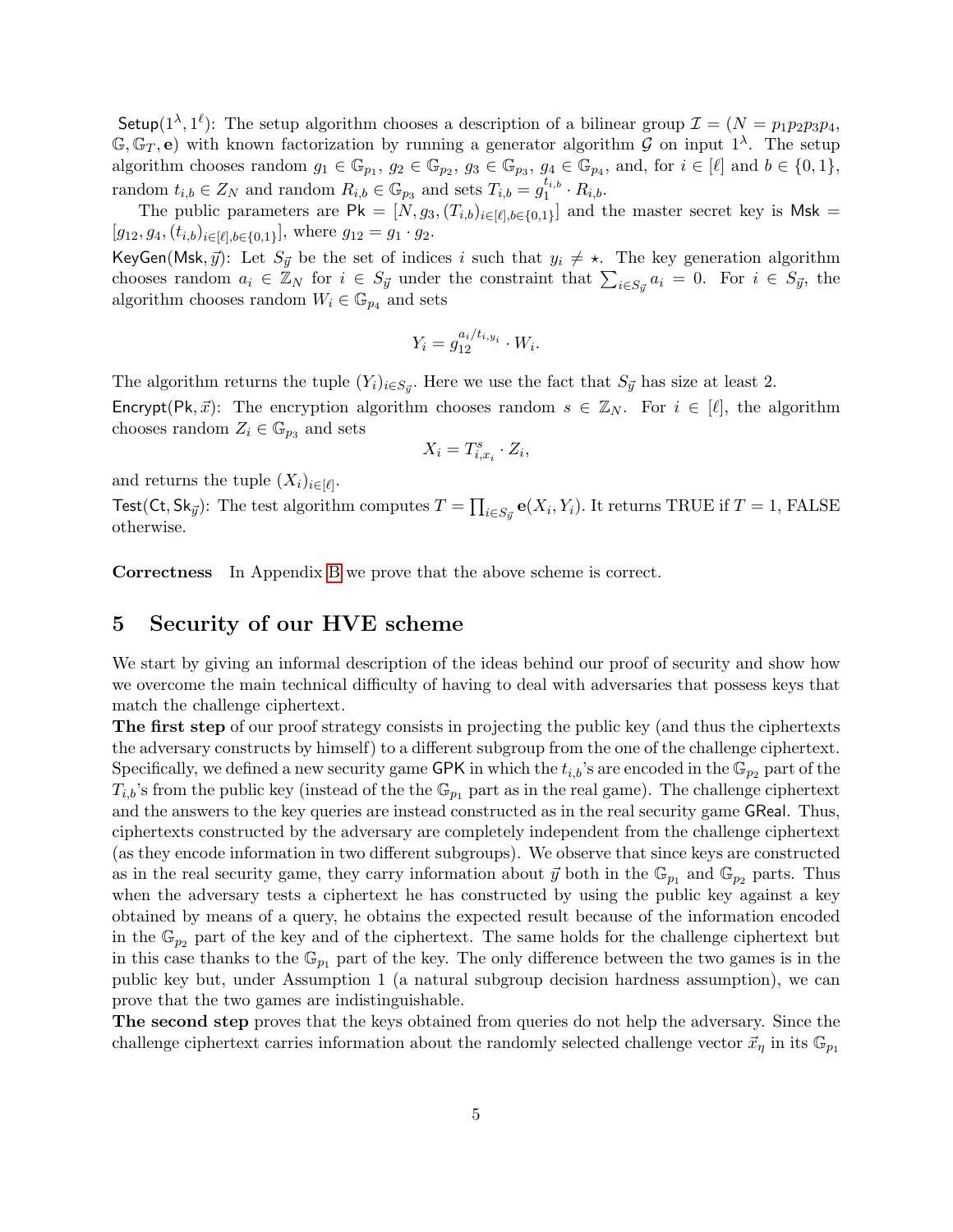### Game  $\mathsf{GPK}(\lambda, \ell)$

Setup. C chooses a description of a bilinear group  $\mathcal{I} = (N = p_1p_2p_3p_4, \mathbb{G}, \mathbb{G}_T, e)$  with known factorization by running a generator algorithm G on input  $1^{\lambda}$ . C chooses random  $g_1 \in \mathbb{G}_{p_1}, g_2 \in$  $\mathbb{G}_{p_2}, g_3 \in \mathbb{G}_{p_3}, g_4 \in \mathbb{G}_{p_4}$  and sets  $g_{12} = g_1 \cdot g_2$ . For each  $i \in [\ell]$  and  $b \in \{0,1\},\ \mathcal{C}$  chooses random  $t_{i,b} \in Z_N$  and  $R_{i,b} \in \mathbb{G}_{p_3}$  and sets  $T'_{i,b} = g_1^{t_{i,b}}$  $t_{i,b}$   $\cdot$   $R_{i,b}$  and  $T_{i,b} = g_2^{t_{i,b}}$  $e^{i_{i,b}}_{2} \cdot R_{i,b}$ . Then C sets  $\mathsf{Pk} = [N, g_3, (T_{i,b})_{i \in [\ell], b \in \{0,1\}}], \; \mathsf{Pk}' = [N, g_3, (T'_{i,b})_{i \in [\ell], b \in \{0,1\}}], \text{ and } \mathsf{Msk} = [g_{12}, g_4, (t_{i,b})_{i \in [\ell], b \in \{0,1\}}].$ Finally,  $\mathcal C$  starts the interaction with  $\mathcal A$  on input Pk.

**Key Query Answering** $(\vec{y})$ . C returns the output of KeyGen(Msk,  $\vec{y}$ ).

**Challenge Query Answering** $(\vec{x}_0, \vec{x}_1)$ . Upon receiving the pair  $(\vec{x}_0, \vec{x}_1)$  of challenge vectors, C picks random  $\eta \in \{0, 1\}$  and returns the output of  $\mathsf{Encrypt}(\mathsf{Pk}', \vec{x}_{\eta}).$ Winning Condition. Like in  $\mathsf{GReal}(\lambda, \ell)$ .

<span id="page-6-0"></span>Figure 1: A formal description of GPK.

part, in this informal discussion when we refer to key we mean its  $\mathbb{G}_{p_1}$  part. The  $\mathbb{G}_{p_2}$  parts of the keys are always correctly computed.

In our construction, testing a ciphertext against a non-matching key gives a random value (from the target group) whereas testing it against a matching key returns a specified value (the identity of the target group). If we had to prove security against an adversary that asked only non-matching queries we could consider the experiment in which key queries were replied by returning a key with random  $\mathbb{G}_{p_1}$  parts. Such a game can be proved indistinguishable from GPK (under an appropriate complexity assumption) and it is easy to prove that it gives no advantage to an adversary. This approach fails for matching queries as such a key will return the wrong answer with high probability when tested against the challenge ciphertext. Instead we modify the construction of the challenge ciphertext in the following way: the challenge ciphertext is well-formed in all the positions where the two challenge vectors are equal and random in all the other positions. We observe that testing such a challenge ciphertext against matching and non-matching keys always gives the correct answer and that no adversary (even an all powerful one) can guess which of the two challenge vectors has been used to construct the challenge ciphertext (see the discussion in Section [5.2.1\)](#page-7-0).

#### 5.1 The first step of the proof

We start by defining game  $\mathsf{GPK}(\lambda, \ell)$  (see Figure [1\)](#page-6-0) that differs from  $\mathsf{GReal}(\lambda, \ell)$  as in the Setup phase,  $C$  prepares two sets of public parameters, Pk and Pk', and one master secret key Msk. Pk is given as input to A, Msk is used to answer  $A$ 's key queries and Pk' is used to construct the challenge ciphertext.

The next lemma shows that, the advantages of an adversary in  $\text{GReal}(\lambda, \ell)$  and  $\text{GPK}(\lambda, \ell)$  are the same, up to a negligible factor.

<span id="page-6-1"></span>**Lemma 2.** If Assumption 1 holds, then for any PPT adversary  $A$ ,  $|$ Adv<sup>A</sup>[GReal $(\lambda, \ell)|$  – Adv<sup>A</sup>[GPK $(\lambda, \ell)|$ ] is negligible.

The proof is found in Appendix [F.1.](#page-21-0)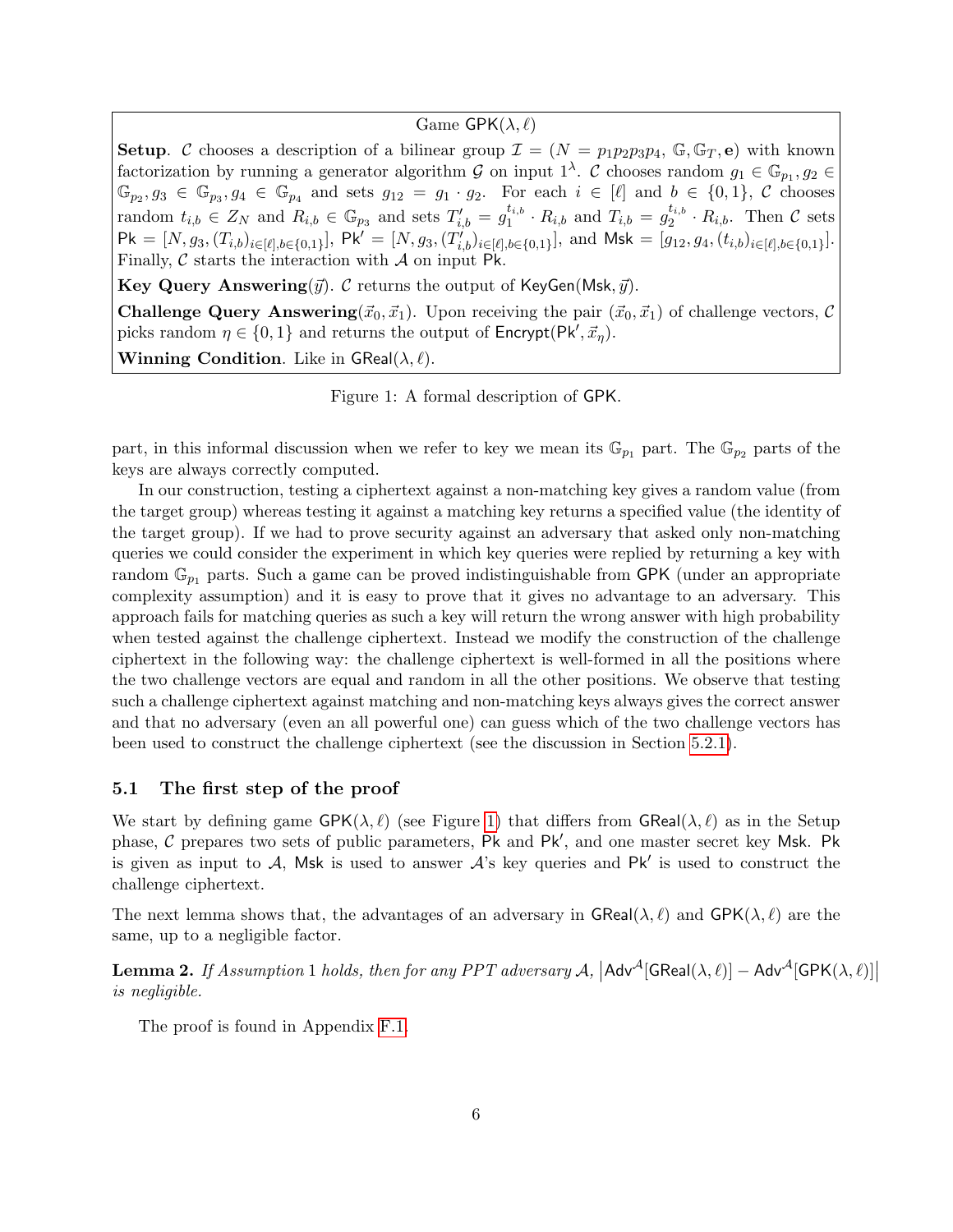### Game  $\textsf{GBadQ}(f, k)$

**Setup.** Like in GPK. That is, C chooses a description of a bilinear group  $\mathcal{I} = (N = p_1p_2p_3p_4,$  $\mathbb{G}, \mathbb{G}_T, e$  with known factorization by running a generator algorithm G on input  $1^{\lambda}$ . C chooses random  $g_1 \in \mathbb{G}_{p_1}, g_2 \in \mathbb{G}_{p_2}, g_3 \in \mathbb{G}_{p_3}, g_4 \in \mathbb{G}_{p_4}$  and sets  $g_{12} = g_1 \cdot g_2$ . For each  $i \in [\ell]$  and  $b \in \{0,1\},\ \mathcal{C}$  chooses random  $t_{i,b} \in Z_N$  and  $R_{i,b} \in \mathbb{G}_{p_3}$  and sets  $T'_{i,b} = g_1^{t_{i,b}}$  $i_{i,b}$   $\cdot$   $R_{i,b}$  and  $T_{i,b}$  =  $g_2^{t_{i,b}}$  $\mathcal{L}_{2}^{t_{i,b}} \cdot R_{i,b}$ . Then C sets Pk =  $[N, g_3, (T_{i,b})_{i \in [\ell], b \in \{0,1\}}]$ , Pk' =  $[N, g_3, (T'_{i,b})_{i \in [\ell], b \in \{0,1\}}]$ , and Msk =  $[g_{12}, g_4, (t_{i,b})_{i\in[\ell],b\in\{0,1\}}]$ . Finally, C starts the interaction with A on input Pk.

Answering Key-Query for  $\vec{y} = \langle y_1, \ldots, y_\ell \rangle$ .

 $\mathcal C$  answers the first k queries in the following way.

• If  $y_f \neq \star$ , C returns a key whose  $\mathbb{G}_{p_1}$  parts is random.

More specifically, C chooses, for each  $i \in S_{\vec{y}}$ , random  $W_i \in \mathbb{G}_{p_4}$ , random  $C_i \in \mathbb{G}_{p_1}$  and random  $a_i \in \mathbb{Z}_N$  under the constraint that  $\sum_{i \in S_y} a_i = 0$  and sets  $Y_i = C_i \cdot g_2^{a_i/t_{i,y_i}} \cdot W_i$ .

• If  $y_f = \star$  then C returns the output of KeyGen( $\vec{y}$ , Msk).

The remaining  $q - k$  queries are answered by running KeyGen( $\vec{y}$ , Msk).

Answering Challenge Query for  $(\vec{x}_0, \vec{x}_1)$ . C chooses random  $s \in \mathbb{Z}_N$  and  $\eta \in \{0, 1\}$  and sets  $\vec{x} = \vec{x}_\eta$ . For each  $i \in [f-1]$  such that  $\vec{x}_{0,i} \neq \vec{x}_{1,i}$ , C chooses random  $X_i \in \mathbb{G}_{p_1p_3}$ . Then, for each remaining *i*, C chooses random  $Z_i \in \mathbb{G}_{p_3}$  and sets  $X_i = T'_{i,x_i} \cdot Z_i$ . C returns the tuple  $(X_i)_{i \in [\ell]}$ . Winning Condition. Like in GReal.

<span id="page-7-1"></span>Figure 2: A formal description of game  $\textsf{GBadQ}(f, k)$ .

### 5.2 The second step of the proof

We start the second step of the proof by describing in Figure [2,](#page-7-1) for  $1 \le f \le \ell+1$  and  $0 \le k \le q$ , game  $\text{GBadQ}(f, k)$  between the challenger C and an adversary A that asks q queries. Not to overburden our notation, we omitted  $\lambda$  and  $\ell$  from the name of the games. GBadQ(f, k) differs from GPK both in the way in which key queries are answered and in the way in which the challenge ciphertext is constructed. Specifically, in  $\text{GBadQ}(f, k)$  the first k key queries are answered by distinguishing two cases. Queries for  $\vec{y}$  such that  $y_f = \star$  are answered by running KeyGen(Msk,  $\vec{y}$ ). Instead queries for  $\vec{y}$  such that  $y_f \neq \star$  are answered by returning keys whose  $\mathbb{G}_{p_1}$  part is random for all components. Moreover, in GBadQ(f, k), the  $\mathbb{G}_{p_1}$  part of the first f – 1 components of the challenge ciphertext corresponding to positions in which the two challenges differ are random.

In the proofs, we will use the shorthand  $\text{GBadCh}(f)$  to denote the game  $\text{GBadQ}(f, 0)$  in which only the challenge ciphertext is modified whereas all the replies to the key queries are correctly computed. Moreover, we define  $\text{GBadQ2}(f, k)$ , for  $1 \leq f \leq \ell$  and  $0 \leq k \leq q$ , as a game in which the setup phase is like in  $\text{GBadQ}(f, k)$ , key queries are answered like in  $\text{GBadQ}(f, k)$  and the challenge ciphertext is constructed like in  $\textsf{GBadQ}(f+1,k)$ .

#### <span id="page-7-0"></span>5.2.1 Some simple observations about GBadQ and GBadQ2

<span id="page-7-2"></span>Observation 3.  $GPK = GBadQ(1,0) = GBadCh(1)$ .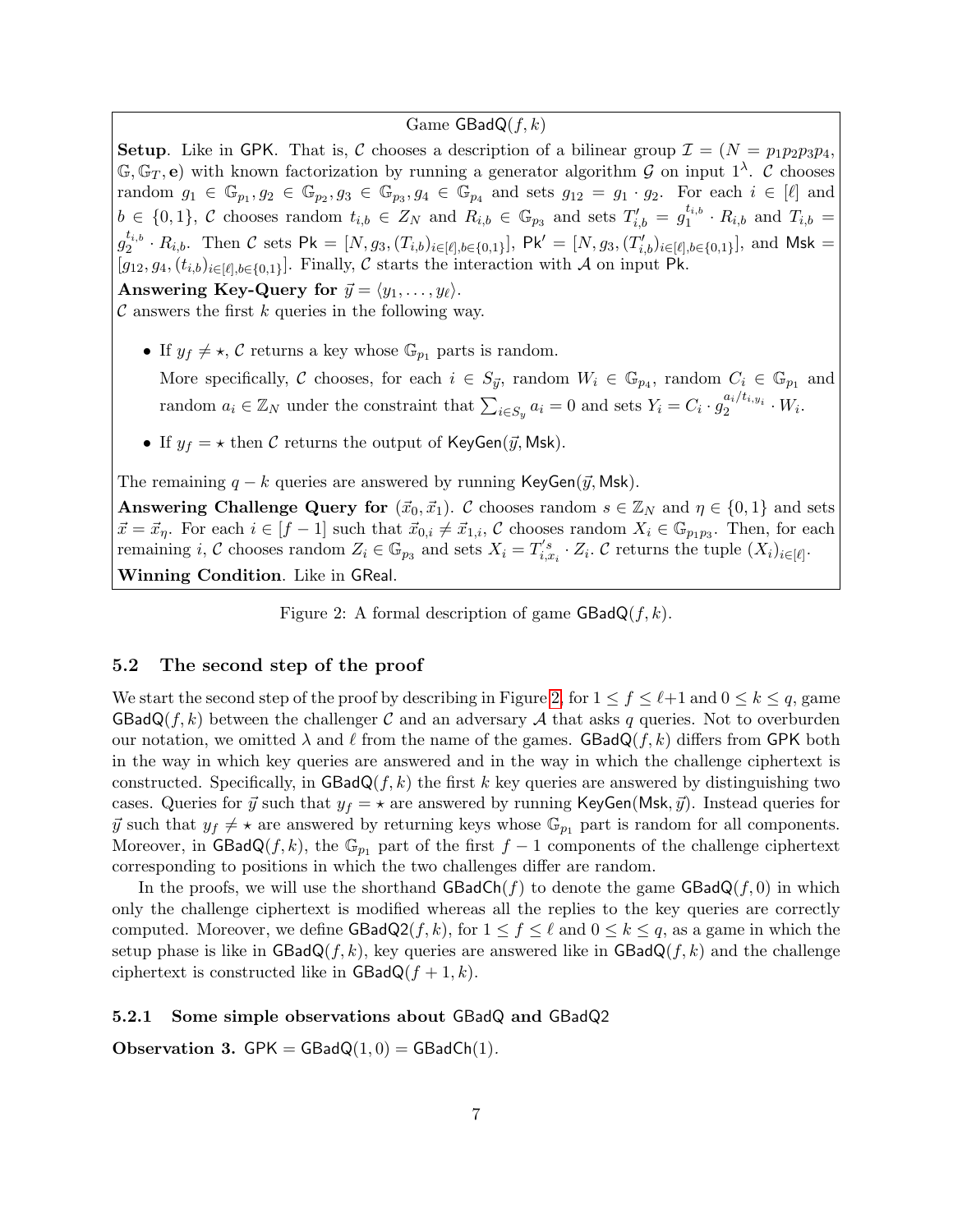Straightforward from the definitions of the games.

**Observation 4.** GBadQ(f, q) = GBadQ2(f, q) for  $f = 1, ..., \ell$ .

From the definitions of the two games, it is clear that all key queries are answered in the same way in both the games and all components  $X_i$  for  $i \neq f$  of the challenge ciphertext are computed in the same way. Let us now look at  $X_f$  and more precisely to its  $\mathbb{G}_{p_1}$  part. In GBadQ(f, q), the  $\mathbb{G}_{p_1}$  part of  $X_f$  is computed as  $T'_{f,s}$  $f_{,x_f}^{s}$  which is exactly how it is computed in  $\textsf{GBadQ2}(f,q)$  when  $x_{0,f} = x_{1,f}$ . On the other hand, when  $x_{0,f} \neq x_{1,f}$ , the  $\mathbb{G}_{p_1}$  part of  $X_f$  is chosen at random. However, observe that exponents  $t_{f,0}$  mod  $p_1$  and  $t_{f,1}$  mod  $p_1$  have not appeared in the answers to key queries since every query has either a  $\star$  in position f (in which case position f of the answer is empty) or a non- $\star$  value in position f (in which case the  $\mathbb{G}_{p_1}$  part of the position f of the answer is random since  $k = q$ ). Therefore, we can conclude that the  $\mathbb{G}_{p_1}$  part of the component  $X_f$  of the answer to the challenge query is also random in  $\mathbb{G}_{p_1}$ .

<span id="page-8-2"></span>**Observation 5.** GBadQ2(f, 0) = GBadQ(f + 1, 0) for  $f = 1, ..., \ell - 1$ .

Indeed, in both games all key queries are answered correctly, and the challenge query in  $\text{GBadQ2}(f, 0)$  is by definition answered in the same way as in  $\text{GBadQ}(f + 1, 0)$ .

<span id="page-8-1"></span>**Observation 6.** For  $f = 1, ..., \ell - 1$ , if  $x_{0,f} = x_{1,f}$ , GBadCh(f) = GBadCh(f+1). By definition, in  $\textsf{GBadCh}(f) = \textsf{GBadQ}(f, 0)$  the f-th component of the challenge ciphertext is well formed, namely  $X_f = T'_{f,s}$  $f_{f,x_f}^{'s} \cdot Z_f$ . This is the same in  $\mathsf{GBadCh}(f+1) = \mathsf{GBadQ}(f+1,0)$  under the condition that  $x_{0,f} = x_{1,f}$ .

<span id="page-8-0"></span>**Observation 7.** All adversaries have no advantage in  $GBadCh(\ell + 1) = GBadQ(\ell + 1, 0)$ . This follows from the fact that, for positions i such that  $x_{0,i} \neq x_{1,i}$ , the  $\mathbb{G}_{p_1}$  part of  $X_i$  is random. Thus the challenge ciphertext of  $\mathsf{GBadCh}(\ell + 1)$  is independent from  $\eta$ .

Overview of the second step of the proof. Consider the sequence

$$
\mathsf{GPK} = \mathsf{GBadCh}(1), \mathsf{GBadCh}(2), \ldots, \mathsf{GBadCh}(\ell), \mathsf{GBadCh}(\ell+1)
$$

of  $\ell + 1$  experiments. By Observation [7,](#page-8-0) if an adversary A has a non negligible advantage in GPK then it must be the case that there exists  $1 \le f \le \ell$  such that the difference between A's advantages in GBadCh(f) and GBadCh( $f + 1$ ) is non-negligible. Moreover, by Observation [6,](#page-8-1) for this to happen it must be the case that  $A$  has non-negligible probability to output two challenges that differ in the f-th component. Then, if  $A$  makes q key queries, consider the following sequence

$$
\begin{aligned} \mathsf{GBadCh}(f) &= \\ &= \\ \mathsf{GBadQ}(f,0) \dots \mathsf{GBadQ}(f,q-1) \ \ \mathsf{GBadQ}(f,q) = \mathsf{GBadQ2}(f,q) \ \ \mathsf{GBadQ2}(f,q-1) \dots \mathsf{GBadQ2}(f,0) \\ &= \\ &= \\ \mathsf{GBadCh}(f+1) \end{aligned}
$$

of  $2q + 1$  games. If the difference in advantage between GBadCh(f) and GBadCh(f + 1) is nonnegligible, then there must exist k such that the difference in advantage between either  $\mathsf{GBadQ}(f, k)$ and  $\text{GBadQ}(f, k-1)$  or between  $\text{GBadQ2}(f, k)$  and  $\text{GBadQ2}(f, k-1)$  is non-negligible.

Now it seems that we are stuck as, for all f and k, games  $\text{GBadQ}(f, k-1)$  and  $\text{GBadQ}(f, k)$  can be distinguished by an adversary  $A$  using the following simple strategy.  $A$  prepares two challenges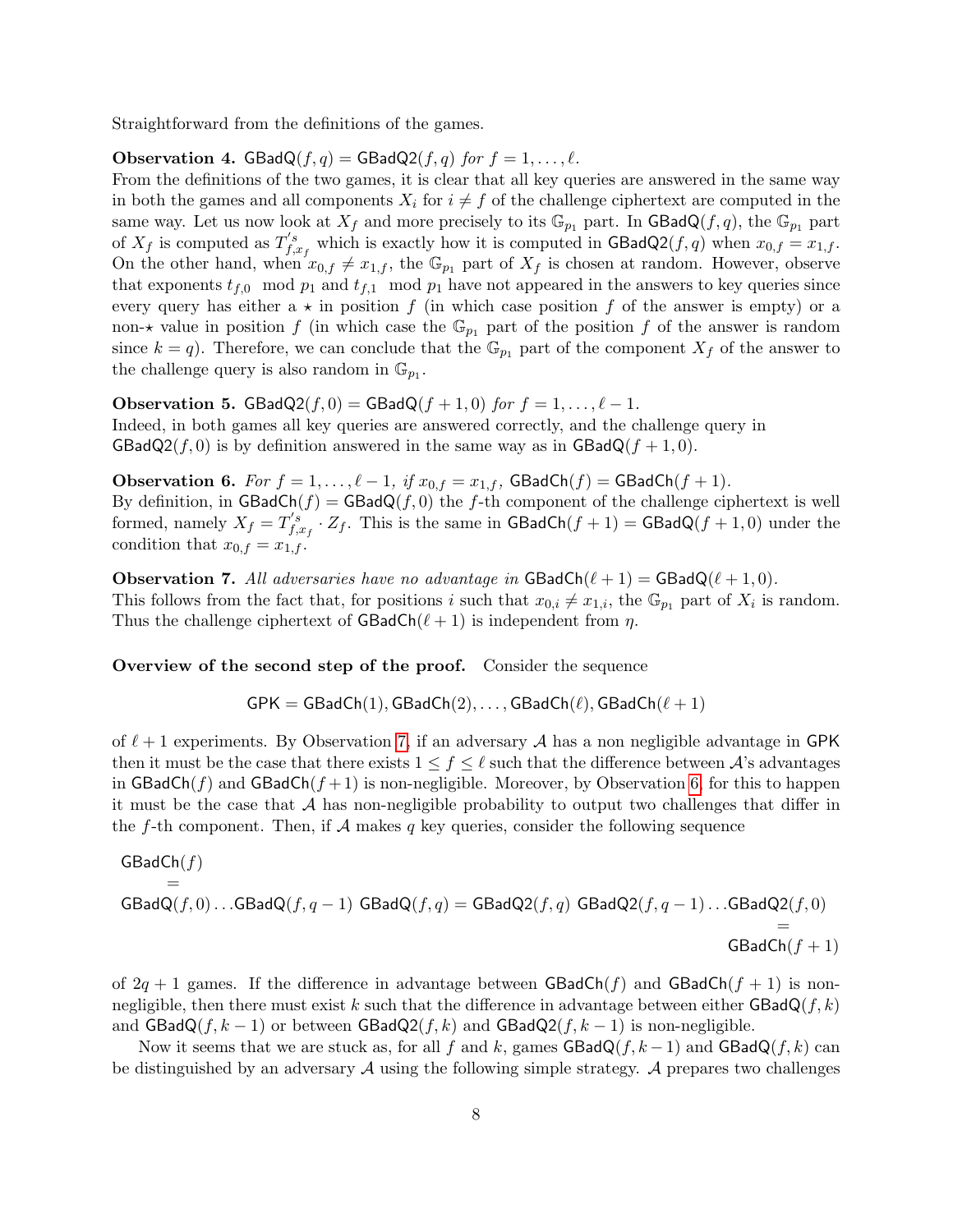$\vec{x}_0$  and  $\vec{x}_1$  that coincide in the f-th component and asks as k-th key query the key Y for a vector  $\vec{y}^{(k)}$  such that  $\vec{y}_{f}^{(k)} = x_{0,f} = x_{1,f}$  and  $\mathsf{Match}(\vec{x}_0, \vec{y}^{(k)}) = \mathsf{Match}(\vec{x}_1, \vec{y}^{(k)}) = 1.$  Let  $X$  be the challenge ciphertext. Now, in  $\textsf{GBadQ}(f, k-1)$ , the answer Y received by A to its k-th query is well-formed and thus  $\text{Test}(X, Y) = 1$ . Instead in  $\text{GBadQ}(f, k)$ , Y is random and thus  $\text{Test}(X, Y) = 0$  except with negligible probability. The above strategy requires the two challenges to coincide in the f-th component. Indeed, if  $x_{0,f} \neq x_{1,f}$  then for  $\vec{y}^{(k)}$  to be matching it must the case that  $y_f = \star$  but then in this case  $Y$  is well-formed in both games. This perfectly fits our strategy as we have to prove that  $\text{GBadQ}(f, k)$  is indistinguishable from  $\text{GBadQ}(f, k-1)$  only for f for which A has a non-negligible probability of outputting two challenges that differ in the f-th component. Exactly, the same reasoning holds for GBadQ2.

In the next section we describe a simulator  $S$  that takes as input the pair of integers f and k and an instance of Assumption 2 and, provided that the adversary does not output two challenges that coincide in the f-th component, simulates with some non-negligible probability  $\mathsf{GBadQ}(f, k)$  or  $\text{GBadQ}(f, k-1)$  depending on the nature of the challenge. A similar simulator can be constructed for games  $\text{GBadQ2}(f, k)$  and  $\text{GBadQ2}(f, k - 1)$ . For the rest of the proof of security it is convenient to refer to the alternative and equivalent description of our HVE found in Section [A.](#page-17-1)

#### 5.2.2 Description of simulator  $S$

**Input to S.** Integers  $1 \le f \le \ell + 1$  and  $0 \le k \le q$ , and a randomly chosen instance  $(D, T)$  of Assumption 2; recall that  $D = (\mathcal{I}, A_1, A_2, A_3, A_4, A_1^{\alpha} \cdot B_4, A_1^{\beta} \cdot C_4)$  and  $T = T_1 = A_1^{\alpha\beta}$  $_1^{\alpha\beta} \cdot D_4$  or  $T = T_2$ random in  $\mathbb{G}_{p_1p_4}$ .

**Setup.** To simulate the Setup phase  $S$  executes the following steps.

- 1. S sets  $g_1 = A_1$ ,  $g_2 = A_2$ ,  $g_3 = A_3$ ,  $g_4 = A_4$  and  $g_{12} = A_1 \cdot A_2$ . 2. For each  $i \in [\ell]$  and  $b \in \{0, 1\},\$ S chooses random  $v_{i,b} \in \mathbb{Z}_N$  and  $R_{i,b} \in \mathbb{G}_{p_3}$ , and sets  $T_{i,b} = g_2^{v_{i,b}}$  $2^{v_{i,b}}\cdot R_{i,b}.$
- 
- 3. S sets  $\mathsf{Pk} = [N, g_3, (T_{i,b})_{i \in [\ell], b \in \{0,1\}}].$
- 4. S picks random  $\hat{\mathfrak{j}} \in [\ell]$  and  $\hat{\mathfrak{b}} \in \{0, 1\}$  and sets  $\hat{c} = 1 \hat{\mathfrak{b}}$ .
- 5. For each  $i \in [\ell] \setminus \{ \hat{\jmath} \}$  and  $b \in \{0, 1\},$ S chooses random  $r_{i,b} \in \mathbb{Z}_N$  and  $R'_{i,b} \in \mathbb{G}_{p_3}$ . S sets  $T'_{i,b} = g_1^{r_{i,b}}$  $r_{i,b} \cdot R'_{i,b}$ .
- 6. S chooses random  $r_{\hat{j},\hat{c}} \in \mathbb{Z}_N$  and  $R'_{\hat{j},\hat{c}} \in \mathbb{G}_{p_3}$ . S sets  $T'_{\hat{j},\hat{c}} = g_1^{r_{\hat{j},\hat{c}}}$  $T_{1}^{\tilde{r}_{\mathbf{j},\hat{c}}} \cdot R_{\hat{J},\hat{c}}'$ ,  $T_{\hat{J},\hat{b}}' = \perp$  and  $r_{\hat{J},\hat{b}} = \perp$ .
- 7. S sets  $\mathsf{Pk}' = [N, g_3, (T'_{i,b})_{i \in [\ell], b \in \{0,1\}}]$  and  $\mathsf{Msk} = [g_{12}, g_4, (r_{i,b}, v_{i,b})_{i \in [\ell], b \in \{0,1\}}].$

Notice that the values  $r_{\hat{j},\hat{b}}$  and  $T'_{\hat{j},\hat{b}}$  are unspecified and thus Pk' and Msk are incomplete. As we shall see below, in answering key queries, S will implicitly set  $r_{\hat{j},\hat{b}} = 1/\beta$ . Here  $\beta$  is the exponent of  $A_1$  in  $A_1^{\beta}$  $\int_{1}^{p} \cdot C_4$  from instance D of Assumption 2 and we stress that S does not have access to the actual value of  $\beta$ .

 $\mathcal S$  starts the interaction with  $\mathcal A$  on input Pk.

Answering Key Query for  $\vec{y} = \langle y_1, \ldots, y_\ell \rangle$ .

• First  $k-1$  key queries.

We distinguish the following two mutually exclusive cases.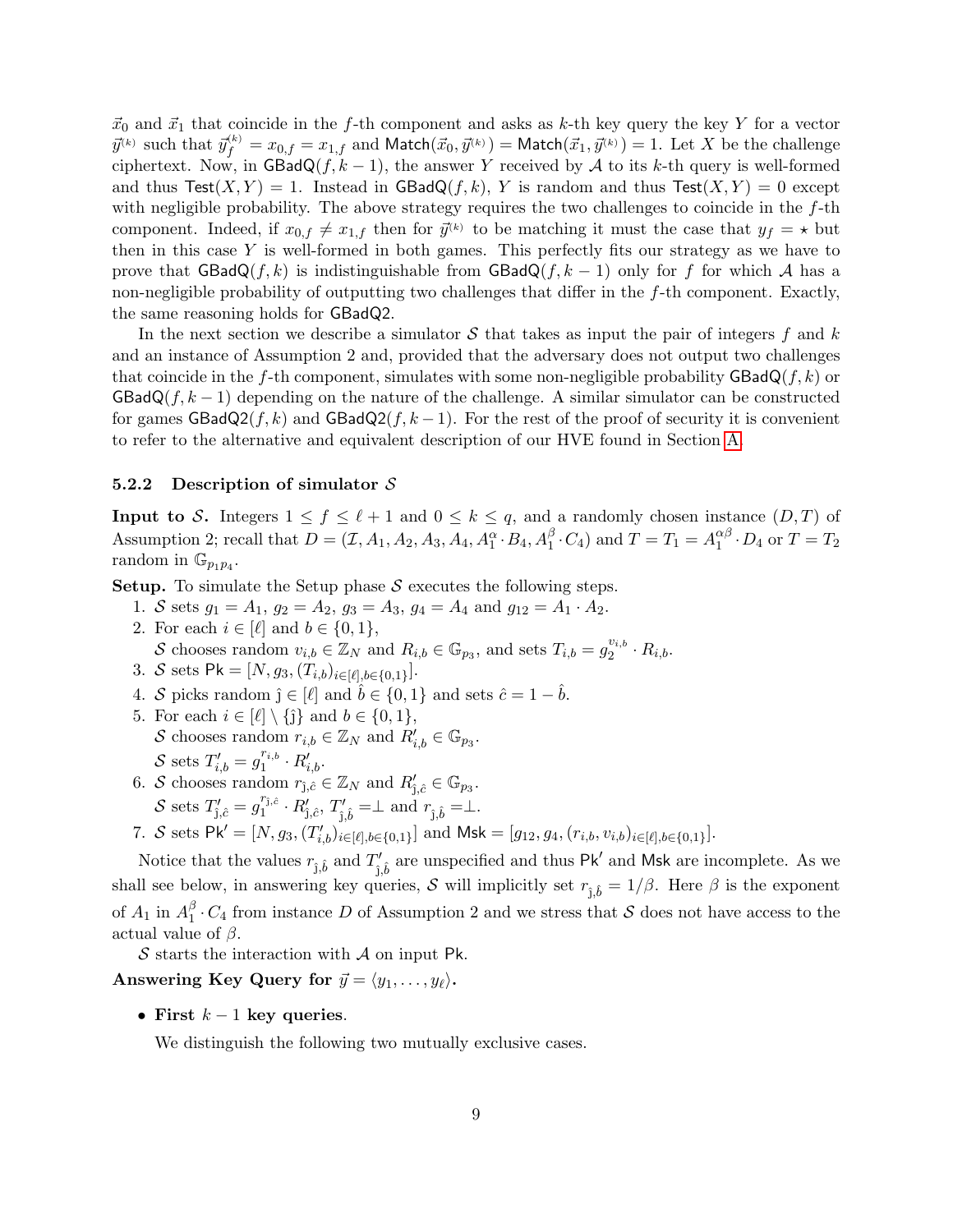**Case A.1:**  $y_f \neq \star$ . In this case, S outputs a key whose  $\mathbb{G}_{p_1}$  part is random. More precisely, S executes the following steps. For each  $i \in S_{\vec{y}}$ , S chooses random  $a''_i$  such that  $\sum_{i \in S_{\vec{y}}} a''_i = 0$ , random  $C_i \in \mathbb{G}_{p_1}$ , and random  $W_i \in \mathbb{G}_{p_4}$ . Then, for each  $i \in S_{\vec{y}}$ , S sets

$$
Y_i = C_i \cdot g_2^{a''_i/v_{i,y_i}} \cdot W_i.
$$

**Case A.2:**  $y_f = \star$ . In this case, S outputs a key that has the same distribution induced by algorithm KeyGen on input  $\vec{y}$  and Msk. We observe that if  $y_{\hat{i}} = \hat{c}$  then Msk includes all the  $r_{i,y_i}$ 's and  $v_{i,y_i}$ 's that are needed. If instead  $y_j = \hat{b}$ , then Msk is missing  $r_{\hat{j},\hat{b}}$ . In this case S computes  $Y_j$  by using  $A_1^{\beta}$  $I_1^p \cdot C_4$  from the challenge D of Assumption 2 received in input.

More precisely, for each  $i \in S_{\vec{y}}$ , S picks random  $W_i \in \mathbb{G}_{p_4}$  and random  $a'_i, a''_i \in \mathbb{Z}_N$  under the constraint that  $\sum_{i \in S_{ij}} a'_i = \sum_{i \in S_{ij}} a''_i = 0$ . Then for each  $i \neq j$ , S sets

$$
Y_i = g_1^{a'_i/r_{i,y_i}} \cdot g_2^{a''_i/v_{i,y_i}} \cdot W_i.
$$

Moreover, if  $y_{\hat{i}} = \hat{c}, S$  sets

$$
Y_{\hat{\jmath}} = g_1^{a'_\jmath / r_{\hat{\jmath},\hat{c}} } \cdot g_2^{a''_j / v_{\hat{\jmath},\hat{c}} } \cdot W_{\hat{\jmath}}
$$

otherwise, if  $y_{\hat{i}} = \hat{b}$ , S sets

$$
Y_{\hat{\jmath}} = (A_1^{\beta} \cdot C_4)^{a'_j} \cdot g_2^{a''_j/v_{\hat{\jmath},\hat{b}}}\cdot W_{\hat{\jmath}} = g_1^{a'_j\beta} \cdot g_2^{a''_j/v_{\hat{\jmath},\hat{b}}}\cdot (C_4^{a'_j} \cdot W_{\hat{\jmath}}).
$$

Notice that this setting implicitly defines  $r_{\hat{j},\hat{b}} = 1/\beta$  which remains unknown to  $\mathcal{S}$ .

•  $k$ -th query.

Let  $\vec{y}^{(k)} = (y_1^{(k)}, \ldots, y_\ell^{(k)})$  be the k-th key query. We have three cases.

**Case B.1:**  $y_f^{(k)} = \star$ . S performs the same steps of Case A.2.

**Case B.2:**  $y_f^{(k)} \neq \star$  **and**  $y_j^{(k)} \neq \hat{b}$ . In this case, S aborts.

**Case B.3:**  $y_f^{(k)} \neq \star$  and  $y_j^{(k)} = \hat{b}$ . Let  $S = S_{\vec{y}} \setminus {\{\hat{j}, h\}}$ , where h is an index such that  $y_h^{(k)} \neq \star$ . Such an index h always exists since we assumed that each query contains at least two non- $\star$ entries. Then, for each  $i \in S$ , S chooses random  $W_i \in \mathbb{G}_{p_4}$  and random  $a'_i, a''_i \in \mathbb{Z}_N$  and sets

$$
Y_i = g_1^{a'_i/r_{i,y_i^{(k)}}} \cdot g_2^{a''_i/v_{i,y_i^{(k)}}} \cdot W_i.
$$

S then chooses random  $a''_j \in \mathbb{Z}_N$  and  $W_j, W_h \in \mathbb{G}_{p_4}$  and sets

$$
Y_{\hat{j}} = T \cdot g_2^{a''_j/v_{\hat{j},\hat{b}}}. W_{\hat{j}} \quad \text{and} \quad Y_h = (A_1^{\alpha} B_4)^{-1/r_{h,y_h^{(k)}}} \cdot g_1^{-s'/r_{h,y_h^{(k)}}} \cdot g_2^{-(s'' + a''_j)/v_{h,y_h^{(k)}}}. W_h,
$$

where  $s' = \sum_{i \in S} a'_i$  and  $s'' = \sum_{i \in S} a''_i$ .

This terminates the description of how  $S$  handles the  $k$ -th key query.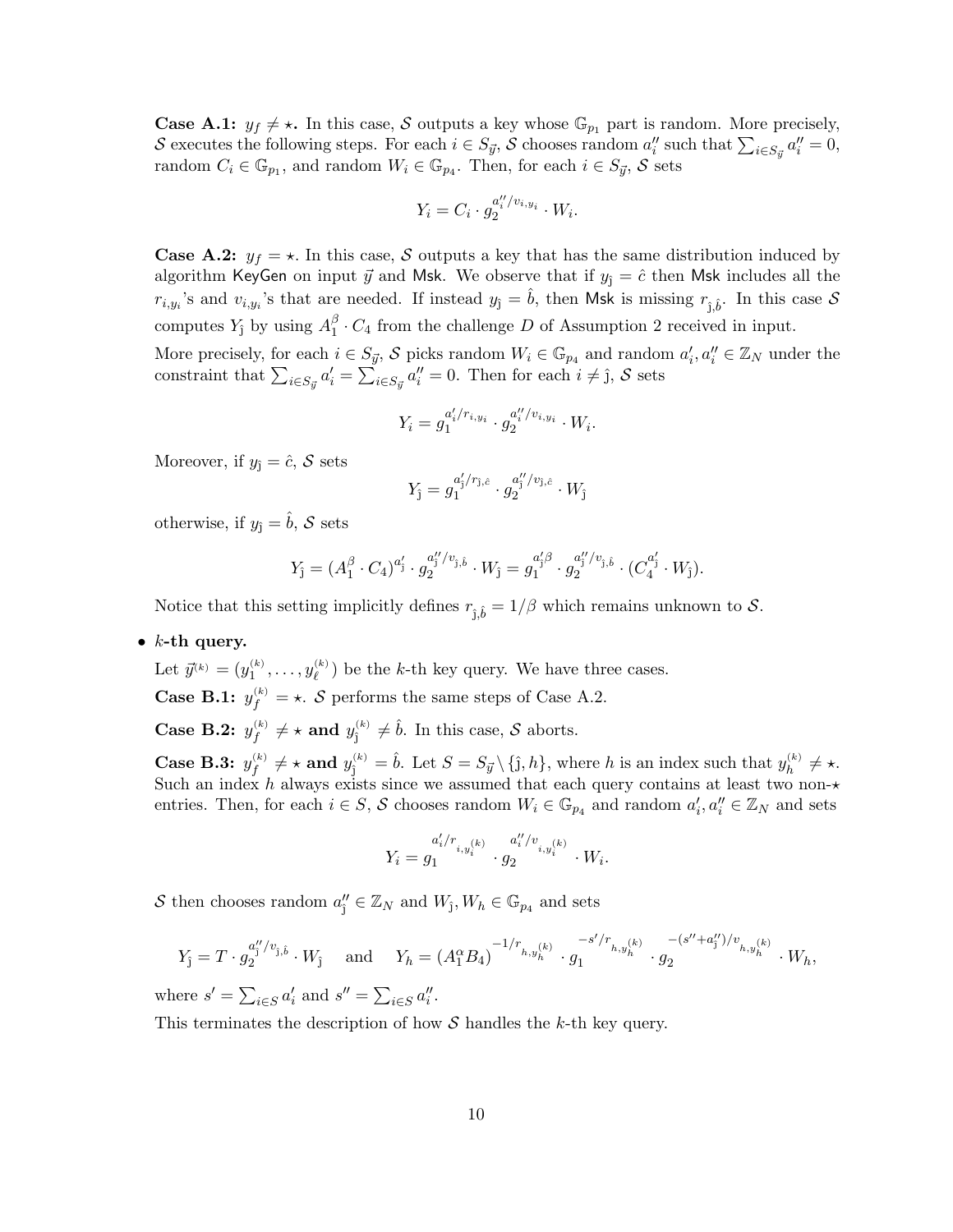• Remaining  $q - k$  queries.

S handles the remaining  $q - k$  queries as in Case A.2, independently from whether  $y_f = \star$  or  $y_f \neq \star$ .

More precisely, if  $y_j = \hat{c}$  then S runs KeyGen on input  $\vec{y}$  and Msk and all the needed  $r_{i,y_i}$ 's and  $v_{i,y_i}$ 's are found in Msk. On the other hand, if  $y_j = \hat{b}$ , S can use  $A_1^{\beta}$  $I_1^p \cdot C_4$  from D.

This terminates the description of how  $S$  answers key-queries.

**Answering Challenge Query for**  $(\vec{x}_0, \vec{x}_1)$ . S picks random  $\eta \in \{0, 1\}$  and sets  $\vec{x} = \vec{x}_\eta$ .

Then  $S$  tries to construct the challenge ciphertext by running algorithm Encrypt on input the challenge vector  $\vec{x}$ , public parameters Pk' and by randomizing the  $\mathbb{G}_{p_1}$  part of all components  $X_i$ for  $i < f$  such that  $x_{0,i} \neq x_{1,i}$ . However, Pk' is incomplete since it is missing  $T'_{\hat{j},\hat{b}}$  and thus S might have to abort.

More precisely, If  $x_{\hat{i}} = \tilde{b}$ , S aborts. Else (that is, if  $x_{\hat{i}} = \tilde{c}$ ) S chooses random  $s \in \mathbb{Z}_N$ . For each  $i \in [f-1]$  such that  $x_{0,i} \neq x_{1,i}$ , S sets  $r_i$  equal to a random element in  $\mathbb{Z}_N$  and  $r_i = 1$  for all remaining i's. Then, for each  $i \in [\ell], \mathcal{S}$  picks random  $Z_i \in \mathbb{G}_{p_3}$  and sets  $X_i = T_{i,x_i}^{'sr_i}$  $i_{i,x_i}^{\prime s r_i} \cdot Z_i$ , and returns the tuple  $(X_i)_{i \in [\ell]}$ .

This ends the description of S.

The simulator  $S$  described will be used to prove properties of games  $GBadQ$ . We can modify the simulator  $S$  so that, on input f and k, the challenge ciphertext is constructed by randomizing the  $\mathbb{G}_{p_1}$  part also of the f-th component. The so modified simulator, that we call  $\mathcal{S}_2$ , closely simulates the work of games GBadQ2 and will be used to prove properties of these games.

#### 5.2.3 Properties of simulator  $S$

**A sanity check.** We verify that  $S$  cannot test the nature of  $T$  and thus break Assumption 2. Indeed to do so, S should use T to generate a key for  $\vec{y}$  and ciphertext for  $\vec{x}$  such that Match $(\vec{x}, \vec{y}) = 1$ . Then, if  $T = T_1$  the Test procedure will have success; otherwise, it will fail. In constructing the key, S would use T to construct the j-th component (which forces  $y_i = b$ ) and then it would need  $r_{\hat{j},\hat{b}} = 1/\beta$  to construct the matching ciphertext. However, S does not have access to this value as part of the challenge. If we modify Assumption 2 to include such a value as part of the challenge, the resulting assumption is easily seen not to hold.

Why we need aborts. The aim of  $S$  is to use the value T from the challenge to simulate either  $\text{GBadQ}(f, k-1)$  or  $\text{GBadQ}(f, k)$  and it does so by embedding T in the j-th component of the reply to k-th key query. Suppose  $y_f \neq \star$  and thus the two games are supposed to differ in the reply to the k-th key query. If  $y_j^{(k)} = \star$  then the j-th component is empty. Moreover, if  $y_j^{(k)} = \hat{c}$  then the j-th component can be computed using  $1/r_{i,\hat{c}}$  which is known to S but independent from T. Thus in both case S's plan fails and consequently S aborts (see Case B.2). Moreover, if  $x_{\hat{i}} = \hat{b}$  then S should use  $T'_{\hat{j},\hat{b}}$  which is missing from Pk'. Thus in this case S aborts too.

**Notation.** We use NotAbort<sup>A</sup><sub>1,S</sub> $(f, k)$  to denote the event that S does not abort while computing the answer to the k-th query in an interaction with  $A$  on input f and k. This is equivalent to the event that the k-th key query  $y^{(k)}$  of adversary A is such that  $y_f^{(k)} = \star$  or  $y_j^{(k)} = \hat{b}$ . In addition, we use NotAbort $_{2,\mathcal{S}}^{\mathcal{A}}(f,k)$  to denote the event that S does not abort while computing the challenge ciphertext in an interaction with  $\mathcal A$  on input f and k. This is equivalent to the event that adversary A outputs challenge vectors  $\vec{x}_0$  and  $\vec{x}_1$  such that  $x_{\eta, \hat{j}} = \hat{c}$ .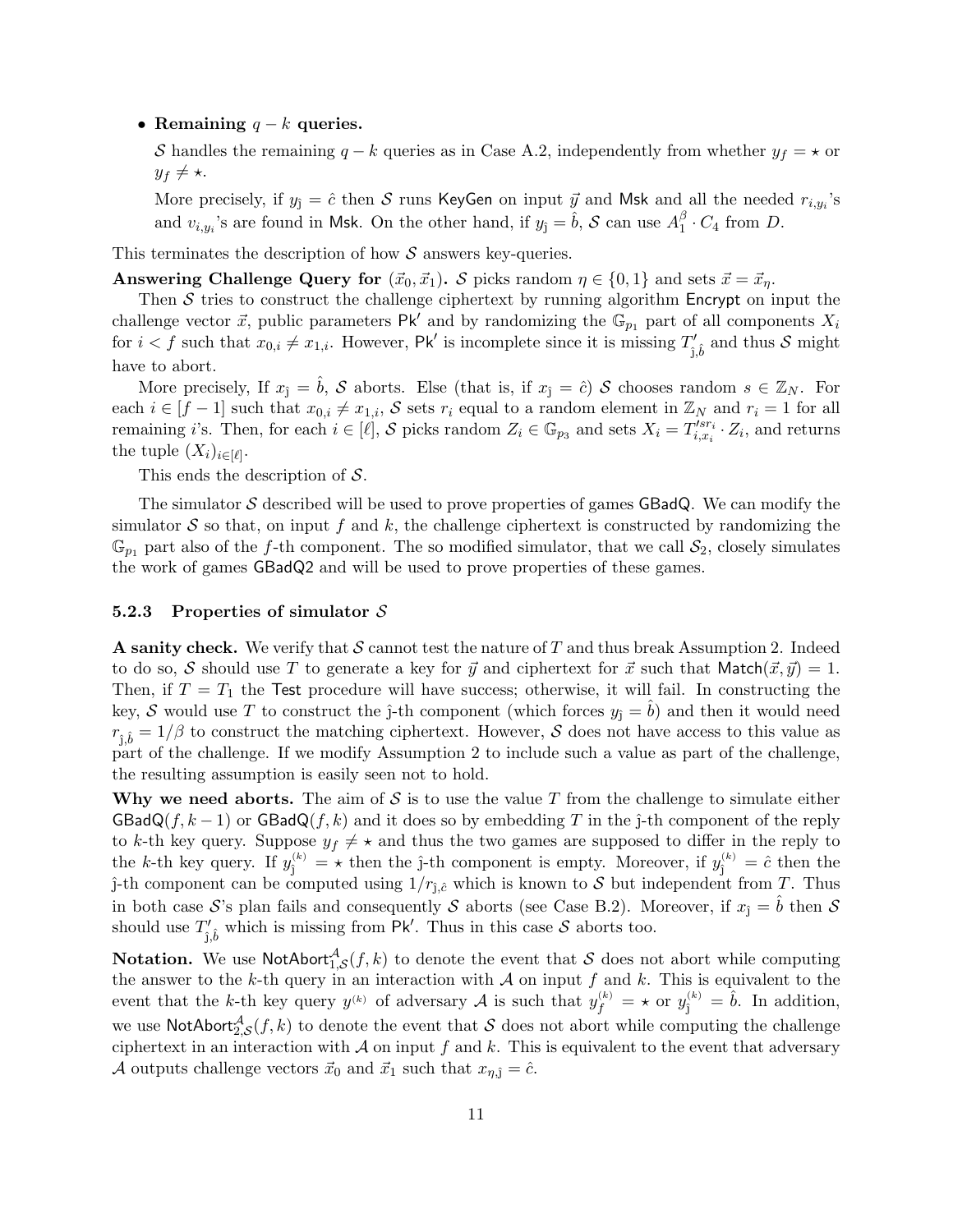For a game G between the challenger C and the adversary, we modify C so that C picks  $\hat{j}$  and  $\hat{b}$  just like S does. This modification makes the definitions of events NotAbort $^{\mathcal{A}}_{1,G}$  and NotAbort $^{\mathcal{A}}_{2,G}$ meaningful. Notice however that, unlike the simulator  $S$ ,  $C$  never aborts its interaction with  $A$ and that this modification does not affect  $\mathcal{A}$ 's view. We write NotAbort $^{\mathcal{A}}_2$  as a shorthand for  $\mathsf{NotAbort}_{2,\mathsf{GPK}}^\mathcal{A}.$ 

The proof of the following lemma is found in Appendix [F.2.](#page-22-0)

<span id="page-12-2"></span>**Lemma 8.** Suppose event  $\text{NotAbort}^{\mathcal{A}}_{1,\mathcal{S}}(f,k)$  occurs. If  $T=T_1$  then A's view up to the Challenge Query in the interaction with S running on input  $(f, k)$  is the same as in GBadQ $(f, k - 1)$ . If instead  $T = T_2$  then A's view up to the Challenge Query in the interaction with S running on input  $(f, k)$  is the same as in  $GBadQ(f, k)$ .

Moreover, suppose events  $\textsf{NotAbort}_{1,\mathcal{S}}^{\mathcal{A}}(f,k)$  and  $\textsf{NotAbort}_{2,\mathcal{S}}^{\mathcal{A}}(f,k)$  occur. If  $T=T_1$  then  $\mathcal{A}$ 's total view in the interaction with S running on input  $(f, k)$  is the same as in  $\textsf{GBadQ}(f, k-1)$ . If instead  $T = T_2$  then A's total view in the interaction with S running on input  $(f, k)$  is the same as in  $GBadQ(f, k)$ .

Next we define event  $E_f^{\mathcal{A}}$  as the event that in game GPK, the adversary  $\mathcal A$  declares two challenge vectors that differ in the  $f$ -th component. When the adversary  $A$  is clear from the context we will simply write  $E_f$ .

<span id="page-12-0"></span>**Lemma 9.** Suppose there exists an adversary A and integers  $1 \leq f \leq \ell + 1$  and  $1 \leq k \leq q$  such that  $|\mathsf{Adv}^{\mathcal{A}}[G] - \mathsf{Adv}^{\mathcal{A}}[H]| \geq \epsilon$ , where  $G = \mathsf{GBadQ}(f, k - 1)$ ,  $H = \mathsf{GBadQ}(f, k)$  and  $\epsilon > 0$ . Then, there exists a PPT algorithm  $\mathcal B$  with  $\mathsf{Adv}_2^{\mathcal B} \ge \text{Prob}[E_f] \cdot \epsilon/(2 \cdot \ell^2) - \nu(\lambda)$ , for a negligible function  $\nu$ .

The proof is found in Appendix [F.3.](#page-23-0) The following Lemma can be proved by referring to simulator  $S_2$ . We omit further details since the proof is essentially the same as the one of Lemma [9.](#page-12-0)

<span id="page-12-3"></span>**Lemma 10.** Suppose there exists an adversary A and integers  $1 \le f \le \ell + 1$  and  $1 \le k \le q$  such that  $|\mathsf{Adv}^{\mathcal{A}}[G] - \mathsf{Adv}^{\mathcal{A}}[H]| \geq \epsilon$ , where  $G = \mathsf{GBadQ2}(f, k-1)$ ,  $H = \mathsf{GBadQ2}(f, k)$  and  $\epsilon > 0$ . Then, there exists a PPT algorithm B with  $\mathsf{Adv}^{\mathcal{B}}_2 \ge \text{Prob}[E_f] \cdot \epsilon/(2 \cdot \ell^2) - \nu(\lambda)$ , for a negligible function  $\nu$ .

#### 5.2.4 The advantage of A in GPK

In this section we prove that, under Assumption 2, every PPT adversary  $A$  has a negligible advantage in  $\mathsf{GPK} = \mathsf{GBadCh}(1)$  by proving that it is computationally indistinguishable from  $GBadCh(\ell + 1)$  that, by Observation [7,](#page-8-0) gives no advantage to any adversary. We state the lemma and postpone its proof to Appendix [F.4.](#page-25-0)

<span id="page-12-1"></span>**Lemma 11.** If Assumption 2 holds, then, for any PPT adversary A, Adv<sup>A</sup>[GPK] is negligible. Specifically, if there is an adversary A with  $Adv^A[GPK] = \epsilon$  then there exists an adversary B against Assumption 2 such that  $\mathsf{Adv}_{2}^{\mathcal{B}} \geq \frac{\epsilon^{2}}{2q\ell^{4}} - \nu(\lambda)$ , for some negligible function  $\nu$ .

### 5.3 Wrapping up

By combining Lemma [2](#page-6-1) and Lemma [11](#page-12-1) we obtain our main result.

**Theorem 12.** If Assumption 1 and 2 hold, then the HVE scheme described in Section [4](#page-4-0) is secure (in the sense of Definition [1\)](#page-3-0).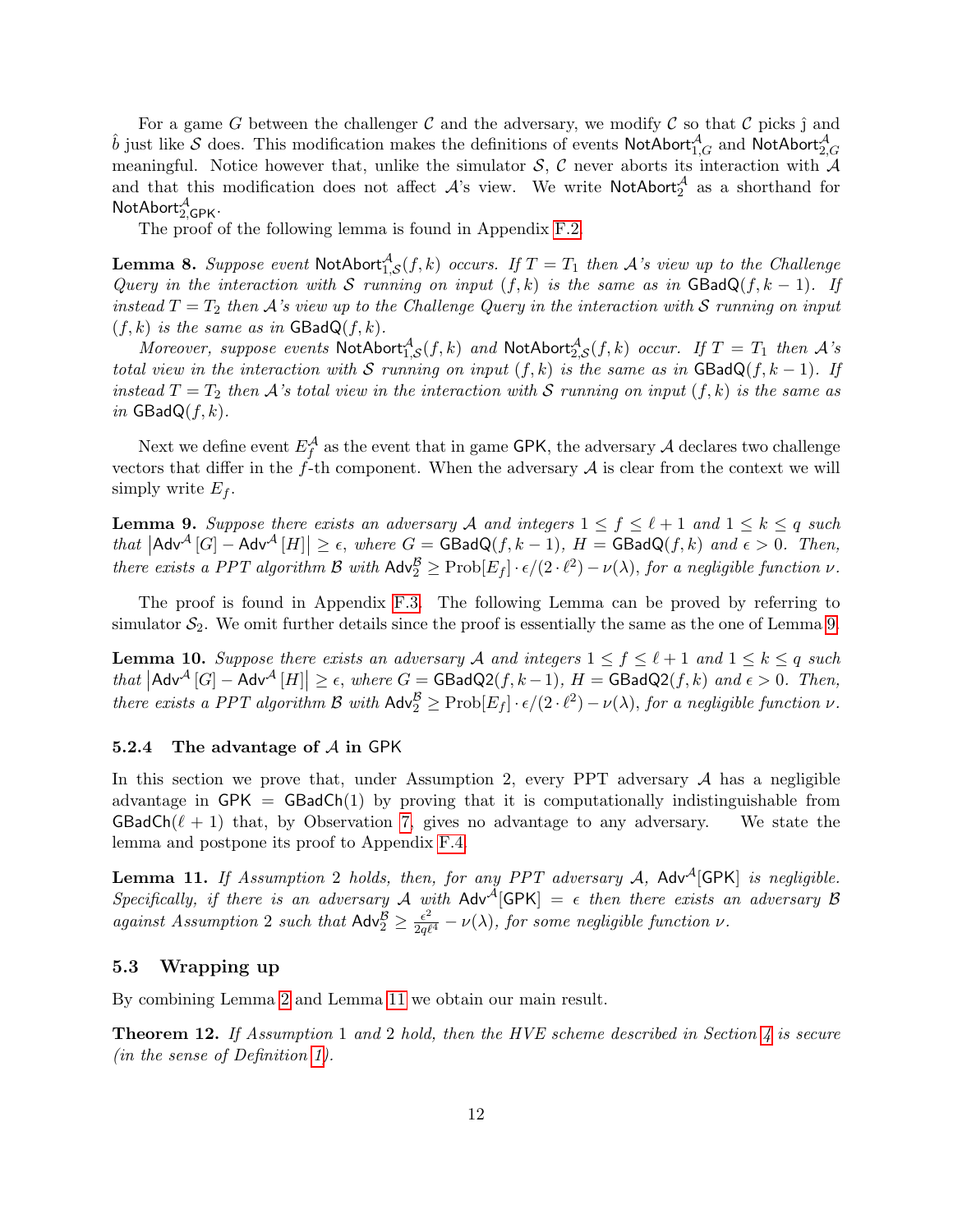# 6 Conclusions and future directions

In this paper we have presented the first fully secure construction for a predicate encryption that is secure against unrestricted adversarial key queries by giving a construction for HVE. Our work shows that there is no need to restrict the querying power of the adversary to obtain a fully secure construction for a predicate encryption. We base our proof of security on natural hardness assumptions on groups of composite orders. Our proof technique stems from the dual system encryption methodology of Waters [\[26\]](#page-16-1) which is augmented with a careful design of the intermediate security games based on observations on the relationship between the challenge ciphertexts and matching and non-matching queries.

We see two complementary directions for future work. The first one concentrates on the design of more efficient schemes and this can be achieved by reducing the size of keys and ciphertexts along the line of [\[22,](#page-15-2) [21,](#page-15-8) [15\]](#page-15-9). Along the second direction, one would like to design predicate encryption schemes for richer classes of predicates. The main and most challenging open problem in this area though remains to have a general result about predicates with poly-size circuits.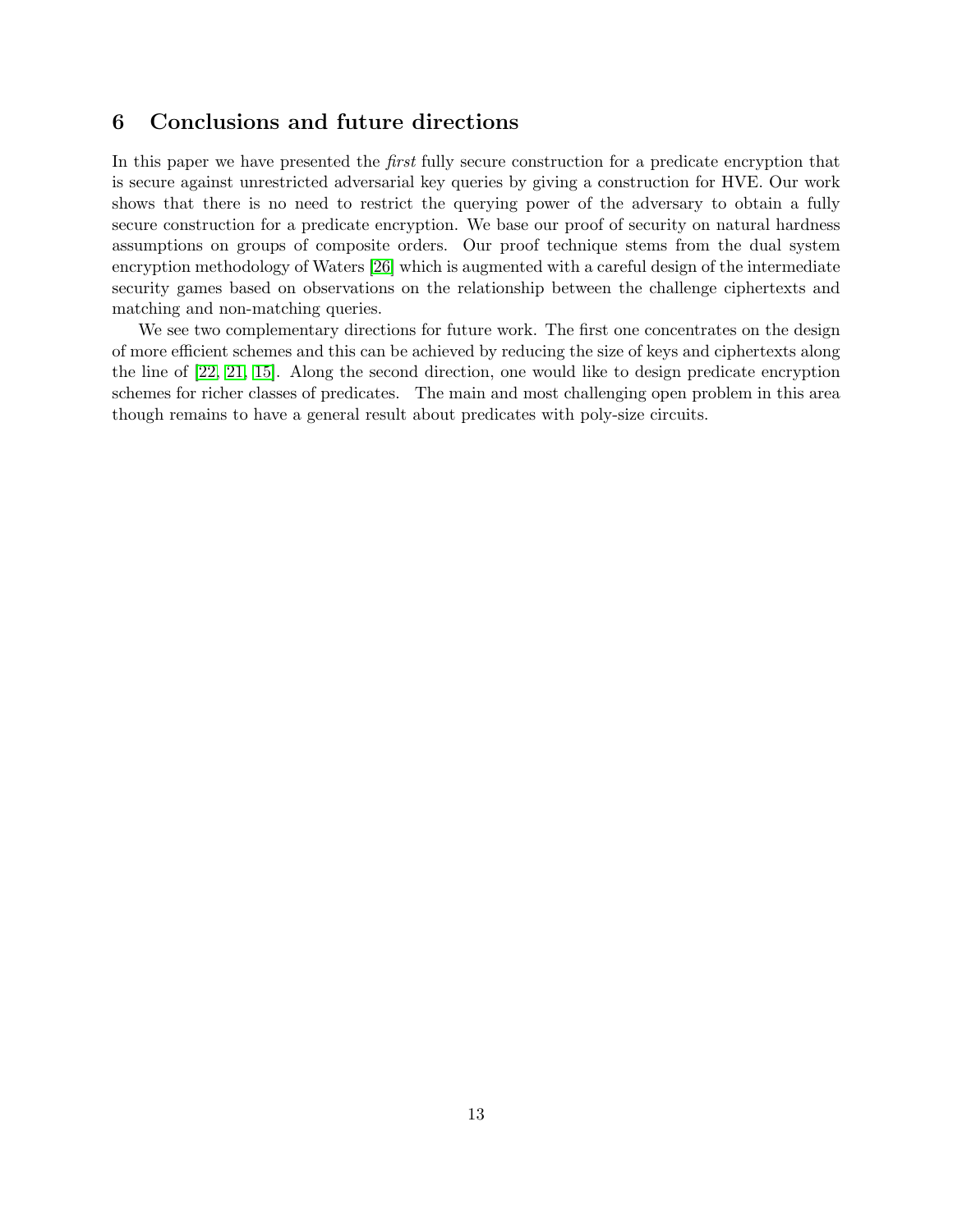# References

- <span id="page-14-9"></span>[1] Dan Boneh. Bilinear groups of composite order. In Tsuyoshi Takagi, Tatsuaki Okamoto, Eiji Okamoto, and Takeshi Okamoto, editors, Pairing-Based Cryptography - Pairing 2007, First International Conference. Prooceedings, volume 4575 of LNCS, pages 39–56, Tokyo, Japan, July 2–4, 2007. Springer-Verlag, Berlin, Germany.
- <span id="page-14-4"></span>[2] Dan Boneh and Xavier Boyen. Secure identity based encryption without random oracles. In Matthew Franklin, editor, CRYPTO 2004, volume 3152 of LNCS, pages 443–459, Santa Barbara, CA, USA, August 15–19, 2004. Springer-Verlag, Berlin, Germany.
- <span id="page-14-0"></span>[3] Dan Boneh, Giovanni Di Crescenzo, Rafail Ostrovsky, and Giuseppe Persiano. Public key encryption with keyword search. In Christian Cachin and Jan Camenisch, editors, EURO-CRYPT 2004, volume 3027 of LNCS, pages 506–522, Interlaken, Switzerland, May 2–6, 2004. Springer-Verlag, Berlin, Germany.
- <span id="page-14-8"></span>[4] Dan Boneh, Eu-Jin Goh, and Kobbi Nissim. Evaluating 2-DNF formulas on ciphertexts. In TCC 2005, volume 3378 of LNCS, pages 325–341, Cambridge, MA, USA, February 10–12, 2005. Springer-Verlag, Berlin, Germany.
- <span id="page-14-7"></span>[5] Dan Boneh, Amit Sahai, and Brent Waters. Functional Encryption: Definitions and challenges. Technical Report 2010-543, Cryptology ePrint Archives, 2010. [http://eprint.iacr.org/](http://eprint.iacr.org/2010/543/) [2010/543/](http://eprint.iacr.org/2010/543/).
- <span id="page-14-1"></span>[6] Dan Boneh and Brent Waters. Conjunctive, subset and range queries on encrypted data. In Salil P. Vadhan, editor, TCC 2007, volume 4392 of LNCS, pages 535–554, Amsterdam, The Netherlands, February 21–24, 2007. Springer-Verlag, Berlin, Germany.
- <span id="page-14-3"></span>[7] Ran Canetti, Shai Halevi, and Jonathan Katz. Chosen-ciphertext security from identity-based encryption. In Christian Cachin and Jan Camenisch, editors, EUROCRYPT 2004, volume 3027 of LNCS, pages 207–222, Interlaken, Switzerland, May 2–6, 2004. Springer-Verlag, Berlin, Germany.
- <span id="page-14-10"></span>[8] David Mandell Freeman. Converting pairing-based cryptosystems from composite-order groups to prime-order groups. In Henri Gilbert, editor, EUROCRYPT 2010, volume 6110 of LNCS, pages 44–61, French Riviera, France, May 10 –June 3, 2010. Springer-Verlag, Berlin, Germany.
- <span id="page-14-5"></span>[9] Craig Gentry. Pratical identity-based encryption without random oracles. In Serge Vaudenay, editor, *EUROCRYPT* 2006, volume 4004 of *LNCS*, pages 445–464, St. Petersburg, Russia, May 28 –June 1, 2006. Springer-Verlag, Berlin, Germany.
- <span id="page-14-6"></span>[10] Craig Gentry and Shai Halevi. Hierarchical identity based encryption with polynomially many levels. In Omer Reingold, editor, TCC 2009, volume 5444 of LNCS, pages 437–456, San Francisco, CA, USA, 2009. Springer-Verlag, Berlin, Germany.
- <span id="page-14-2"></span>[11] Vipul Goyal, Omkant Pandey, Amit Sahai, and Brent Waters. Attribute-Based Encryption for Fine-Grained Access Control for Encrypted Data. In ACM CCS 06, pages 89–98, Alexandria, VA, USA, October 30 - November 3, 2006. ACM Press.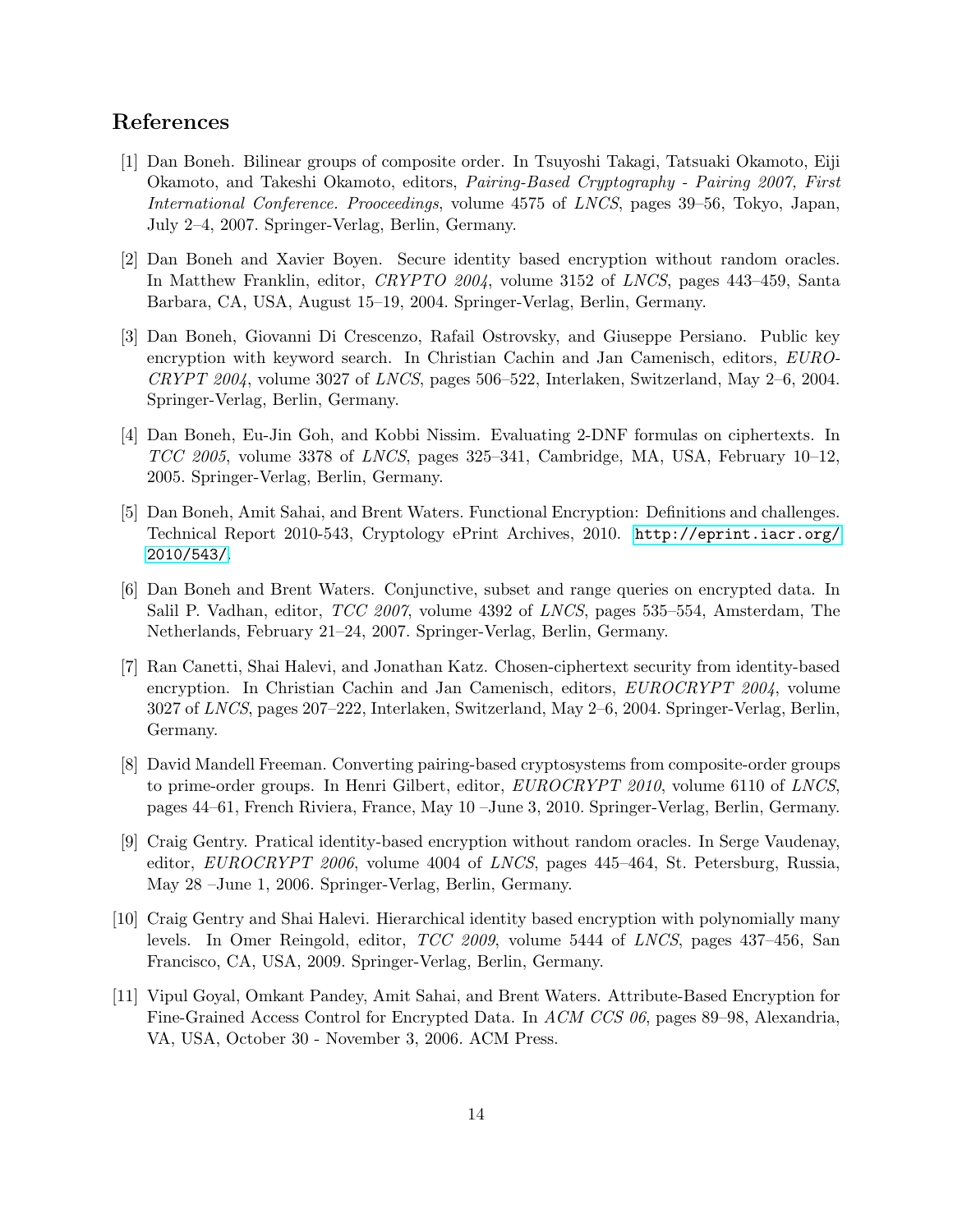- <span id="page-15-10"></span>[12] Jens Groth and Amit Sahai. Efficient non-interactive proof systems for bilinear groups. In Nigel Smart, editor, EUROCRYPT 2008, volume 4965 of LNCS, pages 415–432, Istanbul, Turkey, April 13–17, 2008. Springer-Verlag, Berlin, Germany.
- <span id="page-15-1"></span>[13] Vincenzo Iovino and Giuseppe Persiano. Hidden-vector encryption with groups of prime order. In Steven D. Galbraith and Kenneth G. Paterson, editors, Pairing-Based Cryptography - Pairing 2008, Second International Conference. Prooceedings, volume 5209 of LNCS, pages 75–88, Egham, UK, September 1–3, 2008. Springer-Verlag, Berlin, Germany.
- <span id="page-15-0"></span>[14] Jonathan Katz, Amit Sahai, and Brent Waters. Predicate Encryption Supporting Disjunction, Polynomial Equations, and Inner Products. In Nigel Smart, editor, EUROCRYPT 2008, volume 4965 of LNCS, pages 146–162, Istanbul, Turkey, April 13–17, 2008. Springer-Verlag, Berlin, Germany.
- <span id="page-15-9"></span>[15] Kwangsu Lee and Dong Hoon Lee. Improved hidden vector encryption with short ciphertexts and tokens. Des. Codes Cryptography, 58(3):297–319, 2011.
- <span id="page-15-11"></span>[16] Allison Lewko. Tools for simulating features of composite order bilinear groups in the prime order setting. Technical Report 2011-490, Cryptology ePrint Archives, 2011. [http://eprint.](http://eprint.iacr.org/2011/490/) [iacr.org/2011/490/](http://eprint.iacr.org/2011/490/).
- <span id="page-15-4"></span>[17] Allison Lewko, Tatsuaki Okamoto, Amit Sahai, Katsuyuki Takashima, and Brent Waters. Fully secure functional encryption: Attribute-based encryption and (hierarchical) inner product encryption. In Henri Gilbert, editor, *EUROCRYPT 2010*, pages 62–91, French Riviera, France, May 10 –June 3, 2010. Springer-Verlag, Berlin, Germany.
- <span id="page-15-3"></span>[18] Allison B. Lewko and Brent Waters. New techniques for dual system encryption and fully secure hibe with short ciphertexts. In Daniele Micciancio, editor, TCC 2010, volume 5978 of LNCS, pages 455–479, Zurich, Switzerland, February 9–11, 2010. Springer-Verlag, Berlin, Germany.
- <span id="page-15-5"></span>[19] Tatsuaki Okamoto and Katsuyuki Takashima. Fully Secure Functional Encryption with General Relations from the Decisional Linear Assumption. In Tal Rabin, editor, CRYPTO 2010, volume 6223 of LNCS, pages 191–208, Santa Barbara, CA, USA, August 15–19, 2010. Springer-Verlag, Berlin, Germany.
- <span id="page-15-7"></span>[20] Adam O'Neill. Definitional issues in functional encryption. Technical Report 2010-556, Cryptology ePrint Archives, 2010. <http://eprint.iacr.org/2010/556/>.
- <span id="page-15-8"></span>[21] Jong Hwan Park and Dong Hoon Lee. A hidden vector encryption scheme with constant-size tokens and pairing computations. IEICE Transactions,  $93-A(9):1620-1631$ , 2010.
- <span id="page-15-2"></span>[22] Saeed Sedghi, Peter van Liesdonk, Svetla Nikova, Pieter H. Hartel, and Willem Jonker. Searching keywords with wildcards on encrypted data. In Juan A. Garay and Roberto De Prisco, editors, SCN 10, volume 6280 of LNCS, pages 138–153, Amalfi, Italy, September 13–15, 2010. Springer-Verlag, Berlin, Germany.
- <span id="page-15-6"></span>[23] Elaine Shi, John Bethencourt, Hubert Chan, Dawn Song, and Adrian Perrig. Multi-Dimensional Range Query over Encrypted Data. In 2007 IEEE Symposium on Security and Privacy, Oakland, CA, May 20–23, 2007. IEEE Computer Society Press.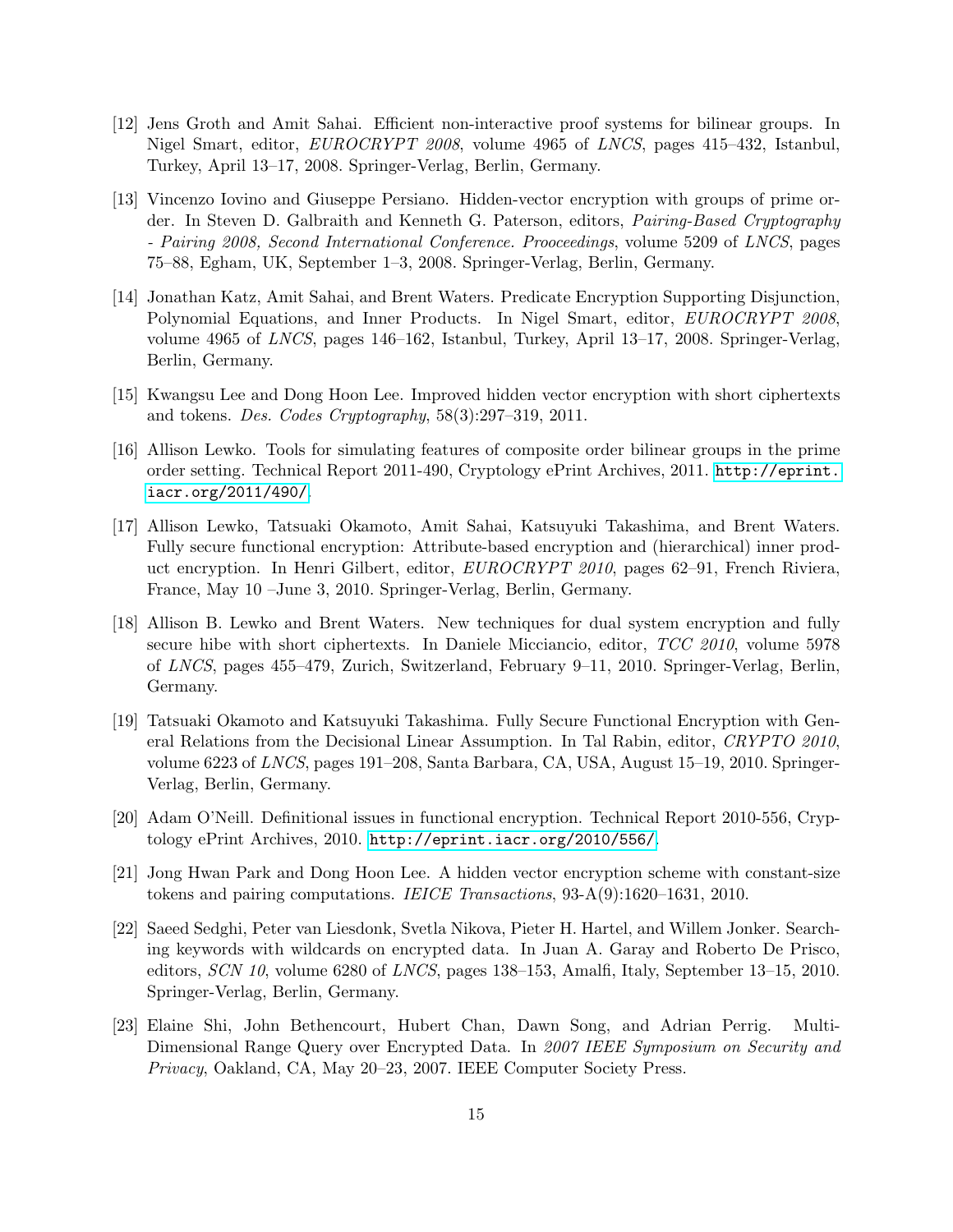- <span id="page-16-0"></span>[24] Elaine Shi and Brent Waters. Delegating capabilities in predicate encryption systems. In Luca Aceto, Ivan Damgård, Leslie Ann Goldberg, Magnús M. Halldórsson, Anna Ingólfsdóttir, and Igor Walukiewicz, editors, ICALP 2008, volume 5126 of LNCS, pages 560–578, Reykjavik, Iceland, July 7–11, 2008. Springer-Verlag, Berlin, Germany.
- <span id="page-16-2"></span>[25] Brent Waters. Efficient identity-based encryption without random oracles. In Ronald Cramer, editor, EUROCRYPT 2005, volume 3494 of LNCS, pages 114–127, Aarhus, Denmark, May 22– 26, 2005. Springer-Verlag, Berlin, Germany.
- <span id="page-16-1"></span>[26] Brent Waters. Dual system encryption: Realizing fully secure IBE and HIBE under simple assumptions. In Shai Halevi, editor, CRYPTO 2009, volume 5677 of LNCS, pages 619–636, Santa Barbara, CA, USA, August 16–20, 2009. Springer-Verlag, Berlin, Germany.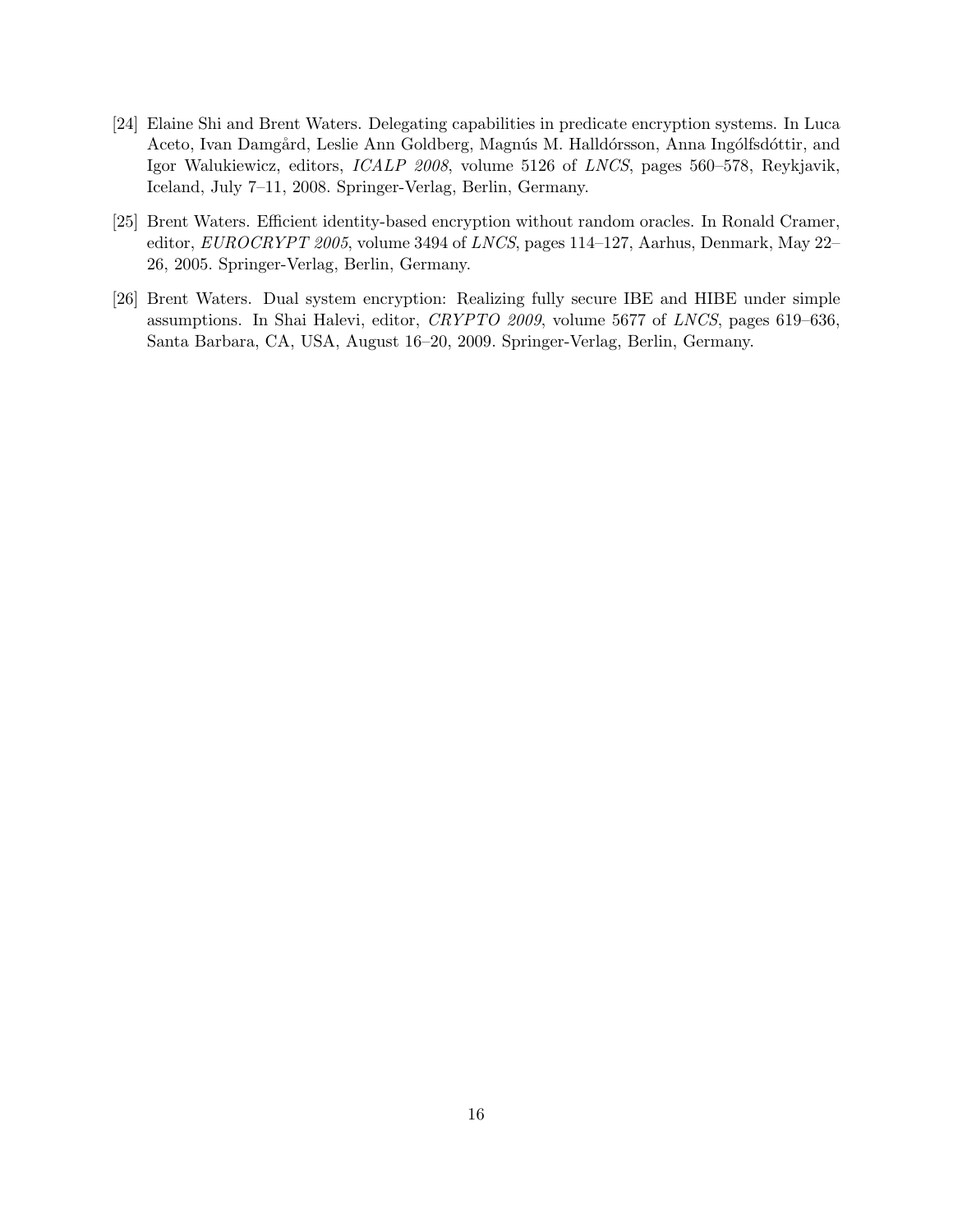### <span id="page-17-1"></span>A An alternative description of our HVE

In this section we give an alternative albeit equivalent description of the HVE algorithms that will make our proof of security simpler.

We start from the simple observation that the exponent arithmetic is performed modulo the order of the base. For sake of concreteness, let us look at the KeyGen algorithm that sets  $Y_i$  equal to

$$
Y_i = (g_1 \cdot g_2)^{a_i/t_{i,y_i}} \cdot W_i,
$$

for  $a_i, t_{i,y_i} \in \mathbb{Z}_N$ . This is equivalent to computing  $Y_i$  as

$$
Y_i = g_1^{a'_i/r_{i,y_i}} \cdot g_2^{a''_i/v_{i,y_i}} \cdot W_i
$$

for  $a'_i, a''_i, r_{i,y_i}, v_{i,y_i} \in \mathbb{Z}_N$  satisfying the following system of modular equations

$$
a'_{i} \equiv a_{i} \pmod{p_{1}}
$$
  
\n
$$
a''_{i} \equiv a_{i} \pmod{p_{2}}
$$
  
\n
$$
r_{i,y_{i}} \equiv t_{i,y_{i}} \pmod{p_{1}}
$$
  
\n
$$
v_{i,y_{i}} \equiv t_{i,y_{i}} \pmod{p_{2}}
$$

Conversely, computing  $Y_i = g_1^{a'_i/r_{i,b}}$  $\frac{a'_i/r_{i,b}}{1} \cdot \frac{a''_i/v_{i,b}}{g_2}$  $a_i''/v_{i,b}$  for  $a_i', a_i'', r_{i,b}, v_{i,b} \in \mathbb{Z}_N$  is equivalent to computing  $g_1^{a_i/t_{i,b}}$  $g_1^{a_i/t_{i,b}}\cdot g_2^{a_i/t_{i,b}}$  $a_i/t_{i,b}$  for  $a_i, t_{i,b} \in \mathbb{Z}_N$  satisfying the above system of modular equations (in the unknowns  $a_i$  and  $t_{i,b}$ ). By the Chinese remainder theorem the above systems have solutions in  $\mathbb{Z}_N$  provided that N is a multiple of  $p_1 \cdot p_2$ . Moreover, for all values of  $r_{i,b}$  and  $v_{i,b}$ , and of  $a'_i$  and  $a''_i$  the systems above have the same number of solutions. Therefore, the distributions of  $Y_i = g_{12}^{a_i/t_{i,b}}$  for random  $a_i, t_{i,b} \in \mathbb{Z}_N$  and the distribution of  $Y_i = g_1^{a'_i/r_{i,b}}$  $g_1^{a'_i/r_{i,b}} \cdot g_2^{a''_i/v_{i,b}}$  $a_i''/v_{i,b}$  for random  $a_i', a_i'', r_{i,b}, v_{i,b} \in \mathbb{Z}_N$  coincide.

In view of the above observation, we can describe the Setup and KeyGen algorithms in the following way.

Setup( $1^{\lambda}, 1^{\ell}$ ): The setup algorithm chooses a description of a bilinear group  $\mathcal{I} = (N = p_1 p_2 p_3 p_4,$  $\mathbb{G}, \mathbb{G}_T, e$  with known factorization by running a generator algorithm G on input  $1^{\lambda}$ . The setup algorithm chooses random  $g_1 \in \mathbb{G}_{p_1}$ ,  $g_2 \in \mathbb{G}_{p_2}$ ,  $g_3 \in \mathbb{G}_{p_3}$ ,  $g_4 \in \mathbb{G}_{p_4}$ , and, for  $i \in [\ell]$  and  $b \in \{0, 1\}$ , random  $r_{i,b}, v_{i,b} \in Z_N$  and random  $R_{i,b} \in \mathbb{G}_{p_3}$  and sets  $T_{i,b} = g_1^{r_{i,b}}$  $i_1^{r_{i,b}}\cdot R_{i,b}.$ 

The public parameters are  $\mathsf{Pk} = [N, g_3, (T_{i,b})_{i \in [\ell], b \in \{0,1\}}]$  and the master secret key is Msk =  $[g_{12}, g_4, (r_{i,b}, v_{i,b})_{i \in [\ell], b \in \{0,1\}}]$ , where  $g_{12} = g_1 \cdot g_2$ .

KeyGen(Msk,  $\vec{y}$ ): Let  $S_{\vec{y}}$  be the set of indices i such that  $y_i \neq \star$ . The key generation algorithm chooses random  $a'_i \in \mathbb{Z}_N$  for  $i \in S_{\vec{y}}$  and random  $a''_i \in \mathbb{Z}_N$  for  $i \in S_{\vec{y}}$  under the constraint that  $\sum_{i \in S_{\vec{y}}} a'_i = \sum_{i \in S_{\vec{y}}} a''_i = 0$ . For  $i \in S_{\vec{y}}$ , the algorithm chooses random  $W_i \in \mathbb{G}_{p_4}$  and sets

$$
Y_i = g_1^{a'_i/r_{i,y_i}} \cdot g_2^{a''_i/v_{i,y_i}} \cdot W_i.
$$

The algorithm returns the tuple  $(Y_i)_{i \in S_{\vec{y}}}$ .

### <span id="page-17-0"></span>B Correctness of our HVE scheme

**Lemma 13.** The HVE scheme presented in Section  $\lambda$  is correct.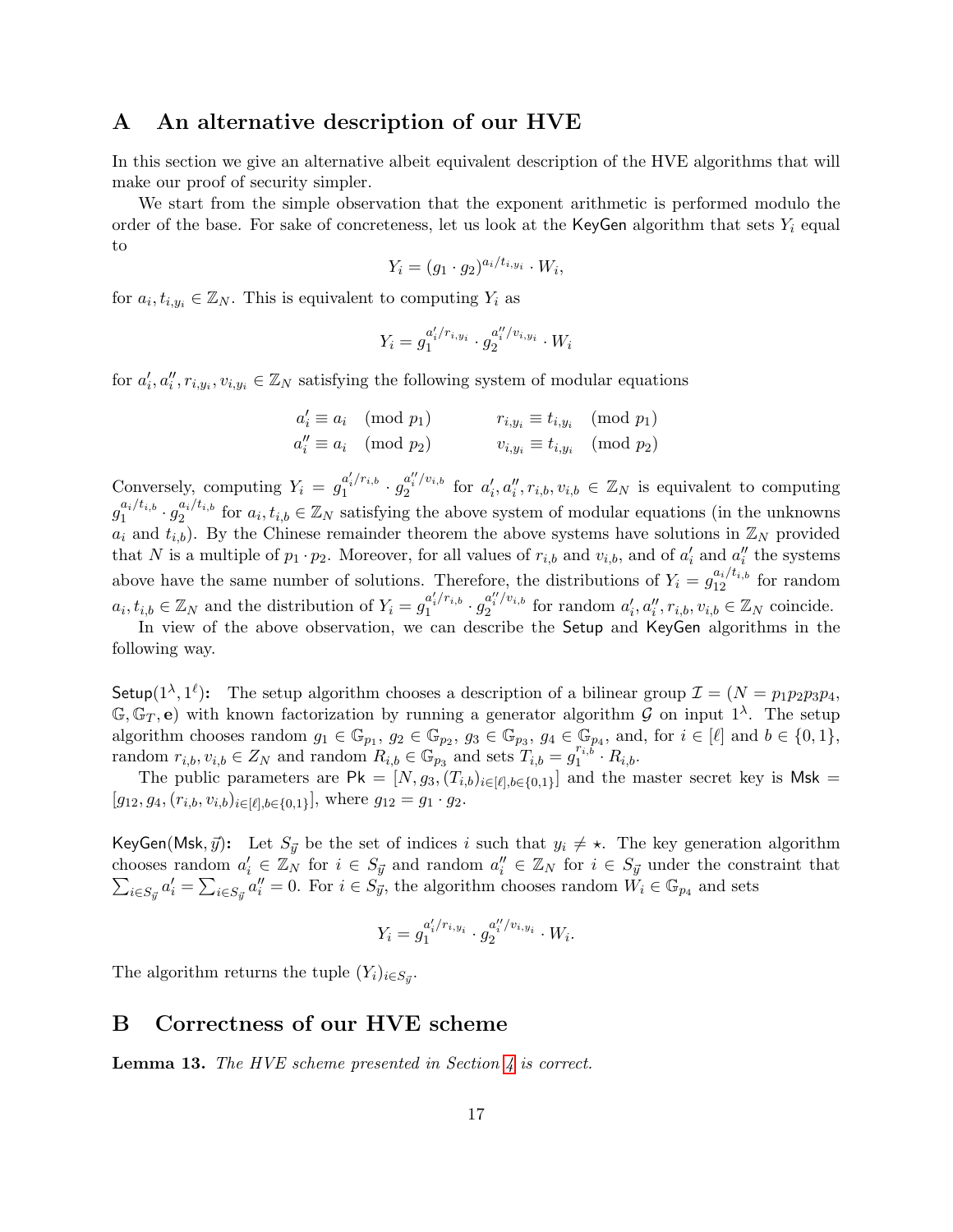PROOF. Suppose that  $\mathsf{C} = (X_i)_{i \in [\ell]}$  is a ciphertext for attribute vector  $\vec{x}$  and that  $\mathsf{Sk}_{\vec{y}} = (Y_i)_{i \in S_{\vec{y}}}$ is a key for vector  $\vec{y}$  such that Match $(\vec{x}, \vec{y}) = 1$ . We show that Test(Ct, Sk<sub> $\vec{y}$ </sub>) returns TRUE. By definition we have that  $Test(Ct, Sk_{\vec{v}})$  computes the following product

<span id="page-18-0"></span>
$$
\prod_{i \in S_{\vec{y}}} \mathbf{e}(X_i, Y_i) = \prod_{i \in S_{\vec{y}}} \mathbf{e}(T_{i, x_i}^s \cdot Z_i, g_{12}^{a_i/t_{i, y_i}} \cdot W_i)
$$
(1)

$$
= \prod_{i \in S_{\vec{y}}} \mathbf{e}(g_1^{t_{i,x_i}s}, g_1^{a_i/t_{i,y_i}}) \tag{2}
$$

$$
= \prod_{i \in S_{ij}} \mathbf{e}(g_1^{t_{i,x_i}s}, g_1^{a_i/t_{i,x_i}}) \tag{3}
$$

$$
= \prod_{i \in S_{ij}} \mathbf{e}(g_1, g_1)^{a_i s} \tag{4}
$$

$$
= \mathbf{e}(g_1, g_1)^{s \sum_{i \in S_{\vec{y}}} a_i} \tag{5}
$$

$$
= 1. \t\t(6)
$$

Equation [1](#page-18-0) follows by definition of the  $X_i$ 's and  $Y_i$ 's. Equation [2](#page-18-0) follows from Equation 1 by definition of the  $T_{i,x_i}$  and by the orthogonality property of bilinear groups of composite order discussed in Section [3.](#page-3-1) Equation [3](#page-18-0) follows from Equation [2](#page-18-0) since, if Match $(\vec{x}, \vec{y}) = 1$ , then, for each  $i \in S_{\vec{y}}, x_i = y_i$ . Equation [4](#page-18-0) follows from Equation [3](#page-18-0) by the bilinear property of **e**. Equation [5](#page-18-0) follows from Equation [4](#page-18-0) by simple algebraic manipulations. Equation [6](#page-18-0) follows from Equation [5](#page-18-0) since by construction we have  $\sum_{i\in S_{\vec{y}}} a_i = 0$ . Finally, notice that if the value obtained by this computation is 1 (the identity of the target group) then, by definition, the Test procedure returns TRUE as expected. Suppose now that  $\text{Match}(\vec{x}, \vec{y}) = 0$ . Let A be the set of positions i such that  $x_i = y_i$  and  $B = S_{\vec{y}} \setminus A$ . By definition we have that  $\text{Test}(\text{Ct}, \text{Sk}_{\vec{y}})$  computes the following product

<span id="page-18-1"></span>
$$
\prod_{i \in S_{ij}} \mathbf{e}(X_i, Y_i) = \mathbf{e}(g_1, g_1)^s \sum_{i \in A} a_i \cdot \mathbf{e}(g_1, g_1)^s \sum_{i \in B} a_i w_i \tag{7}
$$

Equation [7](#page-18-1) follows by some of the facts already observed in the discussion of Equations [1-5,](#page-18-0) by definition of A and B, and by setting  $w_i \stackrel{\text{def}}{=} t_{i,x_i}/t_{i,y_i}$ . Since that with very high probability  $s \neq 0$ mod  $\mathbb{Z}_N$  then, by the fact that **e** is non-degenerate, such a product equals 1 (the unity of the target group) if and only if

<span id="page-18-2"></span>
$$
\sum_{i \in A} a_i + \sum_{i \in B} a_i w_i = 0. \tag{8}
$$

By recalling that  $\sum_{i\in S_{\vec{y}}} a_i = 0$  and by the fact that A and B are a partition of  $S_{\vec{y}}$ , from Equation [8](#page-18-2) follows that

<span id="page-18-3"></span>
$$
\sum_{i \in S_{ij}} a_i + \sum_{i \in B} a_i (w_i - 1) = \sum_{i \in B} a_i (w_i - 1).
$$
\n(9)

If  $i \in B$ , then  $x_i \neq y_i, y_i \neq \star$ , and thus, without loss of generality,  $w_i = t_{i,0}/t_{i,1}$  is distributed randomly in  $\mathbb{Z}_N$  with very high probability since that  $t_{i,0}$  and  $t_{i,1}$  are chosen randomly and independently from  $\mathbb{Z}_N$ . Hence, since that the set B is of cardinality exponentially smaller than N,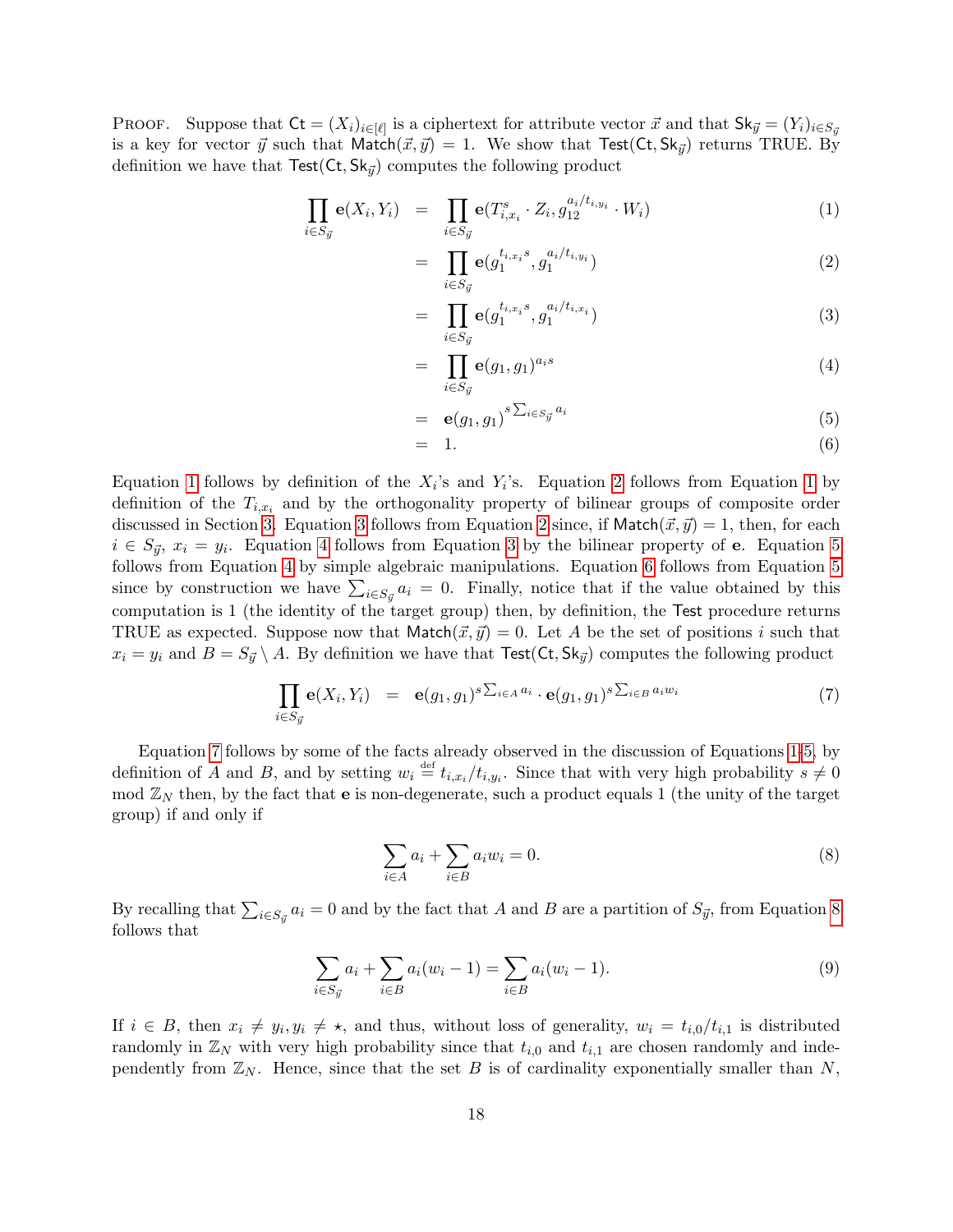with very high probability for each  $i \in B$ ,  $w_i - 1$  is distributed independently and randomly in  $\mathbb{Z}_N$ . From the fact that  $\text{Match}(\vec{x}, \vec{y}) = 0$  it follows that the set B is non-empty and so, from the fact that the  $w_i - 1$ 's are distributed randomly and independently in  $\mathbb{Z}_N$ , it follows that Equation [9](#page-18-3) is different from 0 mod N with very high probability. Thus, with very high probability, the product computed by the Test procedure is different from the identity of the target group and so with the same probability it returns  $FALSE$  as expected.  $\Box$ 

## <span id="page-19-0"></span>C Is the binary alphabet a limitation?

We have presented our construction for the binary alphabet. This was for the sake of presentation and does not represent a shortcoming of our construction. Indeed one can easily observe that an HVE scheme for a general alphabet  $\Sigma$  can be obtained with an expansion of  $\log_2 |\Sigma|$ : the encryption simply encrypts bit by bit by using the binary HVE, and the key generation procedure proceeds analogously. We stress that this reduction is black-box and does not depend on our specific scheme. We recall that, though the known fully secure (against restricted adversaries) predicate encryption constructions of [\[17,](#page-15-4) [19\]](#page-15-5) directly support a large alphabet, this is at cost of a *quadratic* time complexity of the encryption and key generation procedures. Finally, we stress that in some applications the choice of the binary alphabet can be a feature and not a limitation. For example, image that our attributes are integers, and we wish the capability to test if an encrypted integer is even or odd. In this case we need bit-grained control of the encrypted data by design.

### D Prime-order bilinear groups

Bilinear groups of composite-order introduced by [\[4\]](#page-14-8) are a useful tool for constructing advanced cryptosystems and secure protocols but they give constructions that are less efficient than the ones based on prime order groups.

Even though composite-order group enjoy two properties, orthogonality (also called cancellation) and projection, several constructions only use the orthogonality property by which pairing cancels out elements from distinct subgroups. Based on this, Freeman [\[8\]](#page-14-10) presented an elegant abstract framework to instantiate composite-order cryptosystems using prime-order groups. Though Freeman's transformation is not a compiler, it hints at general ideas for obtaining instantiations in prime order groups for protocols that use only the orthogonality property. On the same line, also previous work of Groth and Sahai [\[12\]](#page-15-10) shows that composite-order and prime-order groups instantiations of their proof systems can be interchanged. Unfortunately, Freeman's strategy does not seem to apply to our construction as at some point in our proof we use the fact that G has two subgroups with relatively prime order (see for example, our alternative description in Appendix [A\)](#page-17-1). A similar problem occurs with the proof of Lewko and Waters [\[18\]](#page-15-3). Recently Lewko [\[16\]](#page-15-11) explored a general methodology for converting composite order pairing-based cryptography into the prime order setting by employing the dual pairing vector space (DPVS) approach initiated by Okamoto and Takashima [\[19\]](#page-15-5) which can be used to translate composite order schemes for which the prior techniques of Freeman were insufficient. Thus we could restate our results in the prime order groups using these tools, but we preferred to present our results in composite order groups because it results in shorter proofs of security and concise scheme.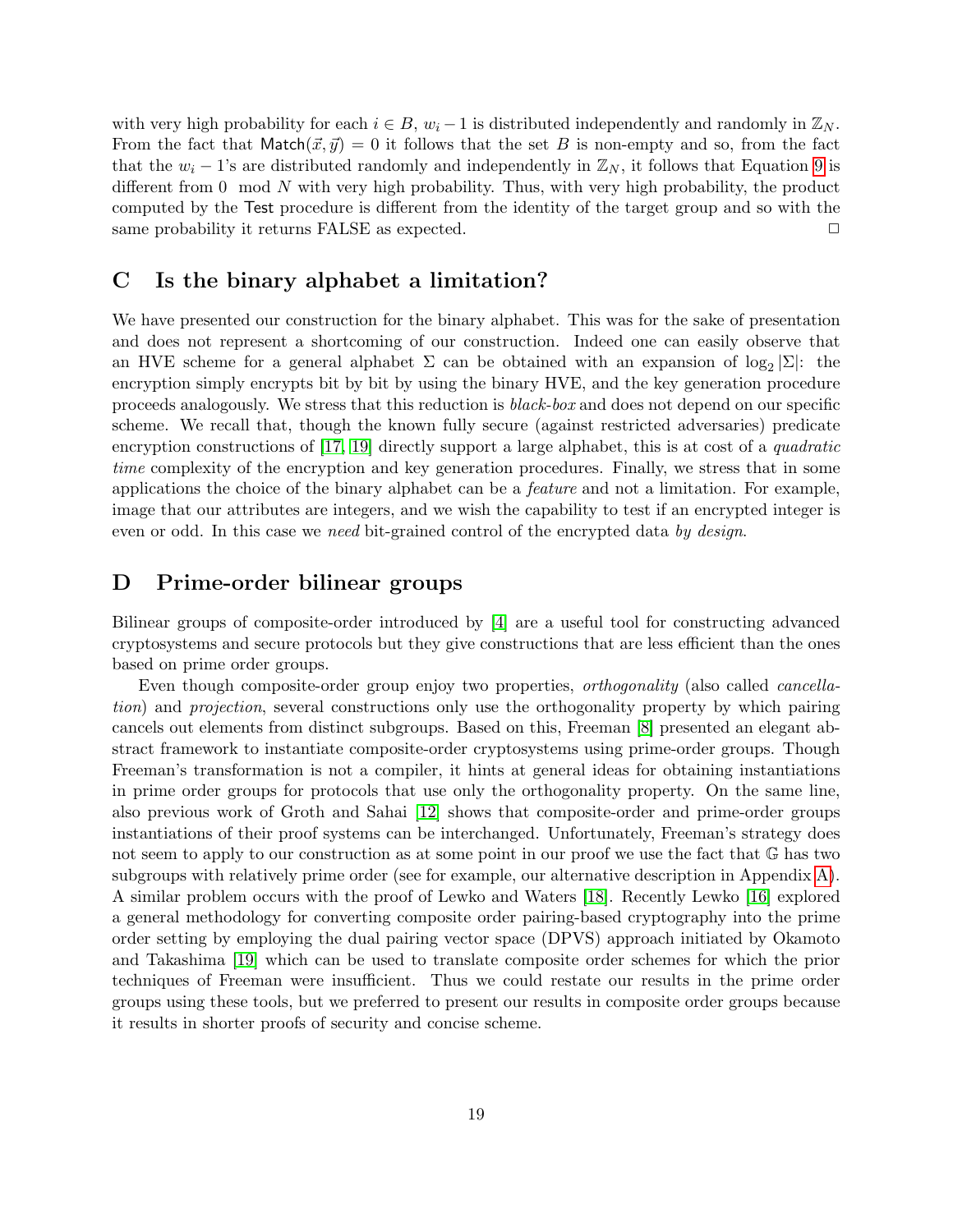### <span id="page-20-0"></span>E Generic security of our Complexity Assumptions

We now prove that, if factoring is hard, our two complexity assumptions hold in the generic group model. We adopt the framework of [\[14\]](#page-15-0) to reason about assumptions in bilinear groups  $\mathbb{G}, \mathbb{G}_T$  of composite order  $N = p_1p_2p_3p_4$ . We fix generators  $g_{p_1}, g_{p_2}, g_{p_3}, g_{p_4}$  of the subgroups  $\mathbb{G}_{p_1}, \mathbb{G}_{p_2}, \mathbb{G}_{p_3}, \mathbb{G}_{p_4}$  and thus each element of  $x \in \mathbb{G}$  can be expressed as  $x = g_{p_1}^{a_1} g_{p_2}^{a_2} g_{p_3}^{a_3} g_{p_4}^{a_4}$ , for  $a_i \in \mathbb{Z}_{p_i}$ . For sake of ease of notation, we denote element  $x \in \mathbb{G}$  by the tuple  $(a_1, a_2, a_3, a_4)$ . We do the same with elements in  $\mathbb{G}_T$  (with the respect to generator  $e(g_{p_i}, g_{p_i})$ ) and will denote elements in that group as bracketed tuples  $[a_1, a_2, a_3, a_4]$ . We use capital letters to denote random variables and reuse random variables to denote relationships between elements. For example,  $X = (A_1, B_1, C_1, D_1)$  is a random element of G, and  $Y = (A_2, B_1, C_2, D_2)$  is another random element that shares the same  $\mathbb{G}_{p_2}$  part.

We say that a random variable X is dependent from the random variables  $\{A_i\}$  if there exists  $\lambda_i \in$  $\mathbb{Z}_N$  such that  $X = \sum_i \lambda_i A_i$  as formal random variables. Otherwise, we say that X is *independent* of  $\{A_i\}$ . We state the following theorems from [\[14\]](#page-15-0).

**Theorem 14** (Theorem A.1 of [\[14\]](#page-15-0)). Let  $N = \prod_{i=1}^{m} p_i$  be a product of distinct primes, each greater than  $2^{\lambda}$ . Let  $\{X_i\}$  be random variables over  $\mathbb G$  and  $\{Y_i\}$ ,  $T_1$  and  $T_2$  be random variables over  $\mathbb G_T$ . Denote by t the maximum degree of a random variable and consider the following experiment in the generic group model:

Algorithm A is given  $N, \{X_i\}, \{Y_i\}$  and  $T_b$  for random  $b \in \{0,1\}$  and outputs  $b' \in \{0,1\}$ . A's advantage is the absolute value of the difference between the probability that  $b = b'$  and  $1/2$ .

Suppose that  $T_1$  and  $T_2$  are independent of  $\{Y_i\} \cup \{\mathbf{e}(X_i, X_j)\}\$ . Then if A performs at most q group operations and has advantage  $\delta$ , then there exists an algorithm that outputs a nontrivial factor of N in time polynomial in  $\lambda$  and the running time of A with probability at least  $\delta - O(q^2t/2^{\lambda})$ .

<span id="page-20-1"></span>**Theorem 15** (Theorem A.2 of [\[14\]](#page-15-0)). Let  $N = \prod_{i=1}^{m} p_i$  be a product of distinct primes, each greater than  $2^{\lambda}$ . Let  $\{X_i\}$ ,  $T_1$ ,  $T_2$  be random variables over  $\mathbb{G}$  and let  $\{Y_i\}$  be random variables over  $G_T$ , where all random variables have degree at most t.

Let  $N = \prod_{i=1}^{m} p_i$  be a product of distinct primes, each greater than  $2^{\lambda}$ . Let  $\{X_i\}$ ,  $T_1$  and  $T_2$ be random variables over  $\mathbb{G}$  and let  $\{Y_i\}$  be random variables over  $\mathbb{G}_T$ . Denote by t the maximum degree of a random variable and consider the same experiment as the previous theorem in the generic group model.

Let  $S := \{i \mid \mathbf{e}(T_1, X_i) \neq \mathbf{e}(T_2, X_i)\}$  (where inequality refers to inequality as formal polynomials). Suppose each of  $T_1$  and  $T_2$  is independent of  $\{X_i\}$  and furthermore that for all  $k \in S$  it holds that  $e(T_1, X_k)$  is independent of  $\{B_i\} \cup \{e(X_i, X_j)\} \cup \{e(T_1, X_i)\}_{i \neq k}$  and  $e(T_2, X_k)$  is independent of  $\{B_i\} \cup \{e(X_i, X_j)\} \cup \{e(T_2, X_i)\}_{i \neq k}$ . Then if there exists an algorithm A issuing at most q instructions and having advantage  $\delta$ , then there exists an algorithm that outputs a nontrivial factor of N in time polynomial in  $\lambda$  and the running time of A with probability at least  $\delta - O(q^2t/2^{\lambda})$ .

We apply Theorem [15](#page-20-1) to prove the security of our assumptions in the generic group model.

Assumption 1. We can express this assumption as:

$$
X_1 = (0, 0, 1, 0), X_2 = (A_1, 0, A_3, 0), X_3 = (B_1, 0, B_3, 0), X_4 = (0, 0, 0, 1)
$$

and

$$
T_1 = (Z_1, 0, Z_3, 0), T_2 = (0, Z_2, Z_3, 0).
$$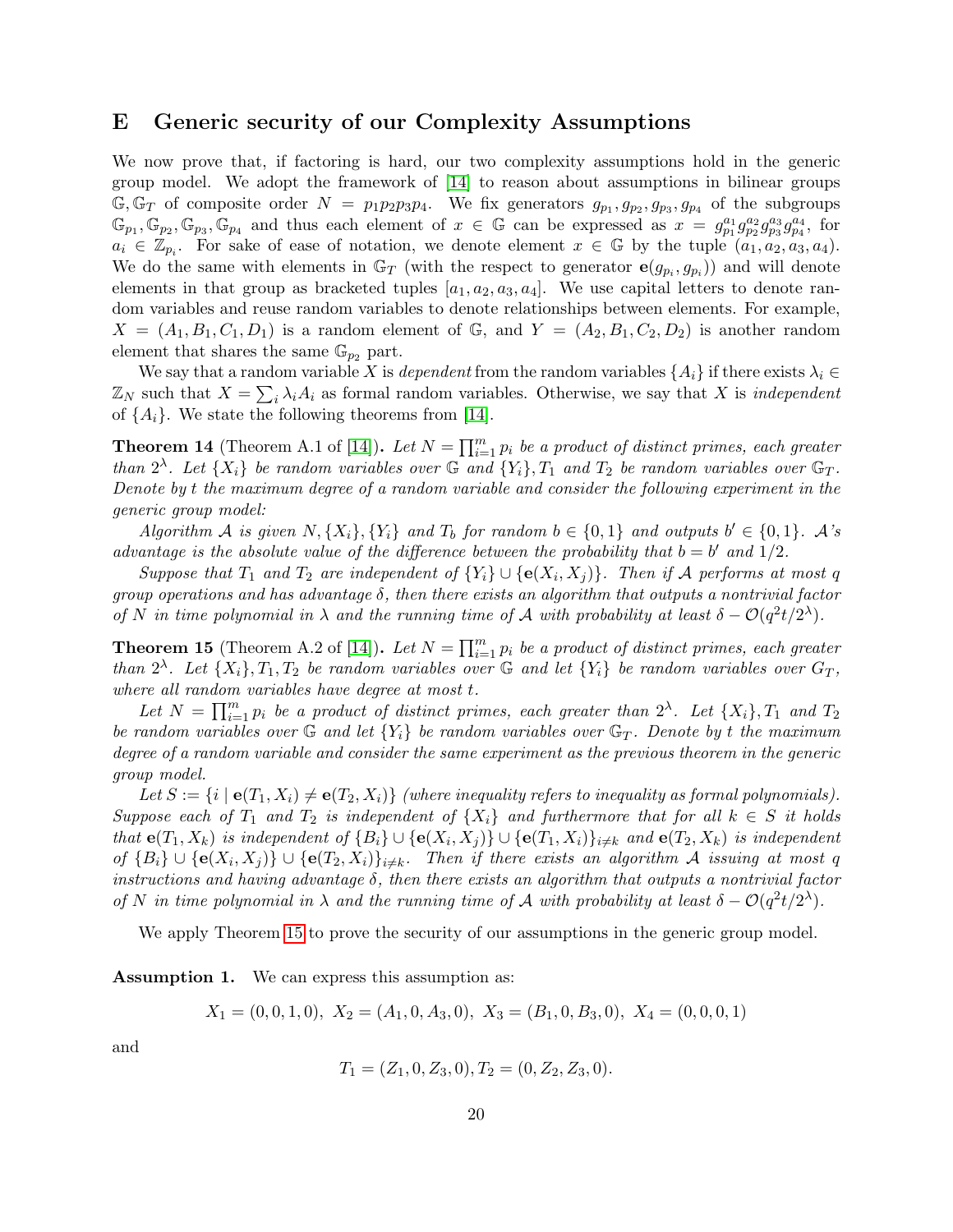It is easy to see that  $T_1$  and  $T_2$  are both independent of  $\{X_i\}$  because, for example,  $Z_3$  does not appear in the  $X_i$ 's. Next, we note that for this assumption we have  $S = \{2, 3\}$ , and thus, considering  $T_1$  first, we obtain the following tuples:

$$
C_{1,2} = \mathbf{e}(T_1, X_2) = [Z_1A_1, 0, Z_3A_3, 0], \quad C_{1,3} = \mathbf{e}(T_1, X_3) = [Z_1B_1, 0, Z_3B_3, 0].
$$

It is easy to see that  $C_{1,k}$  with  $k \in \{2,3\}$  is independent of  $\{\mathbf{e}(X_i, X_j)\} \cup \{\mathbf{e}(T_1, X_i)\}_{i \neq k}$ . An analogous arguments apply for the case of  $T_2$ . Thus the independence requirements of Theorem [15](#page-20-1) are satisfied and Assumption 1 is generically secure, assuming it is hard to find a nontrivial factor of N.

Assumption 2. We can express this assumption as:

$$
X_1 = (1, 0, 0, 0), X_2 = (0, 1, 0, 0), X_3 = (0, 0, 1, 0),
$$
  
\n $X_4 = (0, 0, 0, 1), X_5 = (A, 0, 0, B_4), X_6 = (B, 0, 0, C_4)$ 

and

$$
T_1 = [AB, 0, 0, D_4], \quad T_2 = [Z_1, 0, 0, Z_4].
$$

We note that  $D_4$  and  $Z_1$  do not appear in  $\{X_i\}$  and thus  $T_1$  and  $T_2$  are both independent from them. Next, we note that for this assumption we have  $S = \{1, 4, 5, 6\}$ , and thus, considering  $T_1$ first, we obtain the following tuples:

$$
C_{1,1} = \mathbf{e}(T_1, X_1) = [AB, 0, 0, 0], \qquad C_{1,4} = \mathbf{e}(T_1, X_4) = [0, 0, 0, D_4]
$$
  
\n
$$
C_{1,5} = \mathbf{e}(T_1, X_5) = [A^2B, 0, 0, D_4B_4], \quad C_{1,6} = \mathbf{e}(T_1, X_6) = [AB^2, 0, 0, D_4C_4]
$$

It is easy to see that  $C_{1,k}$  with  $k \in \{4,5,6\}$  is independent of  $\{\mathbf{e}(X_i, X_j)\} \cup \{\mathbf{e}(T_1, X_i)\}_{i \neq k}$ . For  $C_{1,1}$ , we observe that the only way to obtain an element whose first component contains AB is by computing  $e(X_5, X_6) = [AB, 0, 0, B_4C_4]$  but then there is no way to generate an element whose fourth component is  $B_4C_4$  and hence no way to cancel that term.

Analogous arguments apply for the case of  $T_2$ .

Thus the independence requirement of Theorem [15](#page-20-1) is satisfied and Assumption 2 is generically secure, assuming it is hard to find a nontrivial factor of N.

### F Proofs

### <span id="page-21-0"></span>F.1 Proof of indistinguishability of GReal and GPK

<span id="page-21-1"></span>**Remark 16.** Let  $\mathsf{Pk} = [N, g_3, (T_{i,b})_{i \in [\ell], b \in \{0,1\}}]$  and  $\mathsf{Msk} = [g_1 \cdot g_2, g_4, (t_{i,b})_{i \in [\ell], b \in \{0,1\}}]$  be a pair of public parameter and master secret key output by the Setup algorithm and consider  $PK =$  $[N, g_3, (T'_{i,b})_{i \in [\ell], b \in \{0,1\}}]$  and  $M$ sk $' = [\hat{g}_1 \cdot g_2, g_4, (t_{i,b})_{i \in [\ell], b \in \{0,1\}}]$  with  $T'_{i,b} = \hat{g}_1^{t_{i,b}}$  $i_{1}^{t_{i,b}}\!\cdot\! R'_{i,b}$  for some  $\hat{g}_1\in\mathbb{G}_{p_1}$ and  $R'_{i,b} \in \mathbb{G}_{p_3}$ . We make the following easy observations.

- 1. For every  $\vec{y} \in \{0, 1, \star\}^{\ell}$ , the distributions KeyGen(Msk,  $\vec{y}$ ) and KeyGen(Msk',  $\vec{y}$ ) are identical.
- 2. Similarly, for every  $\vec{x} \in \{0,1\}^{\ell}$ , the distributions Encrypt(Pk,  $\vec{x}$ ) and Encrypt(Pk',  $\vec{x}$ ) are identical.

**Lemma [2.](#page-6-1)** If Assumption 1 holds, then for any PPT adversary  $A$ ,  $|$ Adv<sup>A</sup>[GReal $(\lambda, \ell)|$  – Adv<sup>A</sup>[GPK $(\lambda, \ell)|$ ] is negligible.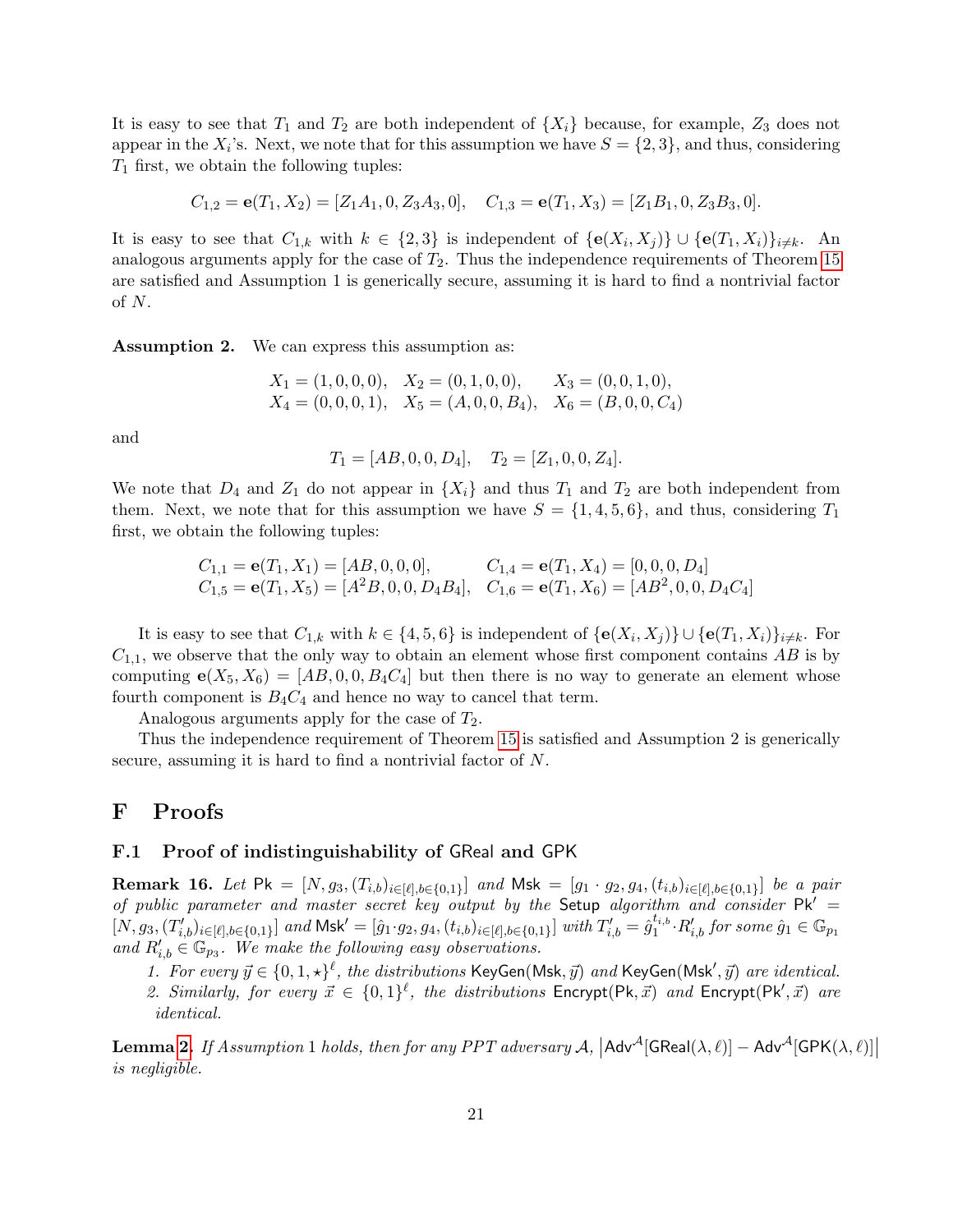**PROOF.** We show a PPT algorithm B which receives  $(\mathcal{I}, A_3, A_4, A_{13}, A_{12})$  and T and, depending on the nature of T, simulates  $\mathsf{GReal}(\lambda, \ell)$  or  $\mathsf{GPK}(\lambda, \ell)$  with A. This suffices to prove the Lemma. **Setup.** B starts by constructing public parameters Pk and Pk' in the following way. B sets  $g_{12}$  =  $A_{12}, g_3 = A_3, g_4 = A_4$  and, for each  $i \in [\ell]$  and  $b \in \{0,1\}$ , B chooses random  $t_{i,b} \in \mathbb{Z}_N$  and sets  $T_{i,b} =$  $T^{t_{i,b}}$  and  $T'_{i,b} = A_{13}^{t_{i,b}}$ . Then B sets Pk =  $[N, g_3, (T_{i,b})_{i \in [\ell], b \in \{0,1\}}]$ , Msk =  $[g_{12}, g_4, (t_{i,b})_{i \in [\ell], b \in \{0,1\}}]$ , and  $\mathsf{P}\mathsf{K}' = [N, g_3, (T'_{i,b})_{i\in[\ell],b\in\{0,1\}}]$  and starts the interaction with A on input Pk.

**Answering Key Query for**  $(\vec{y})$ . B runs algorithm KeyGen on input Msk and  $\vec{y}$ .

Answering Challenge Query for  $(\vec{x}_0, \vec{x}_1)$ . The challenge is created by  $\beta$  by picking random  $\eta \in \{0,1\}$  and running the Encrypt algorithm on input  $\vec{x}_{\eta}$  and Pk'.

This concludes the description of algorithm  $\beta$ .

Now suppose  $T \in \mathbb{G}_{p_1p_3}$ , and thus it can be written as  $T = h_1 \cdot h_3$  for  $h_1 \in \mathbb{G}_{p_1}$  and  $h_3 \in \mathbb{G}_{p_3}$ . This implies that Pk received in input by  $A$  in the interaction with  $B$  has the same distribution as in GReal. Moreover, by writing  $A_{13}$  as  $A_{13} = \hat{h}_1 \cdot \hat{h}_3$  for  $\hat{h}_1 \in \mathbb{G}_{p_1}$  and  $\hat{h}_3 \in \mathbb{G}_{p_3}$  which is possible since by assumption  $A_{13} \in \mathbb{G}_{p_1p_3}$ , we notice that that Pk and Pk<sup>'</sup> are as in the hypothesis of Remark [16](#page-21-1) (with  $g_1 = h_1$  and  $\hat{g}_1 = \hat{h}_1$ ). Therefore the answers to key queries and the challenge ciphertext given by  $\beta$  to  $\lambda$  have the same distribution as the answers and the challenge ciphertext received by A in GReal $(\lambda, \ell)$ . We can thus conclude that, when  $T \in \mathbb{G}_{p_1p_3}$ , C has simulated GReal $(\lambda, \ell)$  with A.

Let us discuss now the case  $T \in \mathbb{G}_{p_2p_3}$ . In this case, Pk provided by  $\mathcal B$  has the same distribution as the public parameters produced by C in GPK( $\lambda, \ell$ ). Therefore, C is simulating GPK( $\lambda, \ell$ ) for A.

This concludes the proof of the lemma.  $\Box$ 

### <span id="page-22-0"></span>F.2 Proof of Lemma [8](#page-12-2)

**Lemma [8.](#page-12-2)** Suppose event  $\text{NotAbout}_{1, \mathcal{S}}^{\mathcal{A}}(f, k)$  occurs. If  $T = T_1$  then  $\mathcal{A}$ 's view up to the Challenge Query in the interaction with S running on input  $(f, k)$  is the same as in GBadQ $(f, k - 1)$ . If instead  $T = T_2$  then A's view up to the Challenge Query in the interaction with S running on input  $(f, k)$  is the same as in  $\textsf{GBadQ}(f, k)$ .

Moreover, suppose events  $\textsf{NotAbort}_{1,\mathcal{S}}^{\mathcal{A}}(f,k)$  and  $\textsf{NotAbort}_{2,\mathcal{S}}^{\mathcal{A}}(f,k)$  occur. If  $T=T_1$  then  $\mathcal{A}$ 's total view in the interaction with S running on input  $(f, k)$  is the same as in  $\textsf{GBadQ}(f, k-1)$ . If instead  $T = T_2$  then A's total view in the interaction with S running on input  $(f, k)$  is the same as in  $\textsf{GBadQ}(f, k)$ .

**PROOF.** First observe that Pk has the same distribution as the public parameters seen by  $\mathcal{A}$  in both games. The same holds for the answers to the first  $(k-1)$  Key Queries and to the last  $(q-k)$ Key Queries. Let us now focus on the answer to the  $k$ -th Key Query. We have two cases:

**Case 1:**  $y_f^{(k)} = \star$ . Then the view of A in the interaction with S is independent from T (see Case B.1) and, on the other hand, by definition, the two games coincide. Therefore the lemma holds in this case.

**Case 2:**  $y_f^{(k)} \neq \star$ . Suppose  $T = T_1 = A_1^{\alpha\beta}$  $\frac{\alpha\beta}{1} \cdot D_4$  and that NotAbort $\mathcal{A}_{1,\mathcal{S}}(f,k)$  occurs. Therefore,  $y_j^{(k)} = \hat{b}$  and S's answer to the k-th key query has the same distributions as in GBadQ(f, k – 1). Indeed, we have that

$$
Y_{\hat{\jmath}} = g_1^{a'_j/r_{\hat{\jmath},\hat{b}}} \cdot g_2^{a''_j/v_{\hat{\jmath},\hat{b}}} \cdot D_4 \cdot W_{\hat{\jmath}}
$$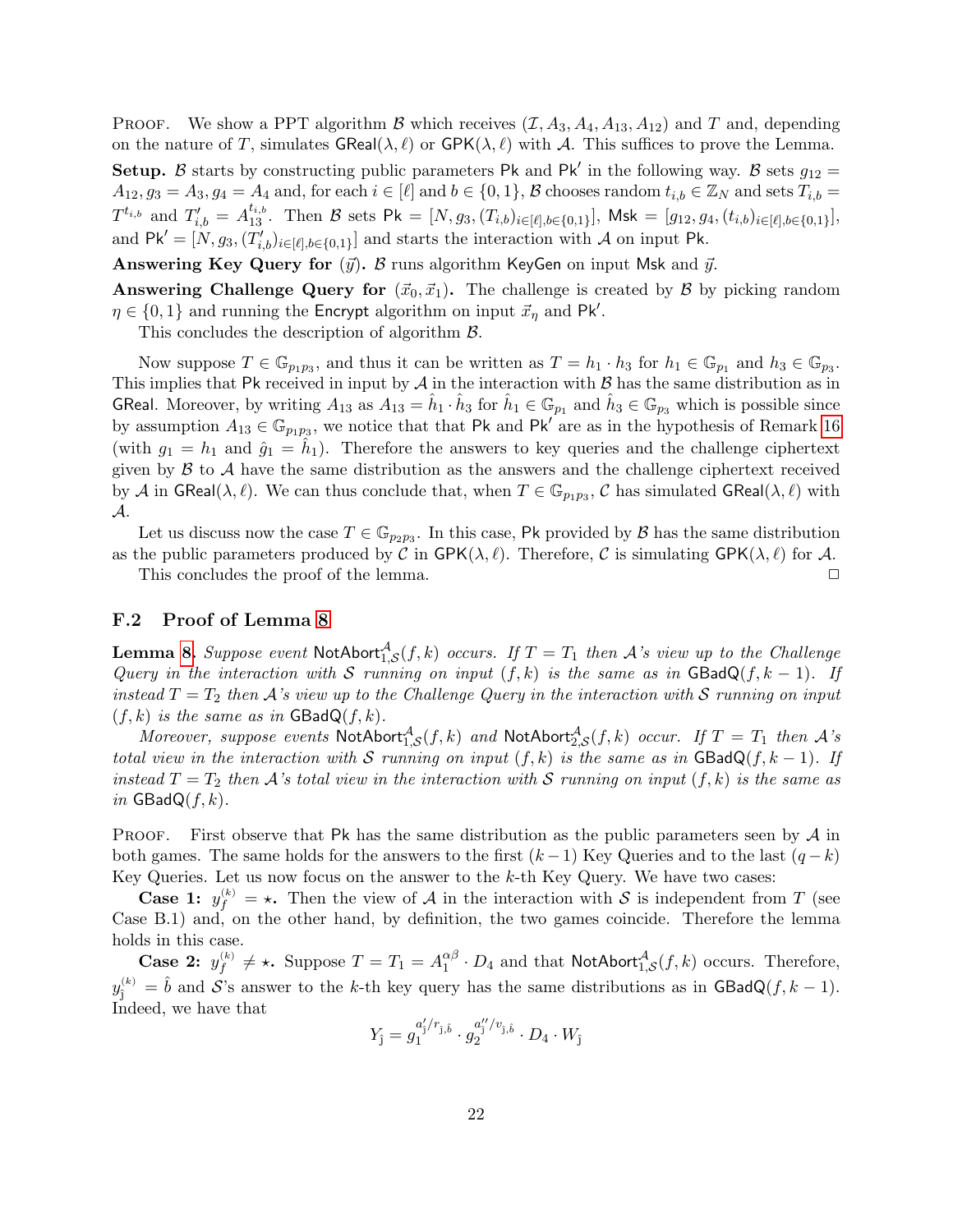with  $a'_{\hat{j}} = \alpha$  and  $r_{\hat{j},\hat{b}} = 1/\beta$  and

$$
Y_h=g_1^{-(a'_j+s')/r_{h,y_h^{(k)}}}\cdot g_2^{-(a''_j+s'')/v_{h,y_h^{(k)}}}\cdot \left(B_4^{-1/r_{h,y_h^{(k)}}}\cdot W_h\right)
$$

and thus the  $a_i$ 's and  $a_i$ 's are random and sum up to 0.

On the other hand if T is random in  $\mathbb{G}_{p_1p_4}$  and NotAbort ${}^{\mathcal{A}}_{1,\mathcal{S}}(f,k)$  occurs, the  $\mathbb{G}_{p_1}$  parts of the  $Y_i$ 's are random and thus the answer to the k-th query of A is distributed as in  $\textsf{GBadQ}(f, k)$ .

For the second part of the lemma, we observe that the challenge ciphertext has the same distribution in both games and that, if  $\mathsf{NotAbort}_{2,\mathcal{S}}^{\mathcal{A}}(f,k)$  occurs,  $\mathcal S$  properly constructs the challenge  $\Box$ ciphertext.  $\Box$ 

#### <span id="page-23-0"></span>F.3 Lower bounding the advantage in breaking Assumption 2

Before proving Lemma [9,](#page-12-0) we prove some useful lemmata.

<span id="page-23-1"></span>Lemma 17. For all  $f,k$  and  $\mathcal{A}$ ,  $\mathrm{Prob}[\mathsf{NotAbort}^{\mathcal{A}}_{1,\mathcal{S}}(f,k)] \geq \frac{1}{\ell}$  $\frac{1}{\ell}$ .

**PROOF.** The probability of NotAbort<sup>A</sup><sub>1,S</sub> $(f, k)$  is at least the probability that  $y_j^{(k)} = \hat{b}$ . Moreover, the view of A up to the k-th key query is independent from  $\hat{b}$  and  $\hat{j}$ . Now observe that  $\vec{y}^{(k)}$  has at least two non-star entry and, provided that  $\hat{j}$  is one of these (which happens with probability at least  $2/\ell$ , the probability that  $y_j^{(k)} = \hat{b}$  is  $1/2$ .

<span id="page-23-3"></span>Lemma 18. For all  $f, k$  and  $\mathcal{A}$ ,  $\mathrm{Prob}[\mathsf{NotAbort}_{2,G}^{\mathcal{A}}(f,k)] \geq \frac{1}{2d}$  $\frac{1}{2\ell}$  where  $G = \mathsf{GBadQ}(f, k)$ .

PROOF. NotAbort ${}_{2,G}^{\mathcal{A}}(f,k)$  is the event that  $y_j^{(k)} \neq x_{\eta,j}$  in the game G played by the challenger C with A. It is easy to see that the probability that C correctly guesses  $\hat{j}$  and  $\hat{b}$  such that  $x_{\eta,\hat{j}} = \hat{c} = 1-b$ is at least  $1/(2\ell)$ , independently from the view of A.

Next we define event  $E_{f,G}^{\mathcal{A}}$  as the event that in game G the adversary A declares two challenge vectors that differ in the  $f$ -th component. When the adversary  $A$  is clear from the context we will simply write  $E_{f,G}$ . We extend the definition of  $E_{f,G}$  to include the game played by A against the simulator S. Thus we denote by  $E_{f,S}^{\mathcal{A}}(f',k)$  the event that in the interaction between A and S on input  $f'$  and  $k$ , S does not abort and A declares two challenge vectors that differ in the f-th component. If  $\mathcal{A}, f'$  and k are clear from the context, we will simply write  $E_{f, \mathcal{S}}$ .

<span id="page-23-2"></span>**Lemma 19.** If Assumption 2 holds, then for  $k = 1, \ldots, q$  and  $f = 1, \ldots, \ell + 1$ , and for all PPT adversaries  $\mathcal{A}, \left| \text{Prob}[E_{f,G}^{\mathcal{A}}] - \text{Prob}[E_{f,H}^{\mathcal{A}}] \right|$ and  $\left|\text{Prob}[\text{NotAbort}_{2,G}^{\mathcal{A}}] - \text{Prob}[\text{NotAbort}_{2,H}^{\mathcal{A}}]\right|$ are negligible functions of  $\lambda$ , for games  $G = \text{GBadQ}(f, k - 1)$  and  $H = \text{GBadQ}(f, k)$ .

PROOF. We prove the lemma for  $E_{f,G}$  and  $E_{f,H}$ . A similar reasoning holds for NotAbort $_{2,G}^{\mathcal{A}}$ and NotAbort $^{\mathcal{A}}_{2,H}$ . For the sake of contradiction, suppose that  $\text{Prob}[E_{f,G}^{\mathcal{A}}] \geq \text{Prob}[E_{f,H}^{\mathcal{A}}] + \epsilon$  for some non-negligible  $\epsilon$ . Then we can modify simulator S into algorithm B with a non-negligible advantage in breaking Assumption 2. Algorithm  $\beta$  simply execute  $\mathcal{S}$ 's code. By Lemma [17](#page-23-1) event NotAbort<sub>1,S</sub> occurs with probability at least  $1/\ell$  and in this case  $\beta$  can continue the execution of  $\mathcal{S}'$ 's code and receive the challenge vectors from A. At this point,  $\mathcal{B}$  checks whether they differ in the f-th component. If they do,  $\beta$  outputs 1; else  $\beta$  outputs 0. It is easy to see that, by Lemma [8,](#page-12-2) the above algorithm has a non-negligible advantage in breaking Assumption 2.  $\Box$ 

The proof of the following corollary is straightforward from Lemma [19](#page-23-2) and Observations [3-](#page-7-2)[5.](#page-8-2)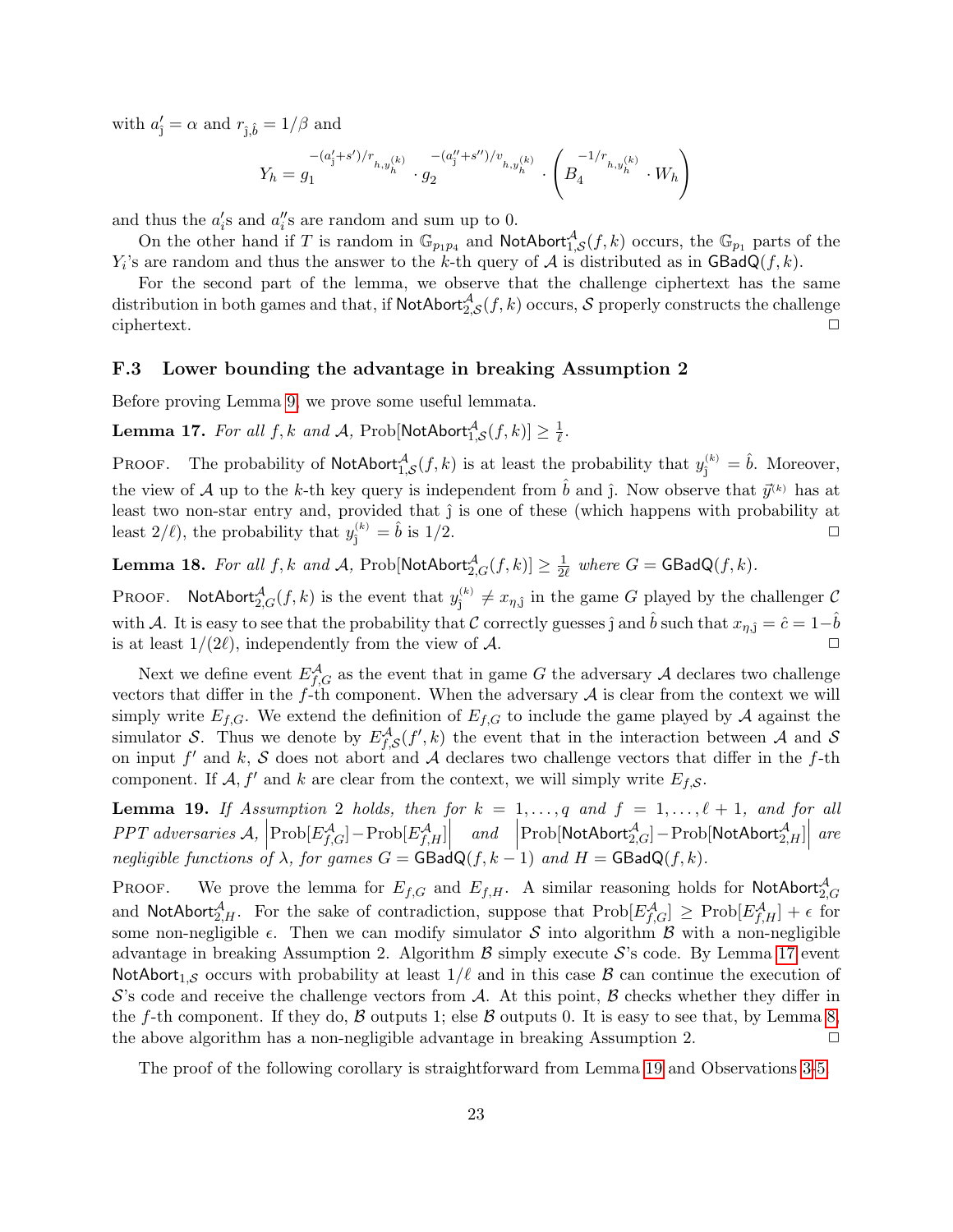<span id="page-24-1"></span>**Corollary 20.** For all  $f = 1, ..., \ell + 1$  and  $k = 0, ..., q$ , and all PPT adversaries A, we have that,  $for H = \textsf{GBadQ}(f, k) \left| \text{Prob}[E_{f,H}^{\mathcal{A}}] - \text{Prob}[E_{f}^{\mathcal{A}}] \right|$  $and \quad \left| \text{Prob}[\textsf{NotAbort}_{2,H}^{\mathcal{A}}]-\text{Prob}[\textsf{NotAbort}_{2}^{\mathcal{A}}] \right|$ are negligible.

We define event  $\mathsf{Succ}^{\mathcal{A}}(f, k)$  as

$$
\mathsf{Succ}^{\mathcal{A}}(f,k) := \mathsf{NotAbort}_{1,\mathcal{S}}^{\mathcal{A}}(f,k) \land \mathsf{NotAbort}_{2,\mathcal{S}}^{\mathcal{A}}(f,k) \land E_{f,\mathcal{S}}^{\mathcal{A}}(f,k).
$$
\n(10)

We are now ready to prove Lemma [9.](#page-12-0)

**Lemma [9.](#page-12-0)** Suppose there exists an adversary A and integers  $1 \leq f \leq \ell + 1$  and  $1 \leq k \leq q$  such that  $|\mathsf{Adv}^{\mathcal{A}}[G] - \mathsf{Adv}^{\mathcal{A}}[H]| \geq \epsilon$ , where  $G = \mathsf{GBadQ}(f, k - 1)$ ,  $H = \mathsf{GBadQ}(f, k)$  and  $\epsilon > 0$ . Then, there exists a PPT algorithm B with  $\mathsf{Adv}^{\mathcal{B}}_2 \ge \text{Prob}[E_f] \cdot \epsilon/(2 \cdot \ell^2) - \nu(\lambda)$ , for a negligible function  $\nu$ .

PROOF. Assume without loss of generality that  $\mathsf{Adv}^{\mathcal{A}}[G] \geq \mathsf{Adv}^{\mathcal{A}}[H] + \epsilon$  and consider the following algorithm  $\beta$ .  $\beta$  uses simulator  $\delta$  as a subroutine and interacts with  $\mathcal A$  on input integers f and k for which the above inequality holds, and an instance  $(D, T)$  of Assumption 2.

If event Succ<sup> $\mathcal{A}(f, k)$ </sup> does not occur,  $\mathcal B$  outputs  $\perp$ . Otherwise,  $\mathcal B$  receives  $\mathcal A$ 's output  $\eta'$  and checks if  $\eta = \eta'$  (recall that  $\eta$  is the random bit chosen by S in preparing the challenge ciphertext). If  $\eta = \eta'$  then B outputs 1; otherwise B outputs 0. Therefore we have

<span id="page-24-0"></span>
$$
\text{Prob}[\mathcal{B} \text{ outputs } 1 | T = T_1] = \text{Prob}[\mathcal{B} \text{ outputs } 1 | T = T_1 \land \text{Succ}^{\mathcal{A}}(f, k)] \tag{11}
$$
\n
$$
\text{Prob}[\text{Succ}_{\mathcal{A}}(f, k) | T = T_1]
$$

By definition of event  $Succ<sup>A</sup>(f, k)$  we have

$$
\text{Prob}[\text{Succ}_{\mathcal{A}}(f,k)|T=T_1] = \text{Prob}[E_{f,\mathcal{S}} \wedge \text{NotAbort}_{1,\mathcal{S}} \wedge \text{NotAbort}_{2,\mathcal{S}}|T=T_1] \n= \text{Prob}[\text{NotAbort}_{1,\mathcal{S}}|T=T_1] \cdot \text{Prob}[E_{f,\mathcal{S}} \wedge \text{NotAbort}_{2,\mathcal{S}}|\text{NotAbort}_{1,\mathcal{S}} \wedge T=T_1].
$$

Now observe that event  $\text{NotAbort}_{1,\mathcal{S}}$  is determined before  $\mathcal S$  uses T and thus

 $Prob[NotAbstract<sub>1,S</sub> | T = T<sub>1</sub>] = Prob[NotAbstract<sub>1,S</sub>].$ 

Moreover, by Lemma [8,](#page-12-2) if event  $\mathsf{NotAbort}_{1,\mathcal{S}}$  occurs and  $T = T_1$ , the view of A up to Challenge Query is equal to the view of  $A$  in game  $G$  and thus

$$
\text{Prob}[E_{f,\mathcal{S}} \land \text{NotAbort}_{2,\mathcal{S}} | \text{NotAbort}_{1,\mathcal{S}} \land T = T_1] = \text{Prob}[E_{f,G} \land \text{NotAbort}_{2,G}]
$$

whence

$$
\begin{array}{rcl}\n\text{Prob}[\text{Succ}^{\mathcal{A}}(f,k)|T=T_1] & = & \text{Prob}[\text{NotAbout}_{1,S}] \cdot \text{Prob}[\text{NotAbout}_{2,G} \land E_{f,G}] \\
& = & \text{Prob}[\text{NotAbout}_{1,S}] \cdot \text{Prob}[\text{NotAbout}_{2,G}] \cdot \text{Prob}[E_{f,G}] \\
& & (\text{NotAbout}_{2,G} \text{ and } E_{f,G} \text{ are independent})\n\end{array}
$$

Finally, if  $T = T_1$  and  $Succ^{\mathcal{A}}(f, k)$  occures, then, by Lemma [8,](#page-12-2)  $\mathcal{A}$ 's view is exactly as in game G, and thus the probability that  $\beta$  outputs 1 is equal to the probability that  $\mathcal A$  wins in game  $G$ . We can thus rewrite Eq. [11](#page-24-0) as

Prob[B outputs  $1|T = T_1|$  = Prob[A wins in G] · Prob[NotAbort<sub>1,S</sub>] · Prob[NotAbort<sub>2,G</sub>] · Prob[ $E_{f,G}$ ]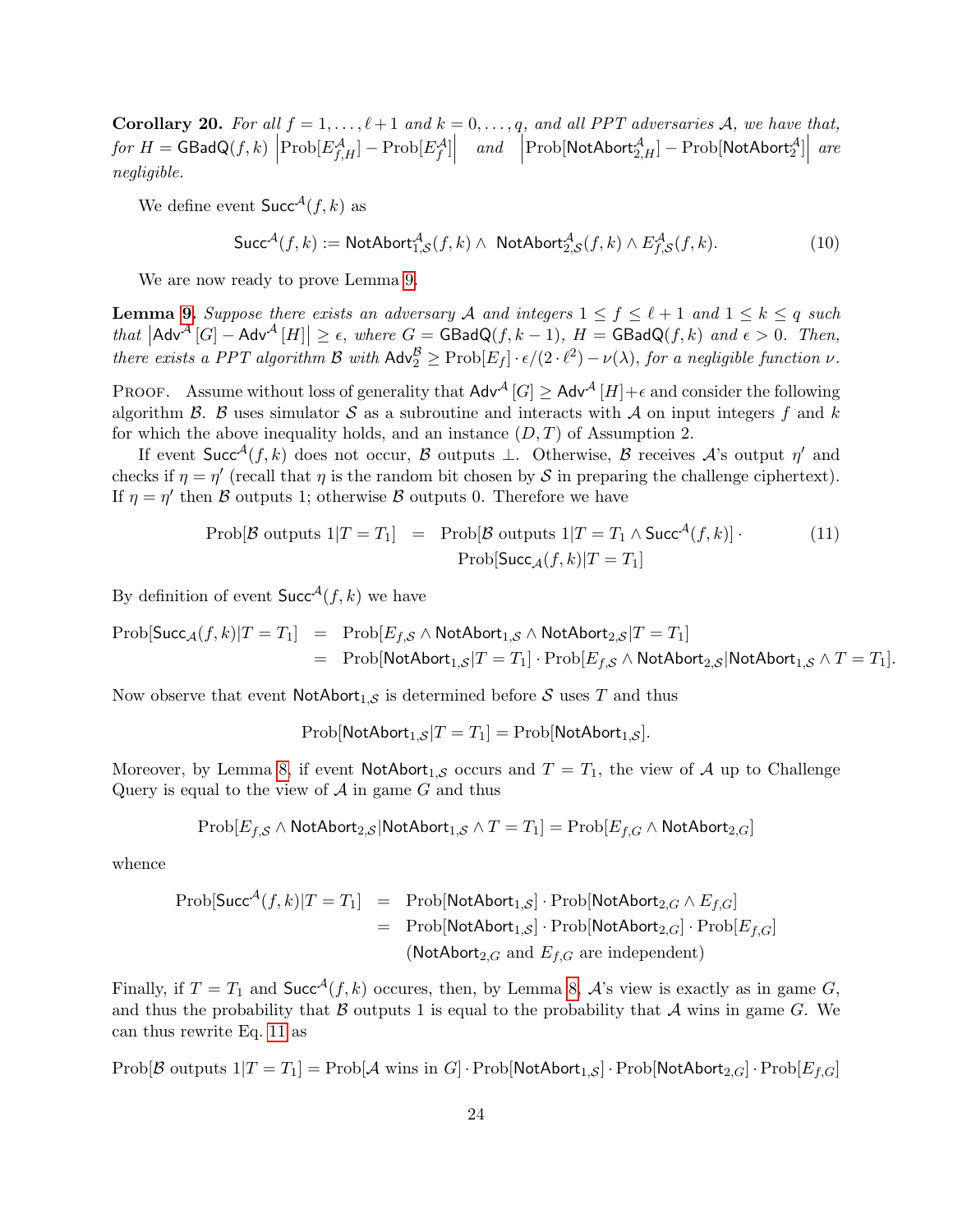A similar reasoning yields

Prob[B outputs  $1|T = T_2|$  = Prob[A wins in H]·Prob[NotAbort<sub>1,S</sub>]·Prob[NotAbort<sub>2,H</sub>]·Prob[ $E_{f,H}$ ]

By using Corollary [20,](#page-24-1) Lemma [17](#page-23-1) and Lemma [18,](#page-23-3) we can conclude that there exists a negligible function  $\nu$  such that we have

$$
\begin{array}{rcl}\n\mathsf{Adv}_{2}^{\mathcal{B}} & = & \mathrm{Prob}[\mathsf{NotAbort}_{1,\mathcal{S}}] \cdot \mathrm{Prob}[\mathsf{NotAbort}_{2}] \cdot \mathrm{Prob}[E_{f}] \cdot \Big(\mathrm{Prob}[\mathcal{A} \text{ wins in } G] - \mathrm{Prob}[\mathcal{A} \text{ wins in } H]\Big) - \nu(\lambda) \\
& \geq & \frac{\epsilon}{2\ell^{2}} \cdot \mathrm{Prob}[E_{f}] - \nu(\lambda).\n\end{array}
$$

 $\Box$ 

### <span id="page-25-0"></span>F.4 Upper bounding the advantage in GPK

Before proving Lemma [11,](#page-12-1) we state and prove some useful observations.

Let  $E_{f,f'}^{\mathcal{A}}$  denote the event that during the execution of GBadCh(f') adversary  $\mathcal{A}$  outputs two challenge vectors that differ in the  $f$ -th component. For an event  $E$ , we define the *advantage* Adv<sup>A</sup>[G|E] of A in G conditioned on event E as Adv<sup>A</sup>[G|E] = Prob[A wins in game G|E] –  $\frac{1}{2}$  $\frac{1}{2}$ .

<span id="page-25-2"></span>**Observation 21.** For all PPT adversaries A and all  $1 \leq f \leq \ell$ , we have that

$$
\mathsf{Adv}^{\mathcal{A}}[\mathsf{GBadCh}(f)|\neg E_{f,f}] = \mathsf{Adv}^{\mathcal{A}}[\mathsf{GBadCh}(f+1)|\neg E_{f,f+1}].
$$

**PROOF.** By definition of GBadCh, if the two challenge vectors coincide in the  $f$ -th component, then the views of A in  $\textsf{GBadCh}(f)$  and  $\textsf{GBadCh}(f+1)$  are the same.

<span id="page-25-3"></span>**Observation 22.** For all PPT adversaries A and all  $1 \leq f \leq \ell$ , we have that

$$
Prob[E_{f,f}^{\mathcal{A}}] = Prob[E_{f,f+1}^{\mathcal{A}}].
$$

PROOF. The view of A in GBadCh(f) up to the Challenge Query is independent from  $f$ .

Therefore we can set  $\text{Prob}[E_{f,f}^{\mathcal{A}}] = \text{Prob}[E_{f,1}^{\mathcal{A}}] = \text{Prob}[E_f^{\mathcal{A}}].$ 

**Lemma [11.](#page-12-1)** If Assumption 2 holds, then, for any PPT adversary  $A$ ,  $Adv^A[GPK]$  is negligible. Specifically, if there is an adversary A with  $Adv^{\tilde{A}}[GPK] = \epsilon$  then there exists an adversary B against Assumption 2 such that  $\mathsf{Adv}_{2}^{\mathcal{B}} \geq \frac{\epsilon^{2}}{2q\ell^{4}} - \nu(\lambda)$ , for some negligible function  $\nu$ .

PROOF. Let A be a PPT adversary such that  $Adv^{\mathcal{A}}[GPK] \geq \epsilon$ . Since GPK = GBadCh(1) and Adv<sup>A</sup>[GBadCh( $\ell + 1$ ]] = 0 there must exist  $f \in [\ell]$  such that

<span id="page-25-1"></span>
$$
|\mathsf{Adv}^{\mathcal{A}}[\mathsf{GBadCh}(f)] - \mathsf{Adv}^{\mathcal{A}}[\mathsf{GBadCh}(f+1)]| \ge \epsilon' = \epsilon/\ell. \tag{12}
$$

Now recall that  $GBadCh(f) = GBadQ(f, 0)$  and  $GBadCh(f + 1) = GBadQ2(f, 0)$ . Thus, there exists k,  $1 \leq k \leq q$  such that

$$
\left|\mathsf{Adv}^{\mathcal{A}}[G] - \mathsf{Adv}^{\mathcal{A}}[H]\right| \ge \epsilon'/(2q)
$$

where  $G = \text{GBadQ}(f, k)$  and  $H = \text{GBadQ}(f, k - 1)$  or where  $G = \text{GBadQ}(f, k)$  and  $H =$ GBadQ2(f, k – 1). Then by Lemma [9,](#page-12-0) in the former case, and by Lemma [10](#page-12-3) in the latter, we can construct an adversary  $\beta$  against Assumption 2, such that

$$
\mathsf{Adv}_2^{\mathcal{B}} \geq \frac{\epsilon}{4q\ell^3} \cdot \mathrm{Prob}[E_f] - \nu(\lambda)
$$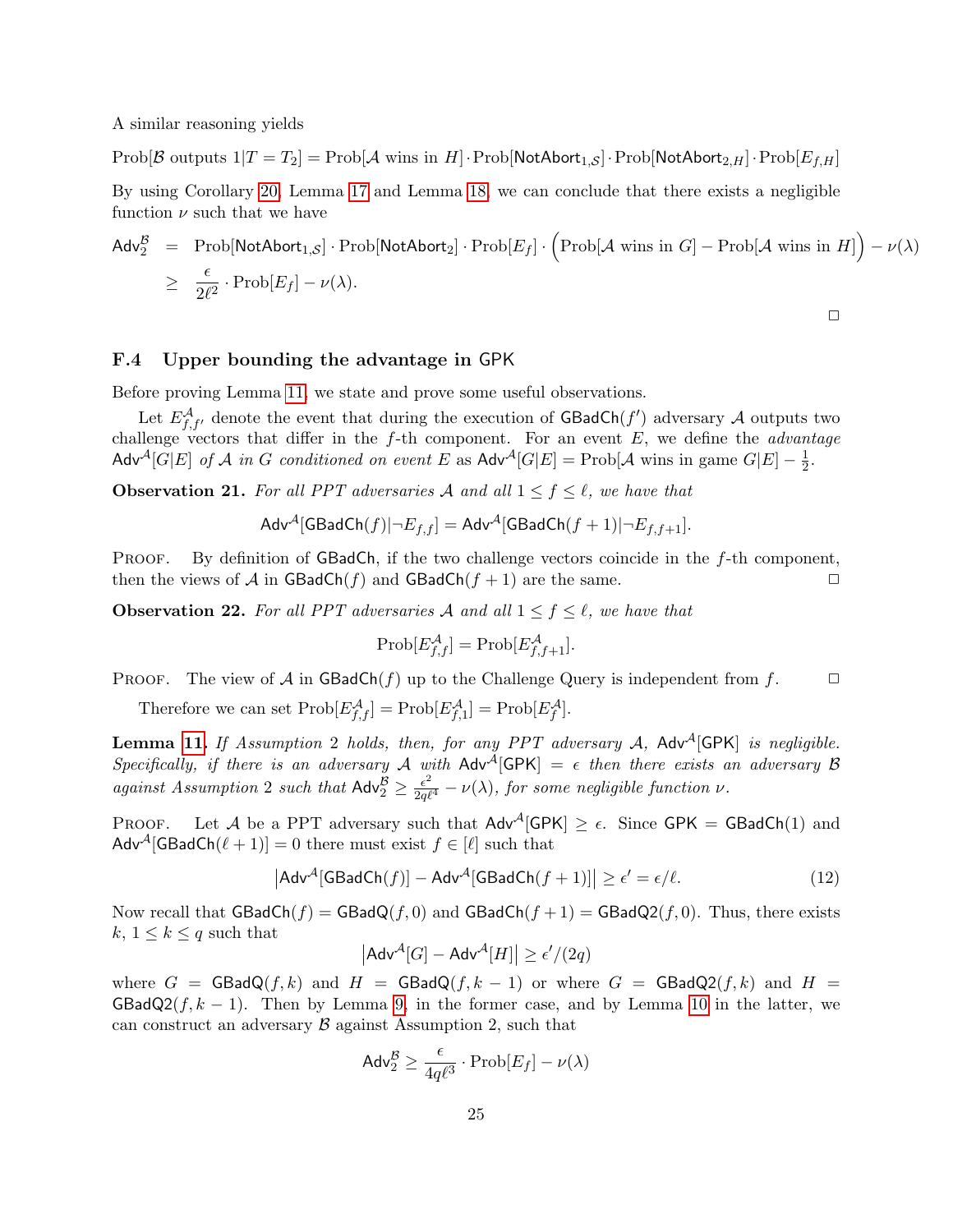Now it remains to estimate  $\text{Prob}[E_f]$ . Notice that we can write

$$
\mathsf{Adv}^{\mathcal{A}}[\mathsf{GBadCh}(f)] = \mathrm{Prob}[E_{f,f}] \cdot \mathsf{Adv}^{\mathcal{A}}[\mathsf{GBadCh}(f)|E_{f,f}] +
$$

$$
\mathrm{Prob}[\neg E_{f,f}] \cdot \mathsf{Adv}^{\mathcal{A}}[\mathsf{GBadCh}(f)|\neg E_{f,f}].
$$

and

$$
\mathsf{Adv}^{\mathcal{A}}[\mathsf{GBadCh}(f+1)] = \mathrm{Prob}[E_{f,f+1}] \cdot \mathsf{Adv}^{\mathcal{A}}[\mathsf{GBadCh}(f+1)|E_{f,f+1}] + \\ \mathrm{Prob}[\neg E_{f,f+1}] \cdot \mathsf{Adv}^{\mathcal{A}}[\mathsf{GBadCh}(f+1)]|\neg E_{f,f+1}].
$$

and, by combining Equation [12](#page-25-1) and Observations [21](#page-25-2) and [22,](#page-25-3) we obtain

$$
\text{Prob}[E_f] \cdot \left| \mathsf{Adv}^{\mathcal{A}}[\mathsf{GBadCh}(f)|E_{f,f}] - \mathsf{Adv}^{\mathcal{A}}[\mathsf{GBadCh}(f+1)|E_{f,f+1}] \right| \ge \epsilon'.
$$

Since no advantage is greater than 1/2, we can conclude that  $\text{Prob}[E_f] \geq 2 \cdot \epsilon'$  and thus  $\beta$  as advantage

$$
\mathsf{Adv}_2^{\mathcal{B}} \geq \frac{\epsilon^2}{2q\ell^4} - \nu(\lambda)
$$

# <span id="page-26-0"></span>G Full-Fledged HVE

A Full-Fledged HVE scheme is a tuple of four efficient probabilistic algorithms (Setup, Encrypt, KeyGen, Decrypt) with the following semantics.

- Setup( $1^{\lambda}, 1^{\ell}$ ): takes as input a security parameter  $\lambda$  and a length parameter  $\ell$  (given in unary), and outputs the public parameters Pk and the master secret key Msk.
- KeyGen(Msk,  $\vec{y}$ ): takes as input the master secret key Msk and a vector  $\vec{y} \in \{0, 1, \star\}^{\ell}$ , and outputs a secret key  $\mathsf{Sk}_{\vec{u}}$ .
- Encrypt(Pk,  $\vec{x}, M$ ): takes as input the public parameters Pk and a vector  $\vec{x} \in \{0, 1\}^{\ell}$ , and a message M in some associated message space. It outputs a ciphertext Ct.
- Decrypt(Pk, Ct, Sk<sub> $\vec{y}$ </sub>): takes as input the public parameters Pk, a ciphertext Ct encrypting attribute vector  $\vec{x}$  and message M, and a secret key  $\mathsf{Sk}_{\vec{y}}$ . It outputs plaintext M'.

**Correctness.** For correctness we require that for pairs (Pk, Msk) output by Setup( $1^{\lambda}, 1^{\ell}$ ), it holds that for any vectors  $\vec{x} \in \{0,1\}^{\ell}$  and for any plaintext M and for any  $\vec{y} \in \{0,1,\star\}^{\ell}$ , we have that

$$
^{
$$
Decrypt(Pk, Encrypt(Pk,  $\vec{x}, M$ ), KeyGen(Msk,  $\vec{y}$ )) = M

is negligibly in  $\lambda$  close to 1 if Match $(\vec{x}, \vec{y}) = 1$  and negligibly in  $\lambda$  close to 0 if Match $(\vec{x}, \vec{y}) = 0$ .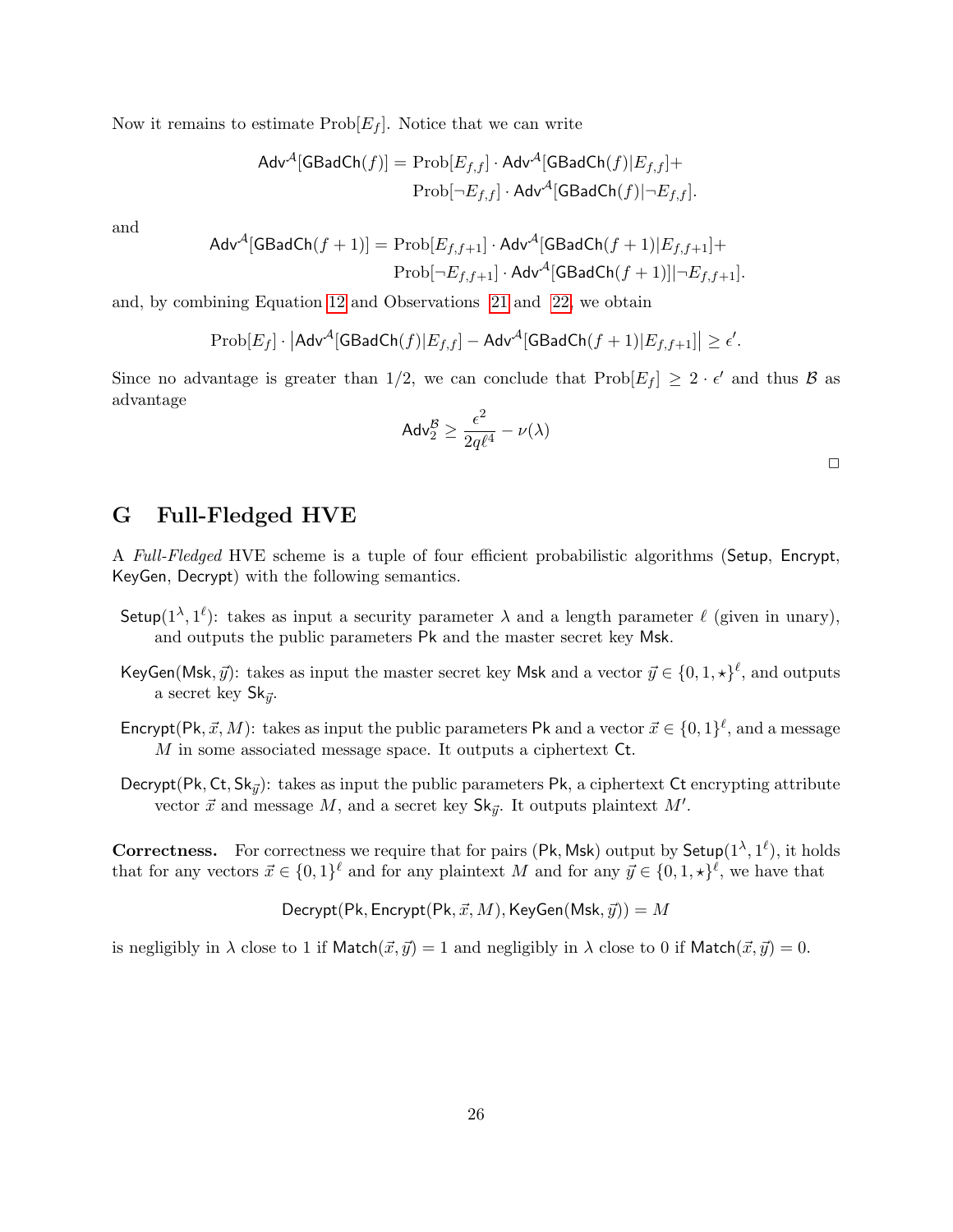### G.1 Security definition

We define security by means of the following game GReal played between an adversary A and a challenger C.

**Setup.** C runs the Setup algorithm on input the security parameter  $\lambda$  and the length parameter  $\ell$  (given in unary) to generate public parameters Pk and master secret key Msk. C starts the interaction with A on input Pk.

Key Query Answering. Upon receiving a query for vector  $\vec{y}$ , C returns KeyGen(Msk,  $\vec{y}$ ).

**Challenge Construction.** Upon receiving the pair  $((\vec{x}_0, M_0), (\vec{x}_1, M_1)),$  C picks random  $\eta \in \{0, 1\}$ and returns  $\mathsf{Encrypt}(\mathsf{Pk}, \vec{x}_\eta, M_\eta).$ 

**Winning Condition.** Let  $\eta'$  be A's output. We say that A wins the game if  $\eta = \eta'$  and for all  $\vec{y}$  for which A has issued a Key Query, it holds Match $(\vec{x}_0, \vec{y}) = \mathsf{Match}(\vec{x}_1, \vec{y})$ . Moreover, if A has issued a Key Query for a vector  $\vec{y}$  such that Match $(\vec{x}_0, \vec{y}) = \text{Match}(\vec{x}_1, \vec{y}) = 1$ , then  $M_0$  must be equal to  $M_1$ .

We define the advantage  $Adv^{\mathcal{A}}(\lambda)$  of  $\mathcal A$  in GReal as the probability of winning minus 1/2 and for security we require the advantage to be negligible.

#### G.2 Full-fledged scheme for HVE

It is easy to extend our scheme for HVE to the full-fledged case in the following way. In the schemes for Hidden Vector Encryption we add the value  $\Omega = e(g_1, g_1)^z$  for a random z to the public key and add z to the master secret key. In constructing the secret keys, we choose that the  $a_i$ 's so that they sum up to z (instead of summing up to 0). In the encryption for a message  $M \in \mathbb{G}_T$ , we add the element  $\Omega = M \cdot \Omega^s$ , where s is the same random values used to compute the other components of the ciphertext. Then it is easy to see that the blinding factor  $\Omega^s$  can be obtained from the keys and the ciphertext. For completeness, we present the formal description of the full-fledged scheme. The associated message space of the following full-fledged scheme is the target group  $\mathbb{G}_T$ . As for the predicate-only scheme of Section [4,](#page-4-0) we assume that all vectors associated with the key have at least two non-star positions.

Setup( $1^{\lambda}, 1^{\ell}$ ): The setup algorithm chooses a description of a bilinear group  $\mathcal{I} = (N = p_1p_2p_3p_4,$  $\mathbb{G}, \mathbb{G}_T, e$  with known factorization by running a generator algorithm G on input  $1^{\lambda}$ . The setup algorithm chooses random  $z \in \mathbb{Z}_N$ ,  $g_1 \in \mathbb{G}_{p_1}$ ,  $g_2 \in \mathbb{G}_{p_2}$ ,  $g_3 \in \mathbb{G}_{p_3}$ ,  $g_4 \in \mathbb{G}_{p_4}$ , and, for  $i \in [\ell]$  and  $b \in \{0, 1\}$ , random  $t_{i,b} \in Z_N$  and random  $R_{i,b} \in \mathbb{G}_{p_3}$  and sets  $T_{i,b} = g_1^{t_{i,b}}$  $i_1^{i_1, b} \cdot R_{i, b}$ . Furthermore, it sets  $\Omega = \mathbf{e}(g_1, g_1)^z$ . The public parameters are  $\mathsf{Pk} = [N, g_3, \Omega, (T_{i,b})_{i \in [\ell], b \in \{0,1\}}]$  and the master secret key is  $\mathsf{Msk} = [g_{12}, g_4, (t_{i,b})_{i \in [\ell], b \in \{0,1\}}]$ , where  $g_{12} = g_1 \cdot g_2$ .

KeyGen(Msk,  $\vec{y}$ ): Let  $S_{\vec{y}}$  be the set of indices i such that  $y_i \neq \star$ . The key generation algorithm chooses random  $a_i \in \mathbb{Z}_N$  for  $i \in S_{\vec{y}}$  under the constraint that  $\sum_{i \in S_{\vec{y}}} a_i = z$ . For  $i \in S_{\vec{y}}$ , the algorithm chooses random  $W_i \in \mathbb{G}_{p_4}$  and sets

$$
Y_i = g_{12}^{a_i/t_{i,y_i}} \cdot W_i.
$$

The algorithm returns the tuple  $(Y_i)_{i \in S_{\vec{y}}}$ . Here we use the fact that  $S_{\vec{y}}$  has size at least 2.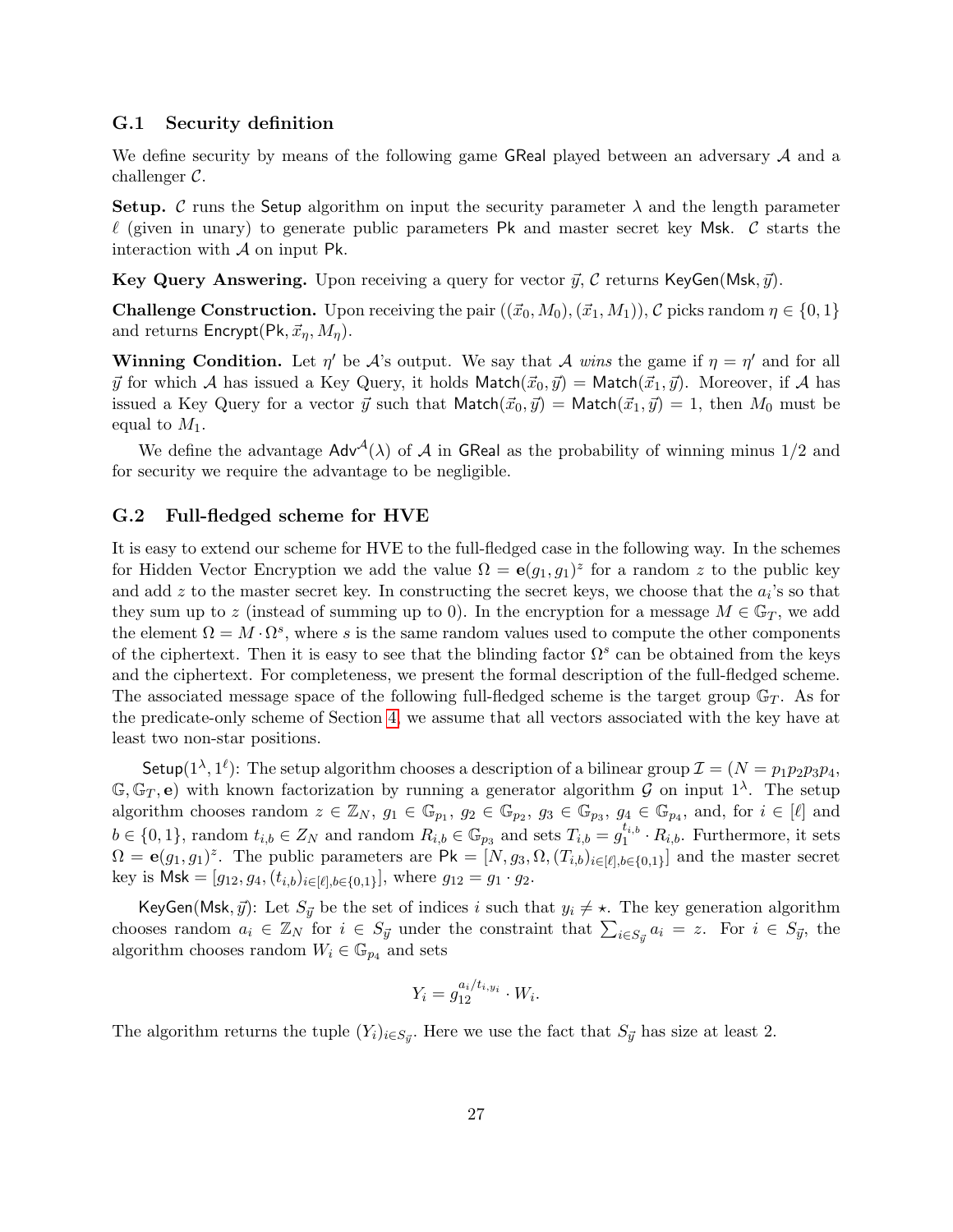Encrypt(Pk,  $\vec{x}, M$ ): The encryption algorithm chooses random  $s \in \mathbb{Z}_N$ . For  $i \in [\ell]$ , the algorithm chooses random  $Z_i \in \mathbb{G}_{p_3}$  and sets

$$
X_i = T_{i,x_i}^s \cdot Z_i.
$$

Furthermore, it computes  $W = M \cdot \Omega^{-s}$ . and returns the tuple  $(W, (X_i)_{i \in [\ell]}).$ 

Decrypt(Ct, Sk<sub>y</sub>): The decryption algorithm computes  $T = \prod_{i \in S_{ij}} e(X_i, Y_i)$ . It returns  $M' =$  $W \cdot T$ .

By adding a MAC (or some parity check code) to the plaintext  $M$ , it is possible to detect invalid decryptions. We omit the proof of correctness and security for this scheme since they are analogous to those for the predicate-only scheme of Section [4.](#page-4-0)

### <span id="page-28-0"></span>H Reductions

In this section we show how to construct an encryption scheme for the class of Boolean predicates that can be expressed as a k-CNF or k-DNF formula and disjunctions from an HVE scheme.

We first start by giving formal definitions for the Boolean Satisfaction Problem and its security properties.

### H.1 Boolean Satisfaction Encryption

Let  $\mathbb{B} = {\mathbb{B}_n}_{n \geq 0}$  be a class of Boolean predicates indexed by the number n of variables. We define the Satisfy predicate as Satisfy  $(\Phi, \vec{z}) = \Phi(\vec{z})$  for  $\vec{z} \in \{0, 1\}^n$ .

An *Encryption scheme for class*  $\mathbb B$  is a tuple of four efficient probabilistic algorithms (Setup, Encrypt, KeyGen, Test) with the following semantics.

- Setup( $1^{\lambda}, 1^{n}$ ): takes as input a security parameter  $\lambda$  and the number *n* of variables, and outputs the public parameters Pk and the master secret key Msk.
- KeyGen(Msk,  $\Phi$ ): takes as input the master secret key Msk and a formula  $\Phi \in \mathbb{B}_n$  and outputs a secret key  $\mathsf{Sk}_{\Phi}$ .
- Encrypt(Pk,  $\vec{z}$ ): takes as input the public parameters Pk and a truth assignment  $\vec{z}$  for n variables and outputs a ciphertext Ct.
- Test(Pk, Ct, Sk $_{\Phi}$ ): takes as input the public parameters Pk, a ciphertext Ct and a secret key Sk $_{\Phi}$ and outputs TRUE iff and only if the ciphertext is an encryption of a truth assignment  $\vec{z}$ that satisfies Φ.

Correctness of Boolean Satisfaction Encryption. We require that for all pairs  $(\mathsf{Pk}, \mathsf{Msk}) \leftarrow \mathsf{Setup}(1^{\lambda}, 1^n)$ , it holds that for any truth assignment  $\vec{z}$  for n variables, for any formula  $\Phi \in \mathcal{B}_n$  over n variables we have that the probability that Test(Pk, Encrypt(Pk,  $\vec{z}$ ), KeyGen(Msk,  $\Phi$ ))  $\neq$  Satisfy( $\Phi$ ,  $\vec{z}$ ) is negligible in  $\lambda$ .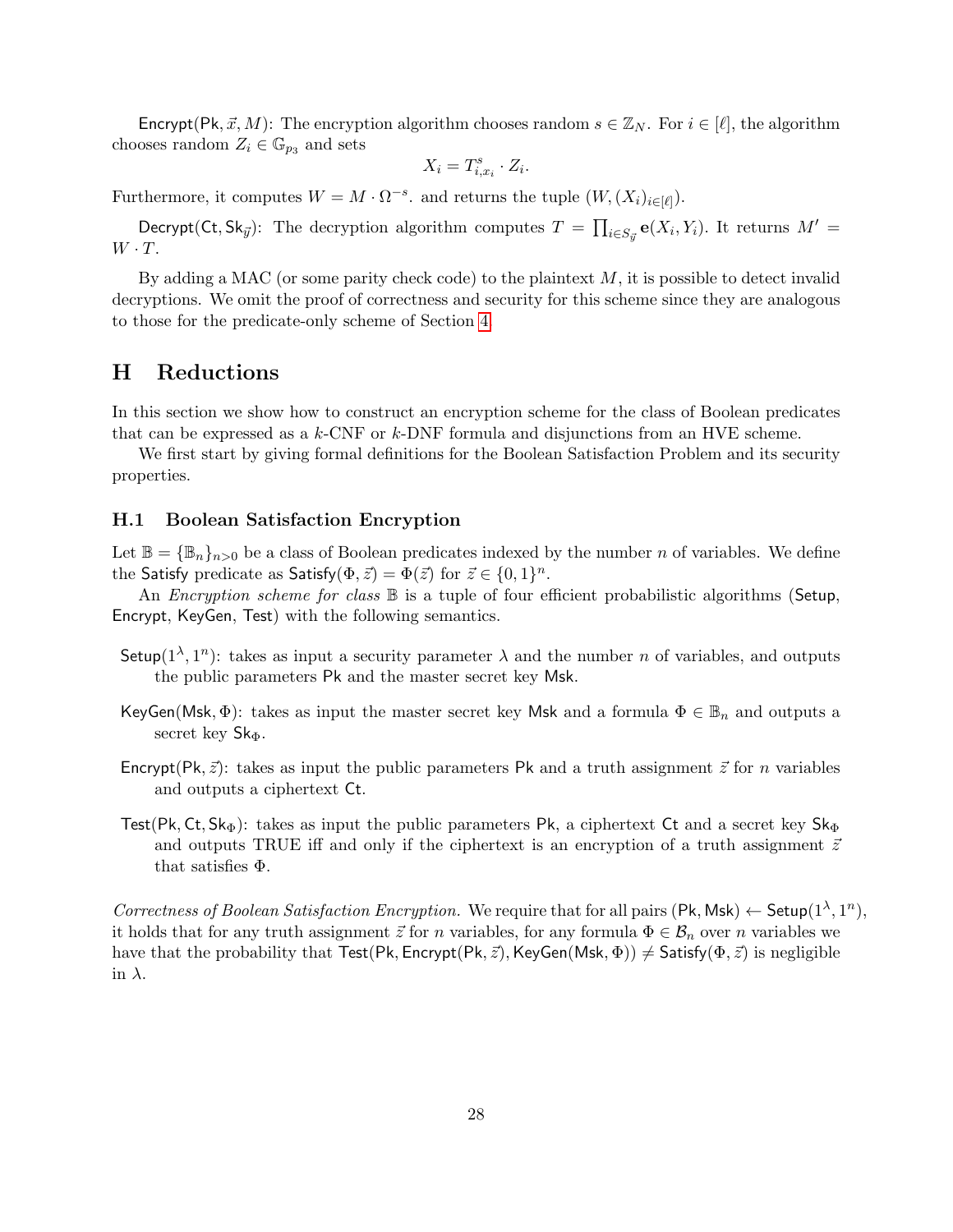### H.2 Security definitions for Boolean Satisfaction Encryption

For Boolean Satisfaction encryption, we have a game similar to that of HVE. GReal can be described in the following way.

Setup. C runs the Setup algorithm,  $(\mathsf{Pk}, \mathsf{Msk}) \leftarrow \mathsf{Setup}(1^{\lambda}, 1^n)$ . Then C starts the interaction with A on input Pk.

Key Query Answering. For  $\Phi \in \mathbb{B}_n$ , C returns KeyGen(Msk,  $\Phi$ ).

**Challenge Construction.** Upon receiving the pair  $(\vec{z}_0, \vec{z}_1)$  of truth assignments over *n* variables, C picks random  $\eta \in \{0,1\}$  and returns Encrypt(Pk,  $\vec{z}_n$ ).

**Winning Condition.** Let  $\eta'$  be A's output. We say that A wins the game if  $\eta = \eta'$  and, for all  $\Phi$  for which A has issued a Key Query, it holds that Satisfy( $\Phi$ ,  $z_0$ ) = Satisfy( $\Phi$ ,  $z_1$ ).

We define the advantage  $\mathsf{Adv}_{\mathbb{B}}^{\mathcal{A}}(\lambda)$  of  $\mathcal A$  in GReal to be the probability of winning minus 1/2.

**Definition 23.** An Encryption scheme for class  $\mathbb B$  is secure if for all PPT adversaries  $\mathcal A$ , we have that  $\mathsf{Adv}_{\mathbb{B}}^{\mathcal{A}}(\lambda)$  is a negligible function of  $\lambda$ .

### $H.3$  Reducing  $k$ -CNF to HVE

We consider formulae  $\Phi$  in k-CNF, for constant k, over n variables in which each clause  $C \in \Phi$ contains exactly k distinct variables. We call such a clause *admissible* and denote by  $\mathbb{C}_n$  the set of all admissible clauses over the *n* variables  $x_1, \ldots, x_n$  and set  $M_n = |\mathbb{C}|$ . Notice that  $M_n = \Theta(n^k)$ . We also fix a canonical ordering  $C_1, \ldots, C_{M_n}$  of the clauses in  $\mathbb{C}_n$ .

Let  $\mathcal{H} = ($ Setup<sub>H</sub>, KeyGen<sub>H</sub>, Encrypt<sub>H</sub>, Test<sub>H</sub>) be an HVE scheme and construct a k-CNF scheme  $kCNF = (Setup_{kCNF}, KeyGen_{kCNF}, Encryption_{kCNF}, Test_{kCNF})$  as follows:

Setup<sub>kCNF</sub>(1<sup> $\lambda$ </sup>, 1<sup>n</sup>): The algorithm returns the output of Setup<sub>H</sub>(1<sup> $\lambda$ </sup>, 1<sup>M<sub>n</sub></sup>).

- KeyGen<sub>kCNF</sub>(Msk,  $\Phi$ ): For a k-CNF formula  $\Phi$ , the key generation algorithm constructs vector  $\vec{y} \in \{0, 1, \star\}^{M_n}$  by setting, for each  $i \in \{1, ..., M_n\}$ ,  $y_i = 1$  if  $C_i \in \Phi$ ;  $y_i = \star$  otherwise. We denote this transformation by  $y = \text{FEncode}(\Phi)$ . Then the key generation algorithm returns  $\mathsf{Sk}_{\Phi} = \mathsf{KeyGen}_{\mathcal{H}}(\mathsf{Msk}, \vec{y}).$
- Encrypt<sub>kCNF</sub>(Pk,  $\vec{z}$ ): The algorithm constructs vector  $\vec{x} \in \{0, 1\}^{M_n}$  in the following way: For each  $i \in \{1, \ldots, M_n\}$  the algorithms sets  $x_i = 1$  if  $C_i$  is satisfied by  $\vec{z}$ ;  $x_i = 0$  if  $C_i$  is not satisfied by  $\vec{z}$ . We denote this transformation by  $\vec{x} = \mathsf{AEncode}(\vec{z})$ . Then the encryption algorithm returns  $\mathsf{C} \mathsf{t} = \mathsf{Encrypt}_{\mathcal{H}}(\mathsf{Pk}, \vec{x}).$

Test<sub>kCNF</sub>(Sk<sub>Φ</sub>, Ct): The algorithm returns the output of  $Test_{\mathcal{H}}(Sk_{\Phi}, Ct)$ .

**Correctness.** Correctness follows from the observation that for formula  $\Phi$  and assignment  $\vec{z}$ , we have that Match(AEncode( $\vec{z}$ ), FEncode( $\Phi$ )) = 1 if and only if Satisfy( $\Phi$ ,  $\vec{z}$ ) = 1.

**Security.** Let A be an adversary for kCNF that tries to break the scheme for n variables and consider the following adversary  $\beta$  for  $\mathcal{H}$  that uses  $\mathcal{A}$  as a subroutine and tries to break a  $\mathcal{H}$  with  $\ell = M_n$  by interacting with challenger C. B receives a Pk for H and passes it to A. Whenever A asks for the key for formula  $\Phi$ , B constructs  $\vec{y} = \text{FEncode}(\Phi)$  and asks C for a key Sk $_{\vec{y}}$  for  $\vec{y}$  and returns it to A. When A asks for a challenge by providing truth assignments  $\vec{z}_0$  and  $\vec{z}_1$ , B simply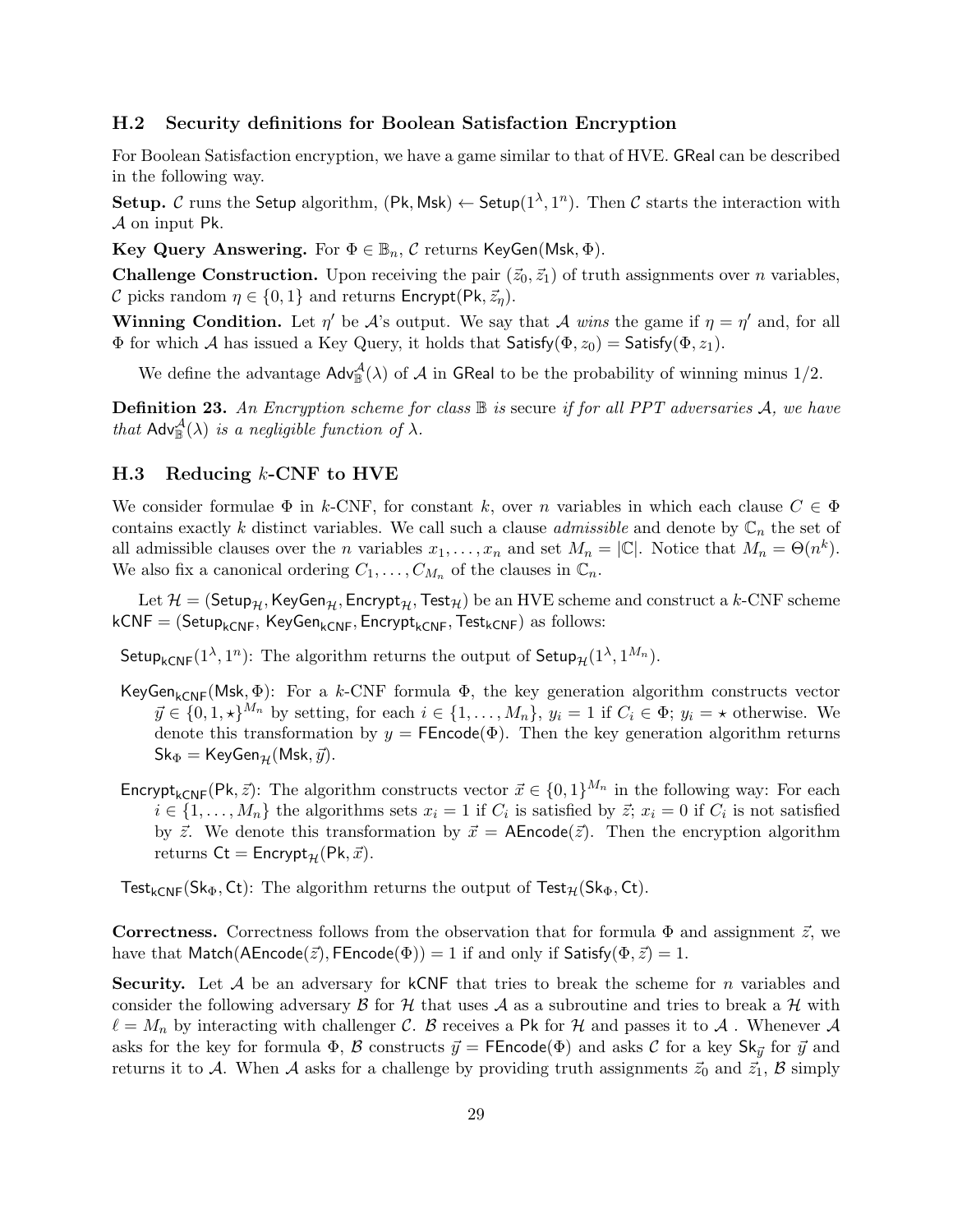computes  $\vec{x}_0 = \mathsf{A}\mathsf{Encode}(\vec{z}_0)$  and  $\vec{x}_1 = \mathsf{A}\mathsf{Encode}(\vec{z}_1)$  and gives the pair  $(\vec{x}_0, \vec{x}_1)$  to  $\mathcal{C}$ . B then returns the challenge ciphertext obtained from  $\mathcal C$  to  $\mathcal A$ . Finally,  $\mathcal B$  outputs  $\mathcal A$ 's guess.

First,  $\mathcal{B}'$ 's simulation is perfect. Indeed, we have that if for all  $\mathcal{A}'$ 's queries  $\Phi$  we have that Satisfy( $\Phi$ ,  $\vec{z}_0$ ) = Satisfy( $\Phi$ ,  $\vec{z}_1$ ), then all B's queries  $\vec{y}$  to C also have the property Match( $\vec{y}, \vec{x}_0$ ) = Match( $(\vec{y}, \vec{x}_1)$ ). Thus B's advantage is the same as A's. By combining the above reduction with our constructions for HVE, we have the following theorems.

<span id="page-30-0"></span>**Theorem 24.** For any constant  $k > 0$ , if Assumption 1 and 2 hold for generator G then there exists a secure encryption scheme for the class of predicates that can be represented by  $k$ -CNF formulae.

#### H.4 Reducing Disjunctions to HVE

In this section we consider the class of Boolean predicates that can be expressed as a single disjunction. We assume without loss of generality that a disjunction does not contain a variable and its negated.

Let  $\mathcal{H} = ($ Setup<sub>H</sub>, KeyGen<sub>H</sub>, Encrypt<sub>H</sub>, Test<sub>H</sub>) be an HVE scheme and construct the predicateonly scheme  $\vee$  = (Setup<sub>∨</sub>, KeyGen<sub>∨</sub>, Encrypt<sub>∨</sub>, Test<sub>√</sub>) for disjunctions in the following way:

Setup<sub>V</sub>(1<sup> $\lambda$ </sup>, 1<sup>n</sup>): the algorithm returns the output of Setup<sub>H</sub>(1<sup> $\lambda$ </sup>, 1<sup>n</sup>).

KeyGen<sub>∨</sub>(Msk, C): For a clause C, the key generation algorithm constructs vector  $\vec{y} \in \{0, 1, \star\}^n$ in the following way. Let  $\vec{w}$  be a truth assignment to the n variables that does not satisfy clause C. For each  $i \in \{1, \ldots, n\}$ , the algorithms sets  $y_i = w_i$  if the *i*-th variable appears in C;  $y_i = \star$  otherwise. We denote this transformation by  $\vec{y} = \mathsf{CEncode}(C)$ . The output is  $\mathsf{Sk}_C = \mathsf{KeyGen}_{\mathcal{H}}(\mathsf{Msk}, \vec{y}).$ 

Encrypt<sub>∨</sub>(Pk,  $\vec{z}$ ): The encryption algorithm returns Ct = Encrypt<sub>H</sub>(Pk,  $\vec{z}$ ).

Test<sub>∨</sub>(Sk<sub>C</sub>, Ct): The algorithm returns 1 – Test<sub>H</sub>(Sk<sub>C</sub>, Ct).

**Correctness.** It follows from the observation that for a clause C and assignment  $\vec{z}$ , Satisfy( $C, \vec{z}$ ) = 1 if and only if Match(CEncode(C),  $\vec{z}$ ) = 0.

Security. It is easy to see that if  $H$  is secure then  $\vee$  is secure. In particular, notice that if for A's query C we have that  $\mathsf{Satisfy}(C, \vec{z}_0) = \mathsf{Satisfy}(C, \vec{z}_1) = \xi \in \{0, 1\}$ , then for B's query  $\vec{y}$  = CEncode(C) to C we have that Match( $\vec{y}, \vec{z}_0$ ) = Match( $\vec{y}, \vec{z}_1$ ) = 1 –  $\xi$ .

**Theorem 25.** If Assumption 1 and 2 hold for generator  $\mathcal G$  then there exists a secure encryption scheme for the class of predicates that can be represented by a disjunction.

#### H.5 Reducing  $k$ -DNF to  $k$ -CNF

We observe that if  $\Phi$  is a predicate represented by a k-DNF formula then its negation  $\Phi$  can be represented by a k-CNF formula. Therefore let  $kCNF = (Setup_{kCNF},KeyGen_{kCNF}, Encryptionity_{kCNF},Test_{kCNF})$ and consider the following scheme kDNF =  $(Setup_{kDNF},KeyGen_{kDNF},EnergyHom_F,Test_{kDNF})$ . The setup algorithm Setup<sub>kDNF</sub> is the same as Setup<sub>kCNF</sub>. The key generation algorithm Setup<sub>kDNF</sub> for predicate  $\Phi$  represented by a k-DNF simply invokes the key generation algorithm Setup<sub>kCNF</sub> for  $\Phi$ that can be represented by a k-CNF formula. The encryption algorithm  $\text{Encrypt}_{kDNF}$  is the same